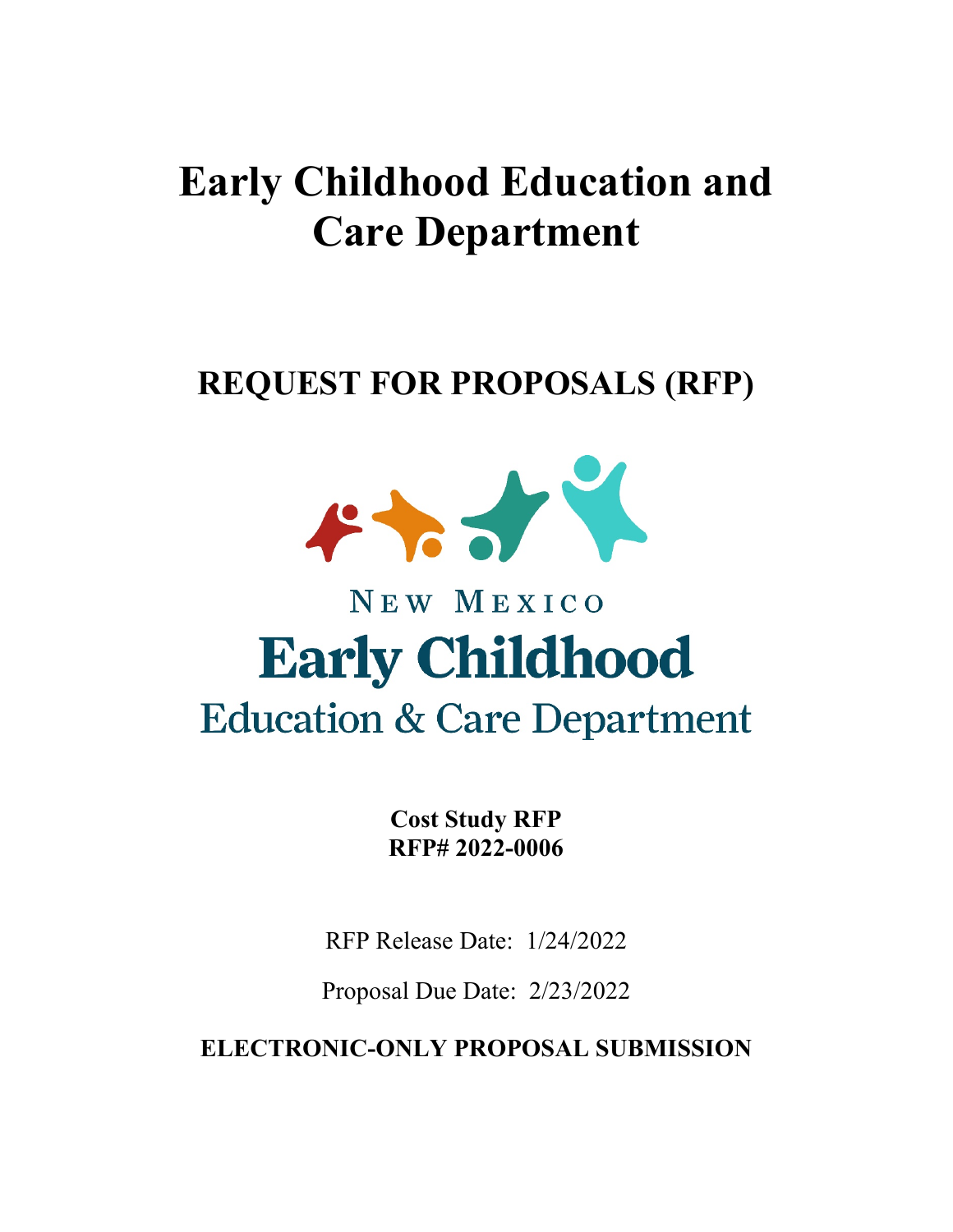| А.  |  |
|-----|--|
| В.  |  |
| C.  |  |
| D.  |  |
| Е.  |  |
| F.  |  |
|     |  |
|     |  |
| Α.  |  |
| В.  |  |
| 1.  |  |
| 2.  |  |
| 3.  |  |
| 4.  |  |
| 5.  |  |
| 6.  |  |
| 7.  |  |
| 8.  |  |
| 9.  |  |
| 10. |  |
| 11. |  |
| 12. |  |
| C.  |  |
| 1.  |  |
| 2.  |  |
| 3.  |  |
| 4.  |  |
| 5.  |  |
| 6.  |  |
| 7.  |  |
| 8.  |  |
| 9.  |  |
| 10. |  |
| 11. |  |
| 12. |  |
| 13. |  |
| 14. |  |
| 15. |  |
| 16. |  |
| 17. |  |
| 18. |  |
| 19. |  |
| 20. |  |
| 21. |  |
| 22. |  |
| 23. |  |
| 24. |  |
| 25. |  |
| 26. |  |
| 27. |  |
| 28. |  |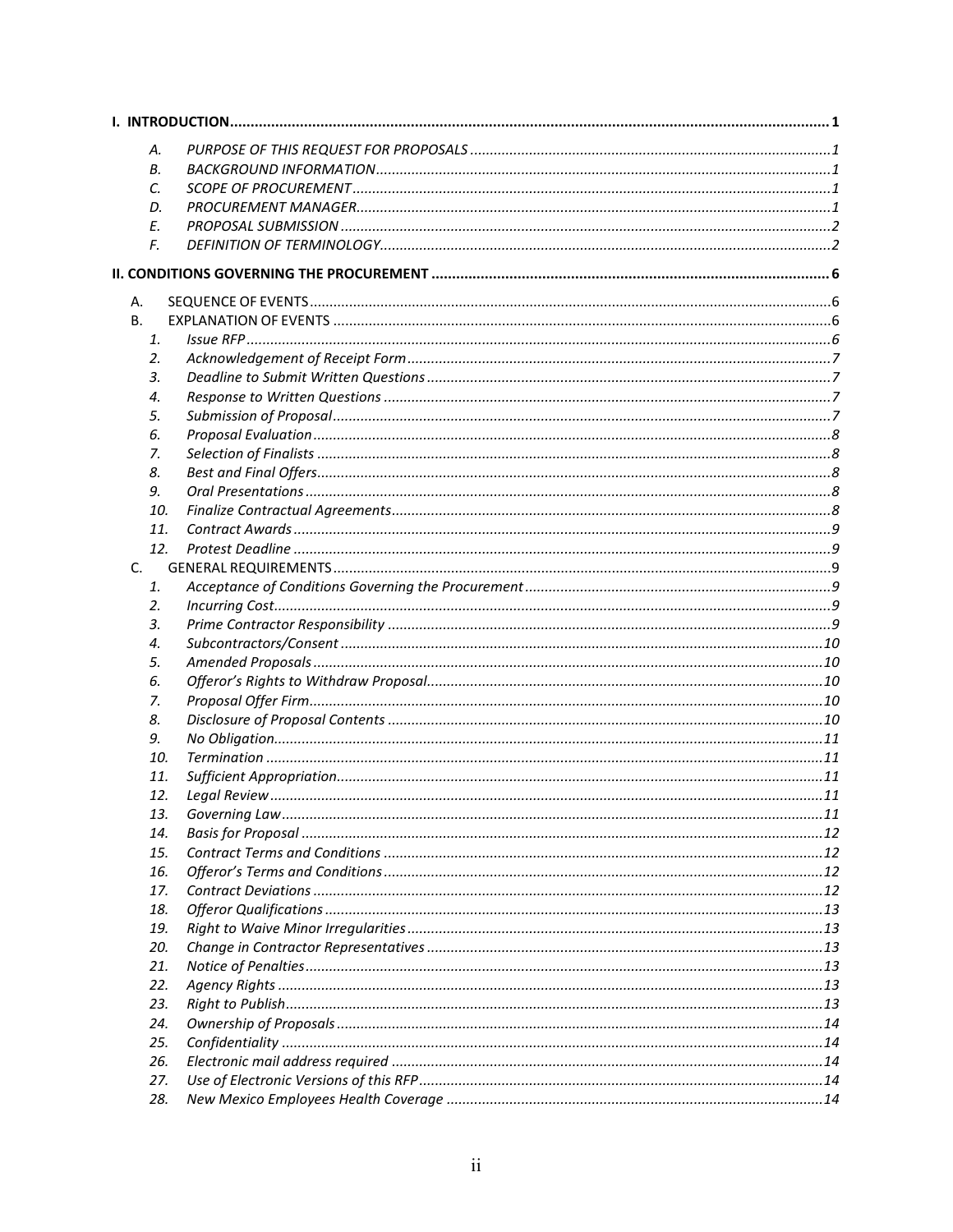|              | 29.            |  |
|--------------|----------------|--|
|              | 30.            |  |
|              | 31.            |  |
|              | 32.            |  |
|              |                |  |
| А.           |                |  |
| <b>B.</b>    |                |  |
| $\mathsf{C}$ |                |  |
|              | $\mathbf{1}$ . |  |
|              |                |  |
| Α.           |                |  |
| В.           |                |  |
| C.           |                |  |
|              |                |  |
| А.           |                |  |
| <b>B.</b>    |                |  |
| C.           |                |  |
|              |                |  |
|              |                |  |
|              |                |  |
|              |                |  |
|              |                |  |
|              |                |  |
|              |                |  |
|              |                |  |
|              |                |  |
|              |                |  |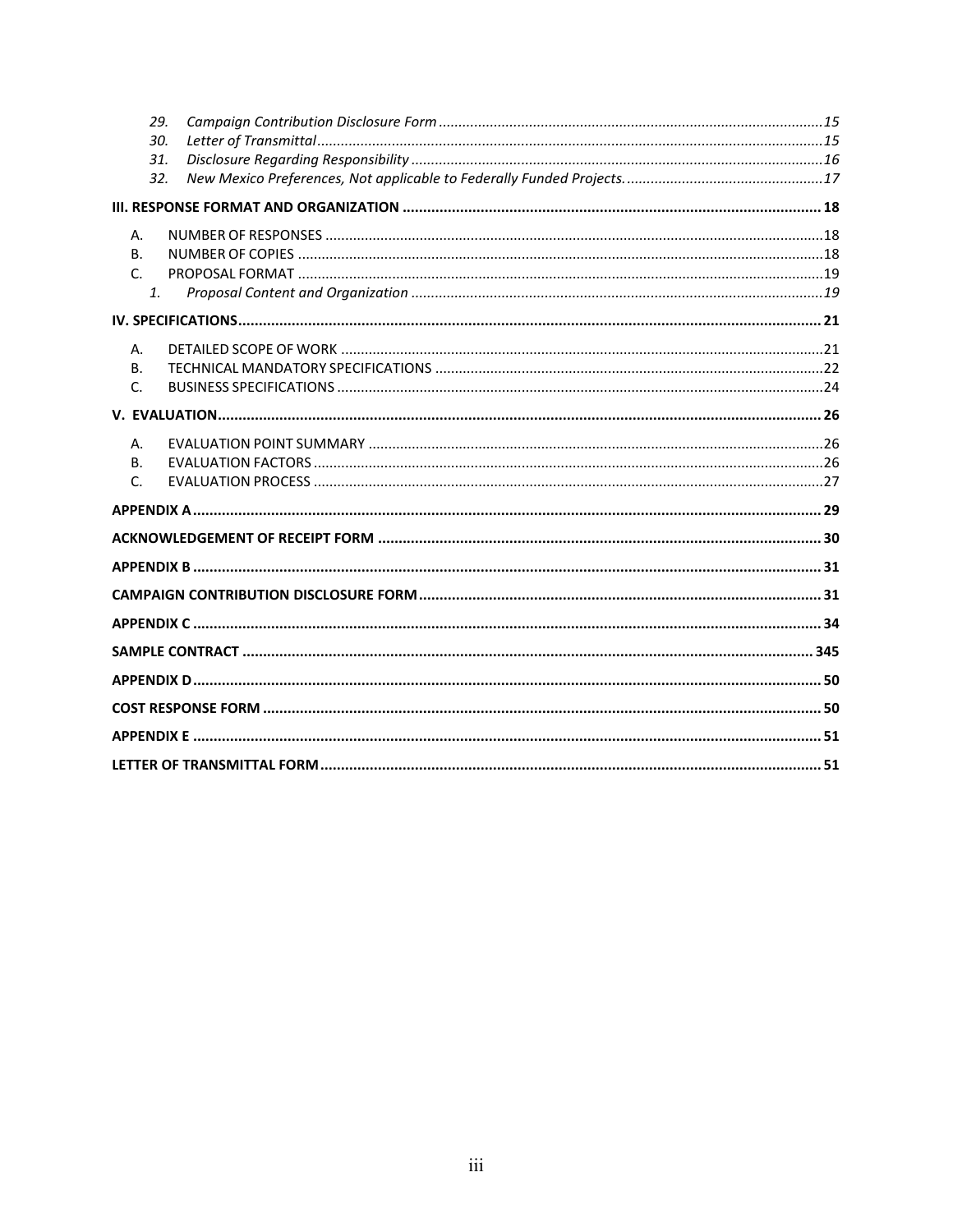# <span id="page-3-0"></span>**I. INTRODUCTION**

### <span id="page-3-1"></span>**A. PURPOSE OF THIS REQUEST FOR PROPOSALS**

The purpose of the Request for Proposal (RFP) is to solicit proposals to establish a contract through competitive negotiations for the procurement of a Family Infant Toddler (FIT) Cost Study. The Early Childhood Education and Care Department ("ECECD" or the Agency) is requesting proposals from qualified firms that have demonstrated past excellence and knowledge in providing Cost Study Services.

### <span id="page-3-2"></span>**B. BACKGROUND INFORMATION**

The FIT Program implements Part C of the Individuals with Disabilities Act (IDEA) in New Mexico. Services are provided to all eligible infants and toddlers and their families by 34 contracted providers across New Mexico. Providers are reimbursed for direct services for eligible children and their families through a fee for service rate structure.

#### <span id="page-3-3"></span>**C. SCOPE OF PROCUREMENT**

Funding under this RFP will be awarded for a **term of six months,** with an option to extend if deemed necessary by the Agency.

Continuation of each contract awarded as a result of this RFP is contingent upon the annual appropriation by the New Mexico Legislature or other funding sources for the period of this RFP, satisfactory contract compliance as determined by ECECD, and the Contractor's ability to successfully provide services. Should contract non-compliance be determined, the contract may be terminated or amended as needed.

### <span id="page-3-4"></span>**D. PROCUREMENT MANAGER**

ECECD has assigned a Procurement Manager who is responsible for the conduct of this procurement whose name, telephone number and Email address are listed below:

Name: Michelle Montoya, Procurement Manager Telephone: 505-660-9273 Email: [michellee.montoya@state.nm.us](mailto:michellee.montoya@state.nm.us)

- 1. **Any inquiries or requests** regarding this procurement should be submitted, in writing, to the Procurement Manager. Offerors may contact **ONLY** the Procurement Manager regarding this procurement. Other state employees or Evaluation Committee members do not have the authority to respond on behalf of the ECECD.
- 2. **Protests of the solicitation or award must be submitted in writing to the Protest Manager identified in Section II.B.12.** As a Protest Manager has been named in this Request for Proposals, pursuant to §13-1-172, NMSA 1978 and 1.4.1.82 NMAC, **ONLY**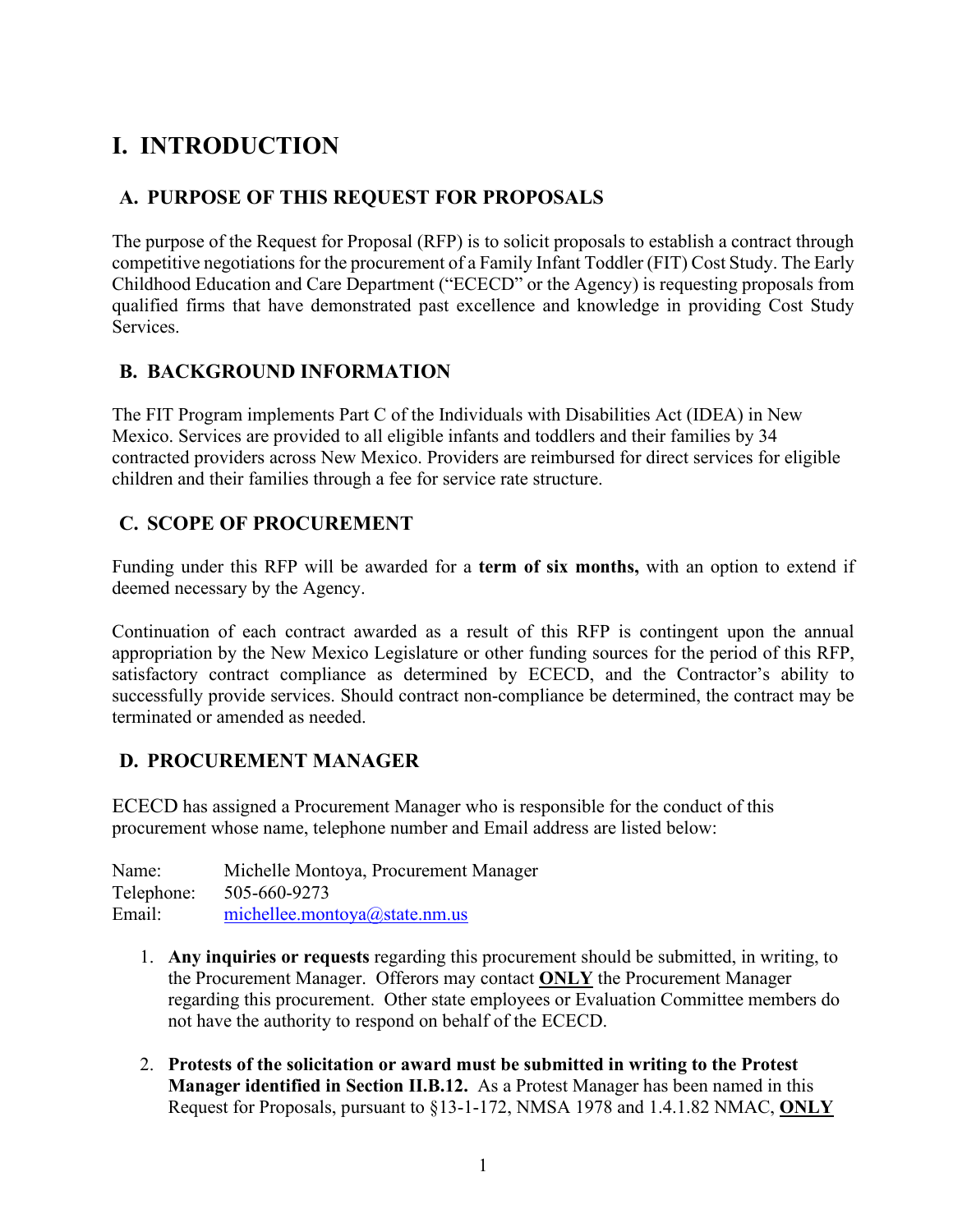**protests delivered directly to the Protest Manager in writing and in a timely fashion will be considered to have been submitted properly and in accordance with statute, rule and this Request for Proposals.** Protests submitted or delivered to the Procurement Manager will **NOT** be considered properly submitted.

#### <span id="page-4-0"></span>**E. PROPOSAL SUBMISSION**

Submissions of all proposals must be accomplished via [ececd.rfa@state.nm.us.](mailto:ececd.rfa@state.nm.us)**Refer to Section III.B.1 for instructions.**

#### <span id="page-4-1"></span>**F. DEFINITION OF TERMINOLOGY**

This section contains definitions of terms used throughout this procurement document, including appropriate abbreviations:

"**Agency**" means the Early Childhood Education and Care Department.

"**Award**" means the final execution of the contract document.

"**Business Hours**" means 8:00 AM thru 5:00 PM Mountain Standard Time (MST) or Mountain Daylight Time (MDT), whichever is in effect on the date given.

"**Child find**" means activities and procedures to locate, identify, screen and refer children from birth to three years of age with or at risk of having a developmental delay or developmental disabilities.

"**Close of Business**" means 5:00 PM MST or MDT, whichever is in use at that time.

"**Confidential**" means confidential financial information concerning Offeror's organization and data that qualifies as a trade secret in accordance with the Uniform Trade Secrets Act §§57-3-A-1 through 57-3A-7, NMSA 1978. See also NMAC 1.4.1.45. The following items may **not** be labelled as confidential: Offeror's submitted Cost response, Staff/Personnel Resumes/Bios (excluding personal information such as personal telephone numbers and/or home addresses), and other submitted data that is **not** confidential financial information or that qualifies under the Uniform Trade Secrets Act.

"**Contract**" means any agreement for the procurement of items of tangible personal property, services, or construction.

"**Contractor**" means any business having a contract with a state agency or local public body.

**"Department"** means the Early Childhood Education and Care Department. This term is used interchangeably with "Agency".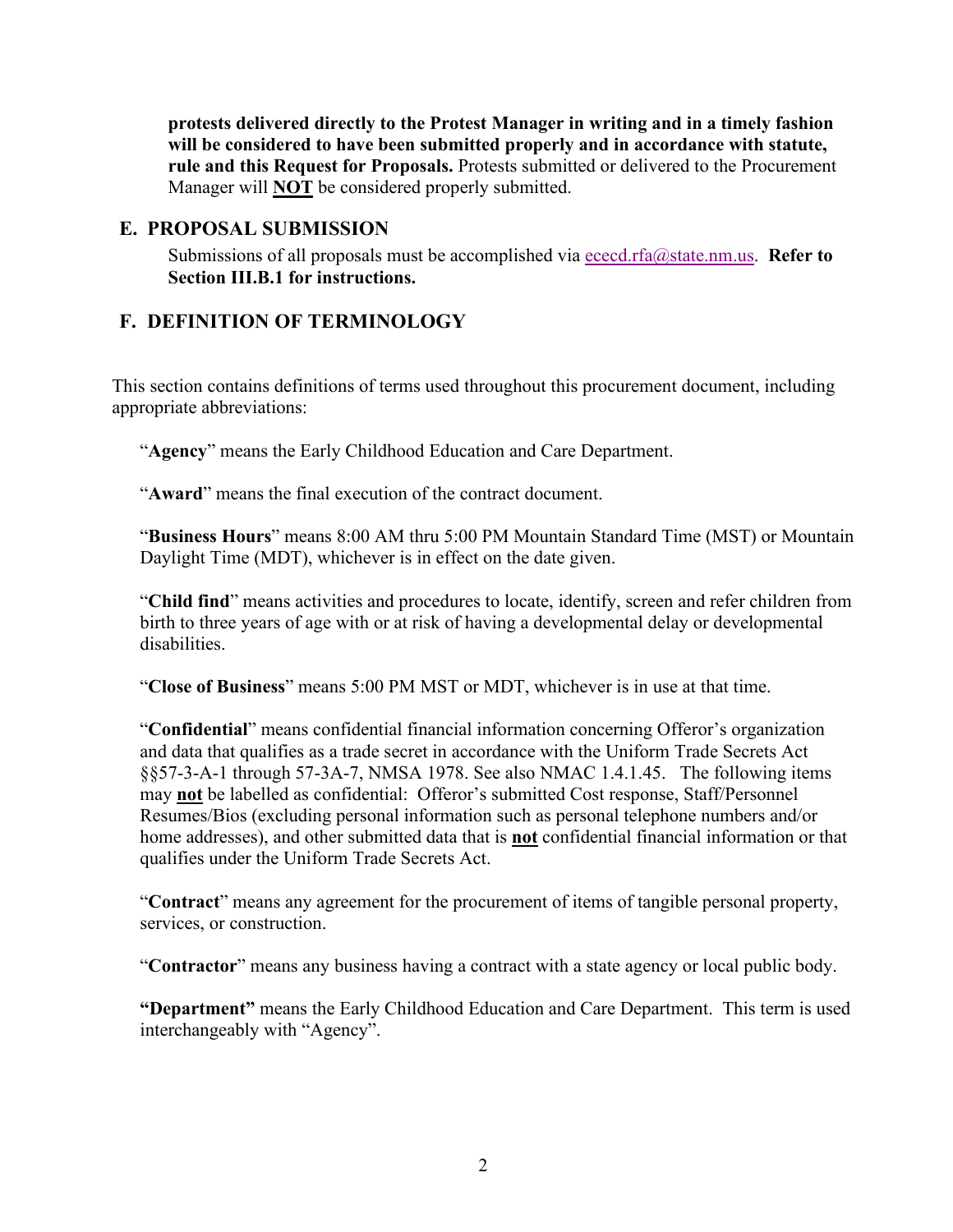"**Determination**" means the written documentation of a decision of a procurement officer including findings of fact required to support a decision. A determination becomes part of the procurement file to which it pertains.

"**Desirable**" – the terms "may," "can," "should," "preferably," or "prefers" identify a desirable or discretionary item or factor.

"**Developmental Specialist**" means an individual who meets the criteria established in NMAC 8.9.8 and is certified to provide "developmental instruction". A developmental specialist works directly with the child, family, and other personnel to implement the IFSP. The role and scope of responsibility of the developmental specialist with the family and the team shall be dictated by the individual's level of certification as defined in early childhood education and care department, family support and early intervention division policy and service standards.

**"DFA"** means the Department of Finance and Administration for the State of New Mexico.

"**Early Intervention Services**" means any or all services specified in the IFSP that are designed to meet the developmental needs of each eligible child and the needs of the family related to enhancing the child's development, as identified by the IFSP team. (Early intervention services are described in detail in the service delivery provisions of NMAC 8.9.8).

"**Electronic Version/Copy**" means a digital form consisting of text, images or both readable on computers or other electronic devices that includes all content that the Original and Hard Copy proposals contain. The digital form may be submitted through Email.

"**Evaluation**" means the procedures used by qualified personnel to determine a child's health status and medical history; parent interview and parent report; observation of the child in natural settings; informed clinical opinion; use of FIT Program approved assessment tool(s); and identification of the level of functioning of the child in each developmental area – cognitive, communication, physical/motor (including vision and hearing), social or emotional, and adaptive. An initial evaluation refers to the child's evaluation to determine his or her initial eligibility for FIT services.

"**Evaluation Committee**" means a body appointed to perform the evaluation of Offerors' proposals.

"**Evaluation Committee Report**" means a report prepared by the Procurement Manager and the Evaluation Committee to support the Committee's recommendation for contract award. It will contain scores and written evaluations of all responsive Offeror proposals.

"**Final Award**" means, in the context of this Request for Proposals and all its attendant documents, that point at which the final required signature on the contract(s) resulting from the procurement has been affixed to the contract(s) thus making it fully executed.

"**Family Service Coordinator**" means the person responsible for coordination of all services and supports listed on the IFSP and ensuring that they are delivered in a timely manner.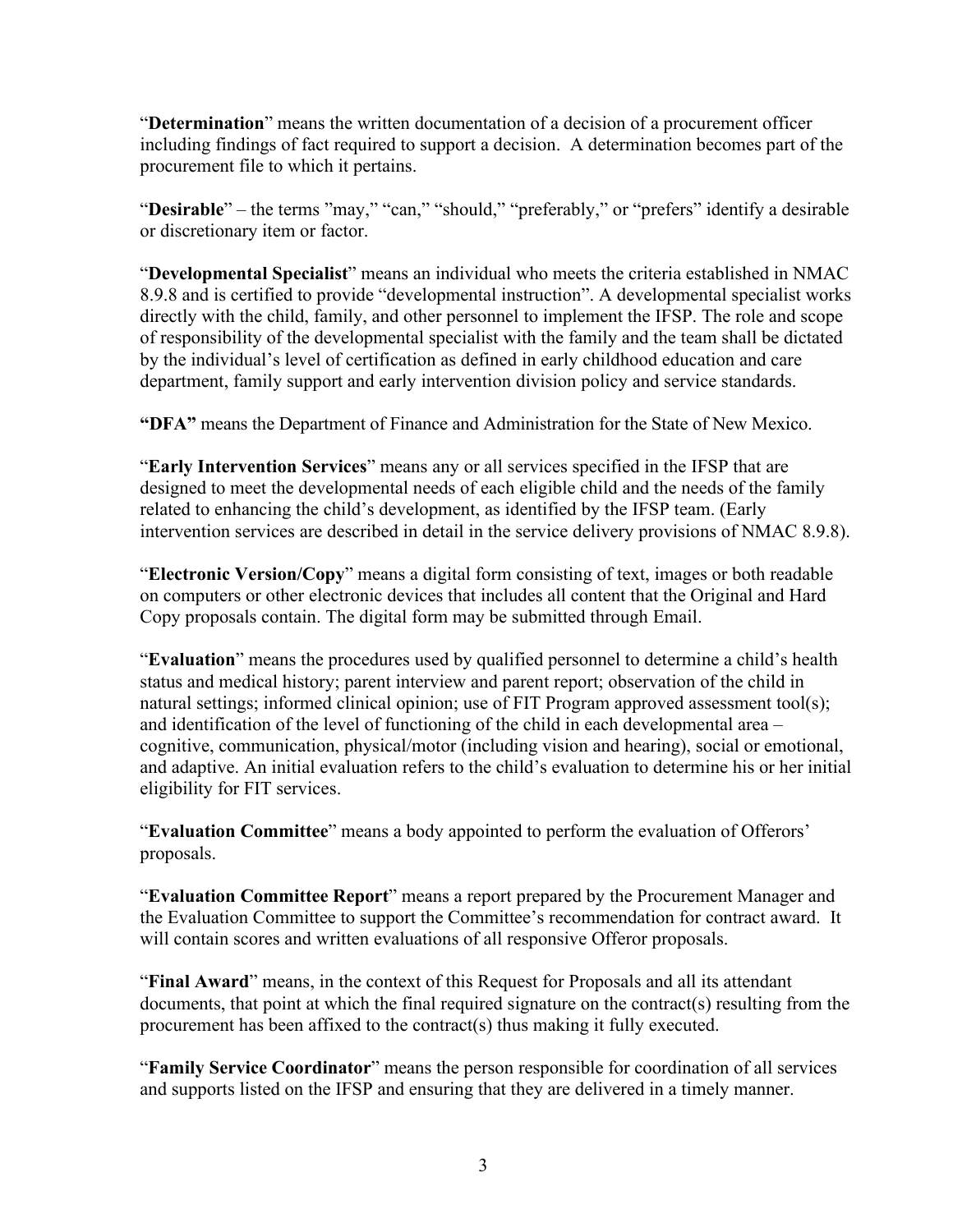"**Finalist**" means an Offeror who meets all the mandatory specifications of this Request for Proposals and whose score on evaluation factors is sufficiently high to merit further consideration by the Evaluation Committee.

"**FY"** means Fiscal Year.

"**Hourly Rate**" means the proposed fully loaded maximum hourly rates that include travel, per diem, fringe benefits and any overhead costs for contractor personnel, as well as subcontractor personnel if appropriate.

"**Individualized Family Service Plan (IFSP)**" means the written plan for providing early intervention services to an eligible child and the child's family. The plan is developed jointly with the family and appropriate qualified personnel involved. The plan is developed around outcomes and includes strategies to enhance the family's capacity to meet the developmental needs of the eligible child.

"**IT**" means Information Technology.

"**Mandatory**" – the terms "must," "shall" "will," "is required," or "are required," identify a mandatory item or factor. Failure to meet a mandatory item or factor may result in the rejection of the Offeror's proposal.

"**Minor Irregularities**" means anything in the proposal that does not affect the price, quality and/or quantity, or any other mandatory requirement.

"**Most Advantageous"** means the proposals may or may not have received the most points, but **must** meet all the mandatory specifications of this Request for Proposal.

"**Offeror**" is any person, corporation, or partnership who chooses to submit a proposal.

"**Procurement Manager**" means any person or designee authorized by a state agency or local public body to enter into or administer contracts and make written determinations with respect thereto.

"**Procuring Agency**" means all State of New Mexico agencies, commissions, institutions, political subdivisions, and local public bodies allowed by law to entertain procurements.

"**Project**" means a temporary process undertaken to solve a well-defined goal or objective with clearly defined start and end times, a set of clearly defined tasks, and a budget. The project terminates once the project scope is achieved and project acceptance is given by the project executive sponsor.

"**Redacted**" means a version/copy of the Offeror's proposal with the information considered proprietary or confidential (as defined by §§57-3A-1 to 57-3A-7, NMSA 1978 and NMAC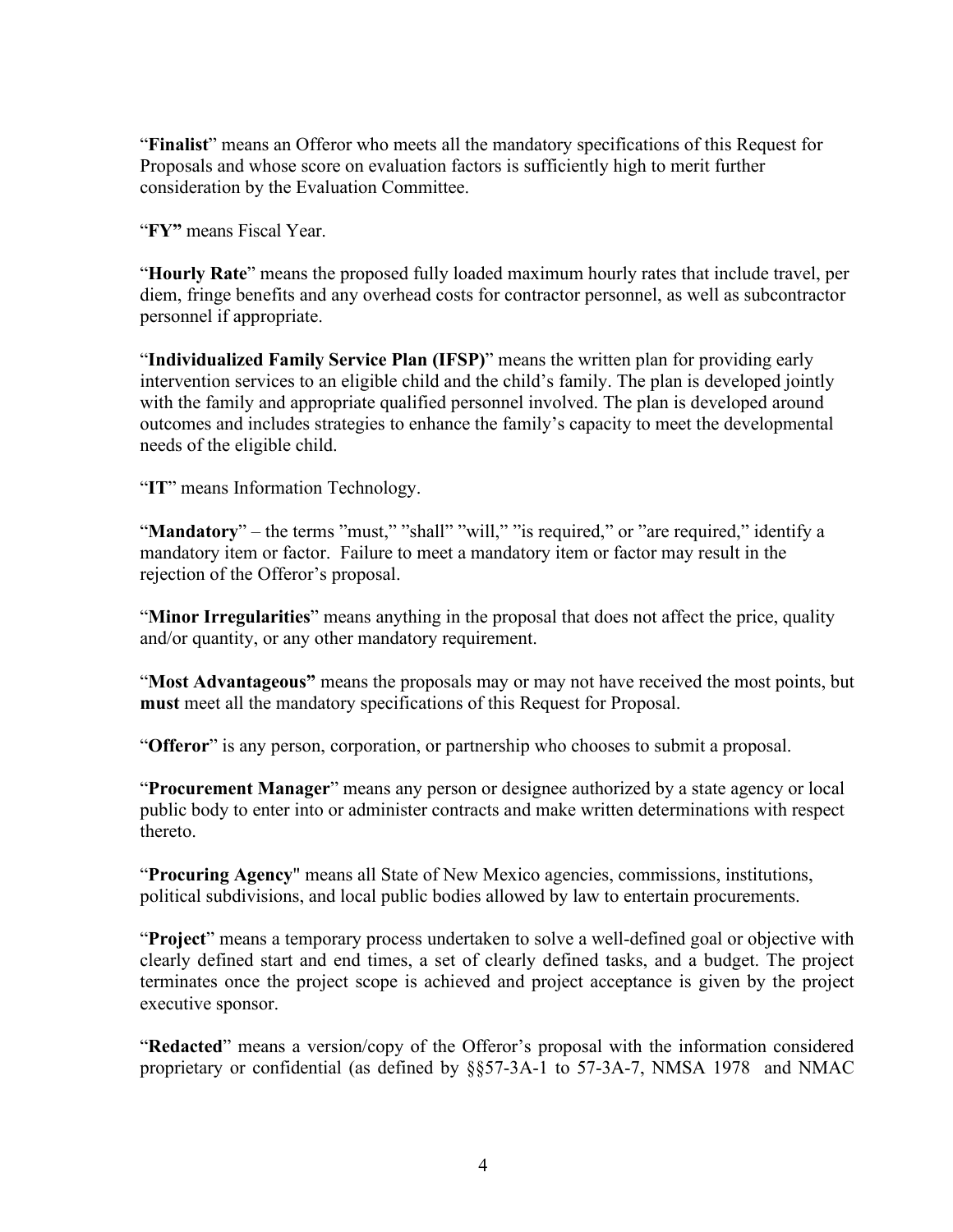1.4.1.45 and summarized herein and outlined in Section II.C.8 of this RFP) blacked-out BUT NOT omitted or removed.

"**Request for Proposals (RFP)**" means all documents, including those attached or incorporated by reference, used for soliciting proposals.

"**Responsible Offeror**" means an Offeror who submits a responsive proposal and who has furnished, when required, information and data to prove that his financial resources, production or service facilities, personnel, service reputation and experience are adequate to make satisfactory delivery of the services, or items of tangible personal property described in the proposal.

"**Responsive Offer**" means an offer which conforms in all material respects to the requirements set forth in the request for proposals. Material respects of a request for proposals include, but are not limited to price, quality, quantity, or delivery requirements.

"**Sealed**" means, in terms of a non-electronic submission, that the proposal is enclosed in a package which is completely fastened in such a way that nothing can be added or removed. Open packages submitted will not be accepted except for packages that may have been damaged by the delivery service itself. The State reserves the right, however, to accept or reject packages where there may have been damage done by the delivery service itself. Whether a package has been damaged by the delivery service or left unfastened and should or should not be accepted is a determination to be made by the Procurement Manager. By submitting a proposal, the Offeror agrees to and concurs with this process and accepts the determination of the Procurement Manager in such cases.

"**Staff**" means any individual who is a full-time, part-time, or an independently contracted employee with the Offerors' company.

"**State (the State)**" means the State of New Mexico.

"**State Agency**" means any department, commission, council, board, committee, institution, legislative body, agency, government corporation, educational institution or official of the executive, legislative or judicial branch of the government of this state.

"**Statement of Concurrence**" means an affirmative statement from the Offeror to the required specification agreeing to comply and concur with the stated requirement(s). This statement shall be included in Offerors proposal. (E.g. "We concur," "Understands and Complies," "Comply," "Will Comply if Applicable," etc.)

"**Unredacted**" means a version/copy of the proposal containing all complete information; including any that the Offeror would otherwise consider confidential, such copy for use only for the purposes of evaluation.

"**Written**" means typewritten on standard 8 ½ x 11-inch paper. Larger paper is permissible for charts, spreadsheets, etc.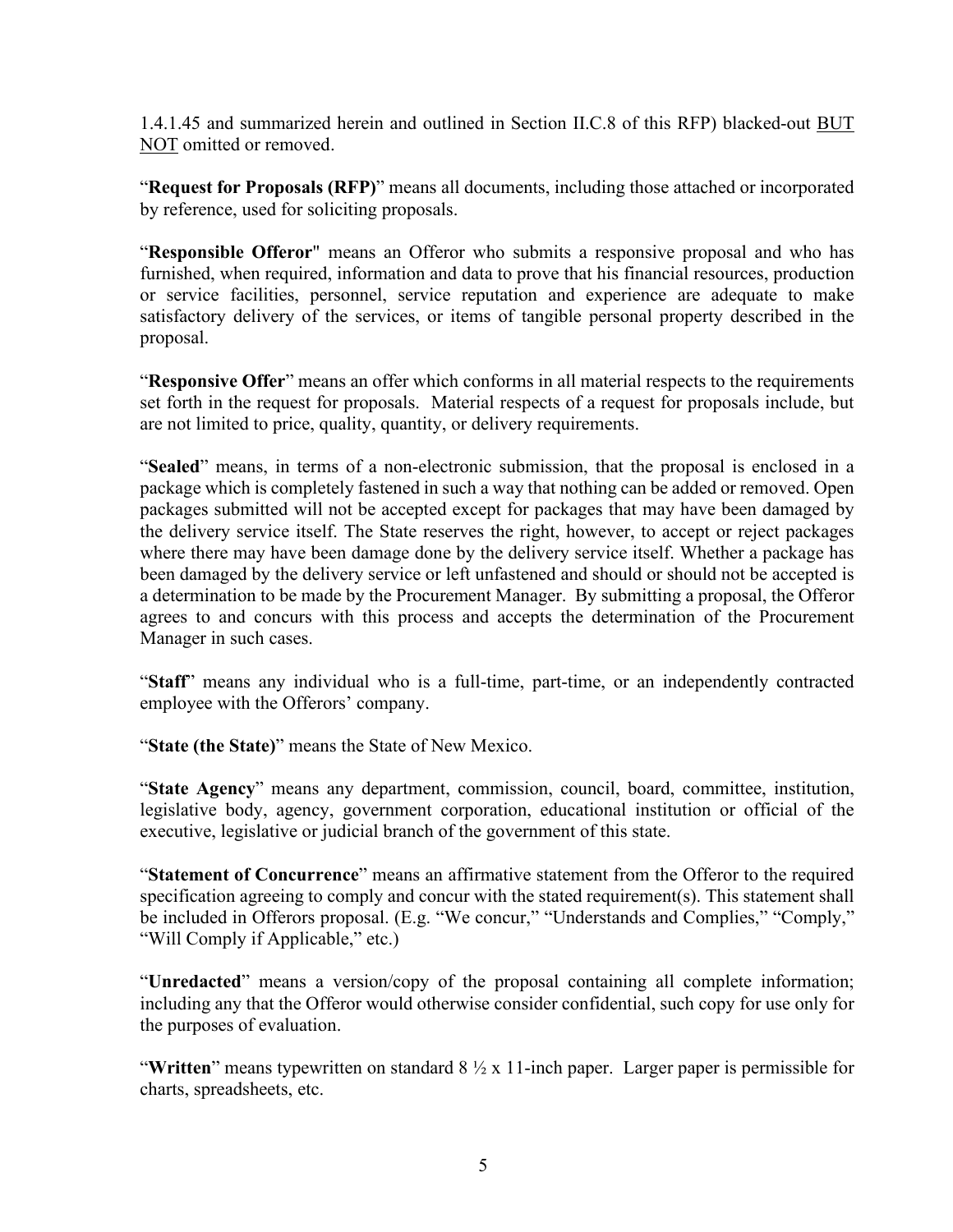# <span id="page-8-0"></span>**II. CONDITIONS GOVERNING THE PROCUREMENT**

This section of the RFP contains the schedule of events, the descriptions of each event, and the conditions governing this procurement.

### <span id="page-8-1"></span>**A. SEQUENCE OF EVENTS**

The Procurement Manager and ECECD will make every effort to adhere to the following schedule. These dates are subject to change at the discretion of ECECD. Dates indicated in Events 7 through 12 are estimates only and may be subject to change without necessitating an amendment to the RFP.

| <b>Action</b>                                     | <b>Responsible Party</b>            | <b>Due Dates</b>                       |
|---------------------------------------------------|-------------------------------------|----------------------------------------|
| 1. Issue RFP                                      | <b>ECECD</b>                        | 1/24/2022                              |
| 2. Acknowledgement of<br>Receipt Form             | <b>Potential Offerors</b>           | 1/30/2022                              |
| 3. Deadline to submit<br><b>Written Questions</b> | <b>Potential Offerors</b>           | 2/3/2022                               |
| 4. Response to Written<br>Questions               | <b>ECECD</b>                        | 2/11/2022                              |
| <b>5. Submission of Proposal</b>                  | <b>Potential Offerors</b>           | 2/23/2022                              |
| 6. Proposal Evaluation                            | <b>Evaluation Committee</b>         | 2/24/2022                              |
| 7. Selection of Finalists                         | <b>Evaluation Committee</b>         | 3/5/2022                               |
| 8. Best and Final Offers                          | <b>Finalist Offerors</b>            | 3/7/2022 (optional)                    |
| 9. Oral Presentation(s)                           | <b>Finalist Offerors</b>            | 3/8/2022                               |
| 10. Finalize Contractual                          | <b>ECECD/Finalist</b>               | 3/14/2022                              |
| Agreements                                        | Offerors                            |                                        |
| 11. Contract Awards                               | <b>ECECD</b> / Finalist<br>Offerors | 4/1/2022                               |
| 12. Protest Deadline                              | <b>ECECD</b>                        | 15 days after awarding of<br>contract. |

### <span id="page-8-2"></span>**B. EXPLANATION OF EVENTS**

The following paragraphs describe the activities listed in the Sequence of Events shown in Section II.A., above.

#### <span id="page-8-3"></span>**1. Issue RFP**

This RFP is being issued on behalf of the Early Childhood Education and Care Department (ECECD) on the date as indicated in Section II.A, Sequence of Events.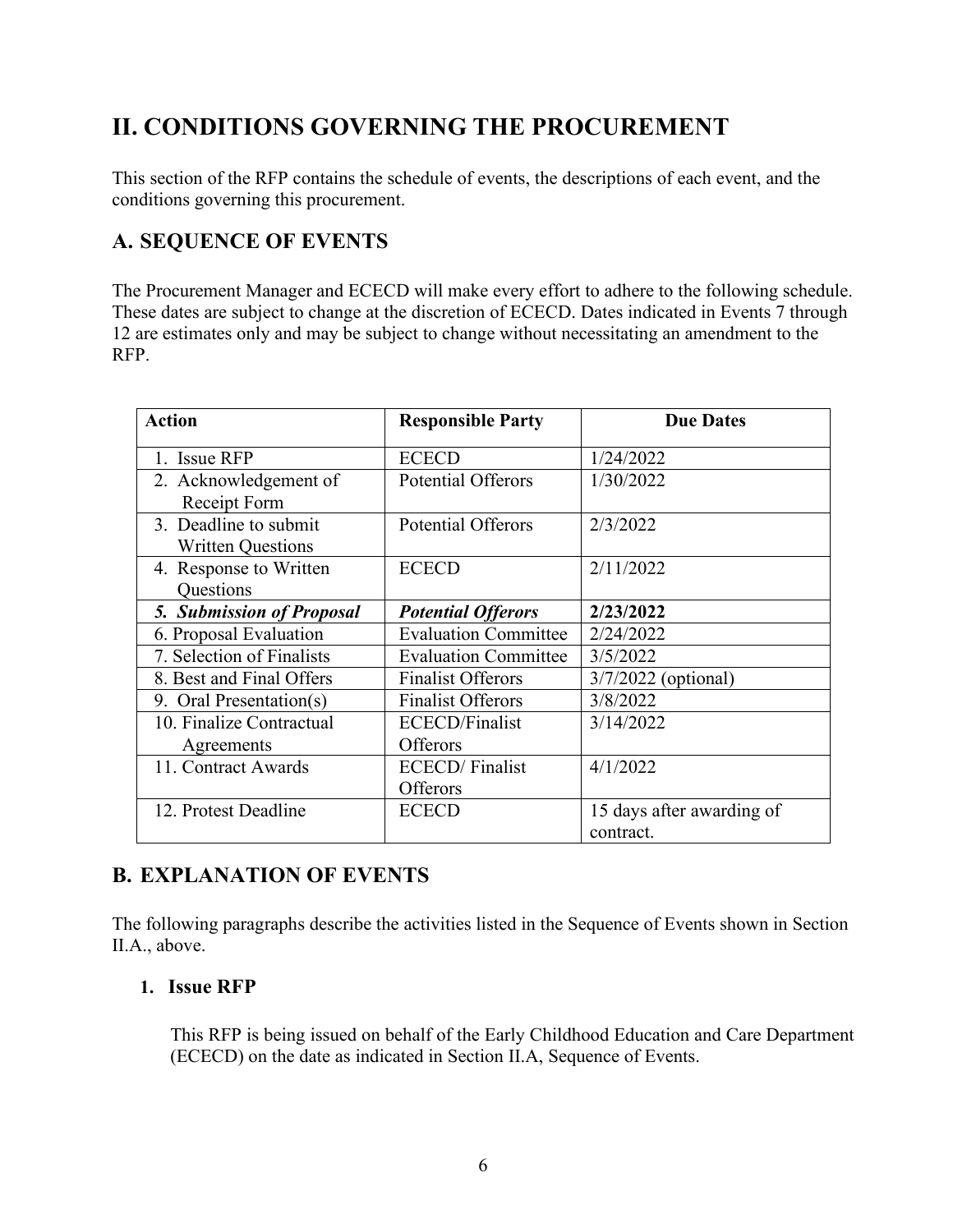#### <span id="page-9-0"></span>**2. Acknowledgement of Receipt Form**

Potential Offerors may Email the Acknowledgement of Receipt Form (APPENDIX A), to the Procurement Manager at  $\frac{\text{michellee.montoya}(\text{Qstate.nm.us, to have their organization})}{\text{Qstate.nm.us.}}$ placed on the procurement Distribution List. The form must be returned to the Procurement Manager by 3:00 pm MST/ MDT on the date indicated in Section II.A, Sequence of Events.

The procurement distribution list will be used for the distribution of written responses to questions, and/or any amendments to the RFP. Failure to return the Acknowledgement of Receipt Form does not prohibit potential Offerors from submitting a response to this RFP. However, by not returning the Acknowledgement of Receipt Form, the potential Offeror's representative shall not be included on the distribution list.

#### <span id="page-9-1"></span>**3. Deadline to Submit Written Questions**

Potential Offerors may submit written questions to the Procurement Manager as to the intent or clarity of this RFP until 3:00 pm MST/MDT as indicated in Section II.A, Sequence of Events. All written questions must be addressed to the Procurement Manager as declared in Section I.D. Questions shall be clearly labeled and shall cite the Section(s) in the RFP or other document which form the basis of the question.

#### <span id="page-9-2"></span>**4. Response to Written Questions**

Written responses to the written questions will be provided via Email, on or before the date indicated in Section II.A, Sequence of Events, to all potential Offerors who timely submitted an Acknowledgement of Receipt Form (Section II.B.2 and APPENDIX A).

#### <span id="page-9-3"></span>**5. Submission of Proposal**

At this time, only **electronic** proposal submission is allowed. **Do not** submit hard copies until further notice.

ALL OFFEROR PROPOSALS MUST BE RECEIVED FOR REVIEW AND EVALUATION BY THE PROCUREMENT MANAGER OR DESIGNEE NO LATER THAN **3:00 PM** MST/MDT ON THE DATE INDICATED IN SECTION II.A, SEQUENCE OF EVENTS. **PROPOSALS RECEIVED AFTER THIS DEADLINE WILL NOT BE ACCEPTED.** The date and time of receipt will be recorded on each proposal.

*Proposals must be submitted electronically through [ececd.rfa@state.nm.us.](mailto:ececd.rfa@state.nm.us) Refer to Section III.B.1 for instructions.* Proposals submitted by facsimile, or other electronic means other than through the Email, **will not be accepted**.

Pursuant to §13-1-116, NMSA 1978, the contents of proposals shall not be disclosed to competing potential Offerors during the negotiation process. The negotiation process is deemed to be in effect until the contract is awarded pursuant to this Request for Proposals.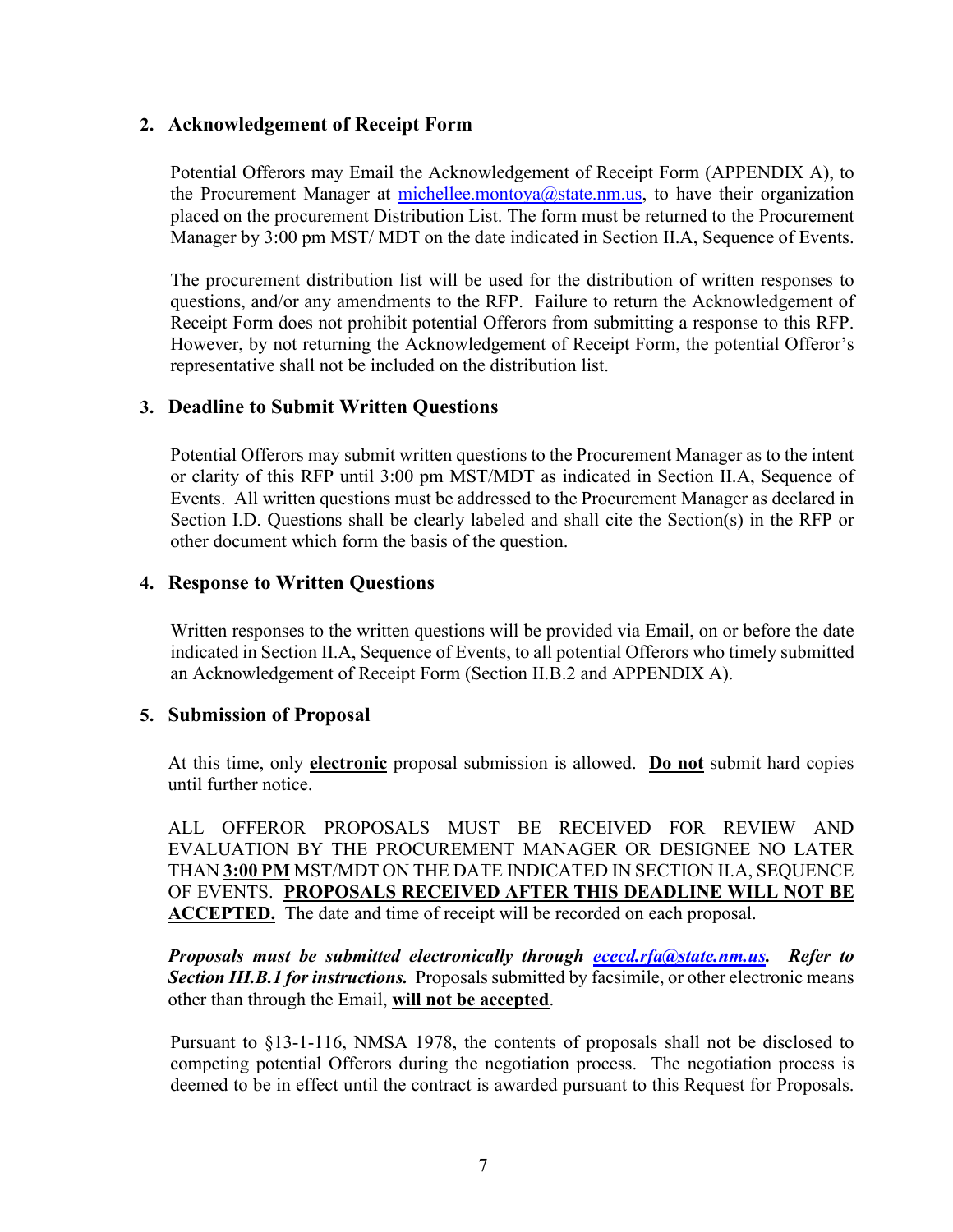Awarded in this context means the final required state agency signature on the contract(s) resulting from the procurement has been obtained.

#### <span id="page-10-0"></span>**6. Proposal Evaluation**

An Evaluation Committee will perform the evaluation of proposals. This process will take place as indicated in Section II.A, Sequence of Events, depending upon the number of proposals received. During this time, the Procurement Manager may initiate discussions with Offerors who submit responsive or potentially responsive proposals for the purpose of clarifying aspects of the proposals. However, proposals may be accepted and evaluated without such discussion. Discussions SHALL NOT be initiated by the Offerors.

#### <span id="page-10-1"></span>**7. Selection of Finalists**

The Evaluation Committee will select, and the Procurement Manager will notify the finalist Offerors as per schedule Section II.A, Sequence of Events or as soon as possible thereafter. A schedule for Oral Presentation, if any, will be determined at this time.

#### <span id="page-10-2"></span>**8. Best and Final Offers**

Finalist Offerors may be asked to submit revisions to their proposals for the purpose of obtaining best and final offers by as per schedule Section II. A., Sequence of Events or as soon as possible. Best and final offers may also be clarified and amended at finalist Offeror's oral presentation.

#### <span id="page-10-3"></span>**9. Oral Presentations**

Finalist Offerors, as selected per Section II.B.7 above, may be required to conduct an oral presentation at a location to be determined as per schedule Section II.A., Sequence of Events, or as soon as possible thereafter. If oral presentations are held, Finalist Offerors may be required to make their presentations through electronic means (GoToMeeting, Zoom, etc.). The Agency will provide Finalist Offerors with applicable details. Whether or not Oral Presentations will be held is at the discretion of the Evaluation Committee.

#### <span id="page-10-4"></span>**10. Finalize Contractual Agreements**

After approval of the Evaluation Committee Report, any contractual agreement(s) resulting from this RFP will be finalized with the most advantageous Offeror(s), taking into consideration the evaluation factors set forth in this RFP, as per Section II.A., Sequence of Events, or as soon as possible thereafter. The most advantageous proposal may or may not have received the most points. In the event mutually agreeable terms cannot be reached with the apparent most advantageous Offeror in the timeframe specified, the State reserves the right to finalize a contractual agreement with the next most advantageous Offeror(s) without undertaking a new procurement process.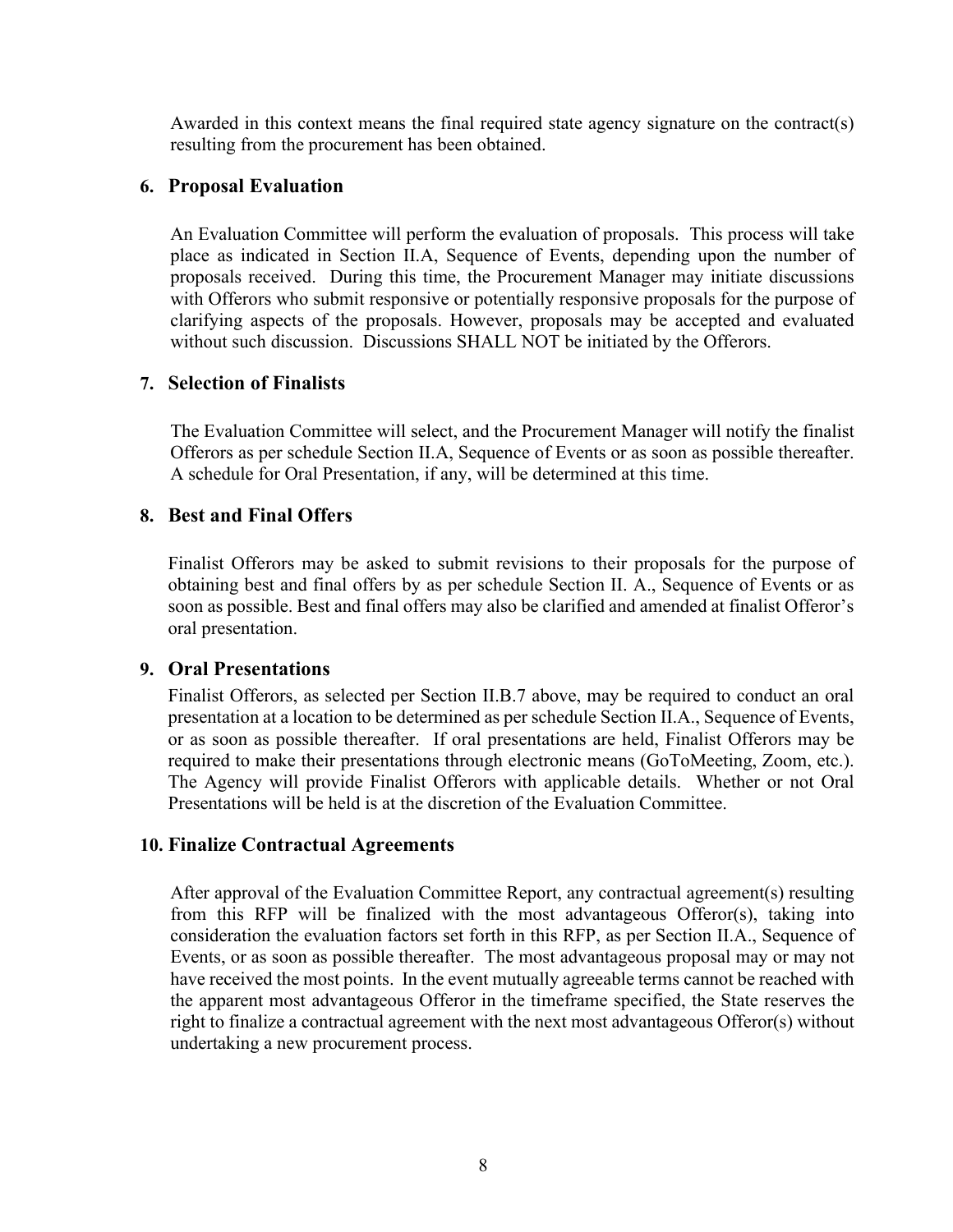#### <span id="page-11-0"></span>**11. Contract Awards**

Upon receipt of the signed contractual agreement, the Agency Procurement office will award as per Section II.A., Sequence of Events, or as soon as possible thereafter. The award is subject to appropriate Department and State approval.

#### <span id="page-11-1"></span>**12. Protest Deadline**

Any protest by an Offeror must be timely submitted and in conformance with §13-1-172, NMSA 1978 and applicable procurement regulations. As a Protest Manager has been named in this Request for Proposals, pursuant to §13-1-172, NMSA 1978 and 1.4.1.82 NMAC, ONLY protests delivered directly to the Protest Manager in writing and in a timely fashion will be considered to have been submitted properly and in accordance with statute, rule and this Request for Proposals. The 15-calendar day protest period shall begin on the day following the notice of award of contract(s) and will end at 5:00 pm MST/MDT on the  $15<sup>th</sup>$ day. Protests must be written and must include the name and address of the protestor and the request for proposal number. It must also contain a statement of the grounds for protest including appropriate supporting exhibits and it must specify the ruling requested from the party listed below. The protest must be delivered to:

> Protest Manager: James Cowan ECECD Assistant General Counsel [James.Cowan1@state.nm.us](mailto:James.Cowan1@state.nm.us)

#### **PROTESTS RECEIVED AFTER THE DEADLINE WILL NOT BE ACCEPTED.**

#### <span id="page-11-3"></span><span id="page-11-2"></span>**C. GENERAL REQUIREMENTS**

#### **1. Acceptance of Conditions Governing the Procurement**

Potential Offerors must indicate their acceptance of these Conditions Governing the Procurement, Section II.C, by completing and signing the Letter of Transmittal form, pursuant to the requirements in Section II.C.30, located in APPENDIX E.

#### <span id="page-11-4"></span>**2. Incurring Cost**

Any cost incurred by the potential Offeror in preparation, transmittal, and/or presentation of any proposal or material submitted in response to this RFP shall be borne solely by the Offeror. Any cost incurred by the Offeror for set up and demonstration of the proposed equipment and/or system shall be borne solely by the Offeror.

#### <span id="page-11-5"></span>**3. Prime Contractor Responsibility**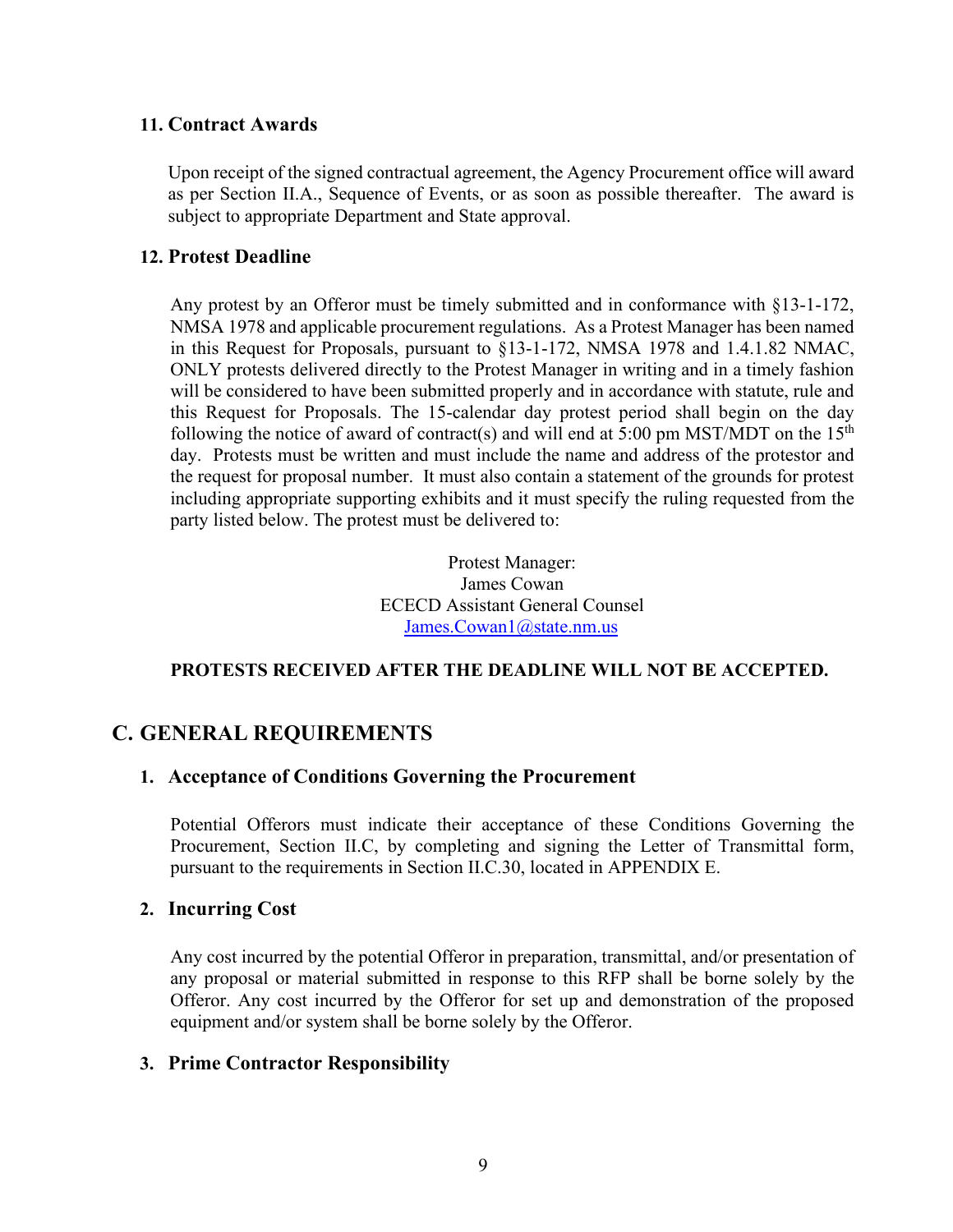Any contractual agreement that may result from this RFP shall specify that the prime contractor is solely responsible for fulfillment of all requirements of the contractual agreement with a State Agency which may derive from this RFP. The State Agency entering into a contractual agreement with a vendor will make payments to only the prime contractor.

#### <span id="page-12-0"></span>**4. Subcontractors/Consent**

The use of subcontractors is allowed. The prime contractor shall be wholly responsible for the entire performance of the contractual agreement whether or not subcontractors are used. Additionally, the prime contractor must receive approval, in writing, from the agency awarding any resultant contract, before any subcontractor is used during the term of this agreement.

#### <span id="page-12-1"></span>**5. Amended Proposals**

An Offeror may submit an amended proposal before the deadline for receipt of proposals. Such amended proposals must be complete replacements for a previously submitted proposal and must be clearly identified as such in the transmittal letter. **Agency personnel will not merge, collate, or assemble proposal materials.**

#### <span id="page-12-2"></span>**6. Offeror's Rights to Withdraw Proposal**

Offerors will be allowed to withdraw their proposals at any time prior to the deadline for receipt of proposals. The Offeror must submit a written withdrawal request addressed to the Procurement Manager and signed by the Offeror's duly authorized representative.

The approval or denial of withdrawal requests received after the deadline for receipt of the proposals is governed by the applicable procurement regulations, 1.4.1.5 & 1.4.1.36 NMAC.

#### <span id="page-12-3"></span>**7. Proposal Offer Firm**

Responses to this RFP, including proposal prices for services, will be considered firm for one-hundred eighty (180) days after the due date for receipt of proposals or ninety (90) days after the due date for the receipt of a best and final offer, if the Offeror is invited or required to submit one.

#### <span id="page-12-4"></span>**8. Disclosure of Proposal Contents**

The contents of all submitted proposals will be kept confidential until the final award has been completed by the Agency. At that time, all proposals and documents pertaining to the proposals will be available for public inspection, *except* for proprietary or confidential material as follows:

#### a. *Proprietary and Confidential information is restricted to*:

- 1. confidential financial information concerning the Offeror's organization; and
- 2. information that qualifies as a trade secret in accordance with the Uniform Trade Secrets Act, §§57-3A-1 through 57-3A-7, NMSA 1978.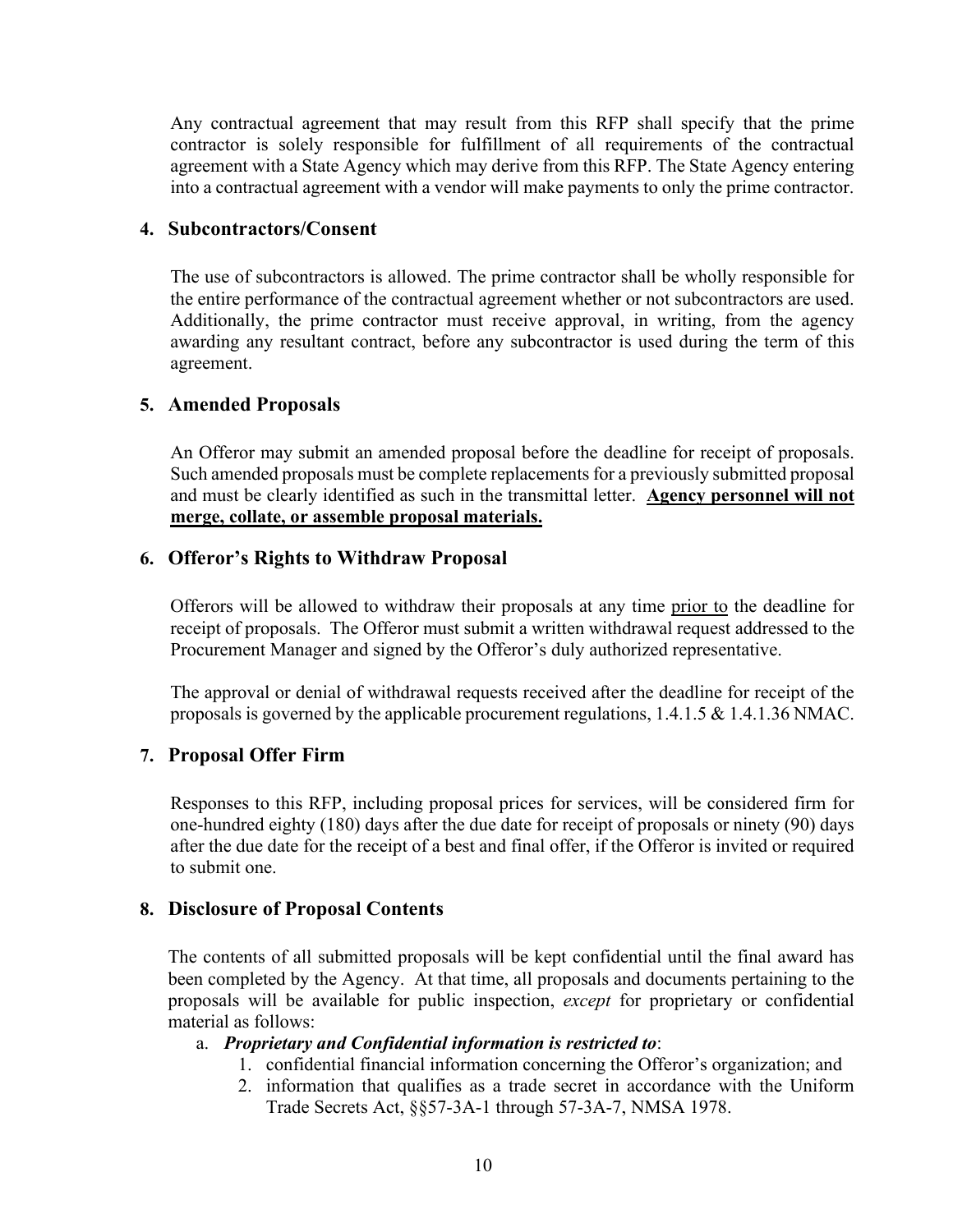b. An additional but separate redacted version of Offeror's proposal, as outlined and identified in Sections III.B.1.a.i., shall be submitted containing the blacked-out proprietary or confidential information, in order to facilitate eventual public inspection of the non-confidential version of Offeror's proposal.

**IMPORTANT**: The price of products offered, or the cost of services proposed **SHALL NOT** be designated as proprietary or confidential information.

If a request is received for disclosure of proprietary or confidential materials, the Agency shall examine the request and make a written determination that specifies which portions of the proposal should be disclosed. Unless the Offeror takes legal action to prevent the disclosure, the proposal will be so disclosed. The proposal shall be open to public inspection subject to any continuing prohibition on the disclosure of proprietary or confidential information.

#### <span id="page-13-0"></span>**9. No Obligation**

This RFP in no manner obligates the State of New Mexico or any of its Agencies to the use of any Offeror's services until a valid written contract is awarded and approved by appropriate authorities.

#### <span id="page-13-1"></span>**10. Termination**

This RFP may be canceled at any time and any and all proposals may be rejected in whole or in part when the Agency determines such action to be in the best interest of the State of New Mexico.

#### <span id="page-13-2"></span>**11. Sufficient Appropriation**

Any contract awarded as a result of this RFP process may be terminated if sufficient appropriations or authorizations do not exist. Such terminations will be affected by sending written notice to the contractor. The Agency's decision as to whether sufficient appropriations and authorizations are available will be accepted by the contractor as final.

#### <span id="page-13-3"></span>**12. Legal Review**

The Agency requires that all Offerors agree to be bound by the General Requirements contained in this RFP. Any Offeror's concerns must be promptly submitted in writing to the attention of the Procurement Manager.

#### <span id="page-13-4"></span>**13. Governing Law**

This RFP and any agreement with an Offeror which may result from this procurement shall be governed by the laws of the State of New Mexico.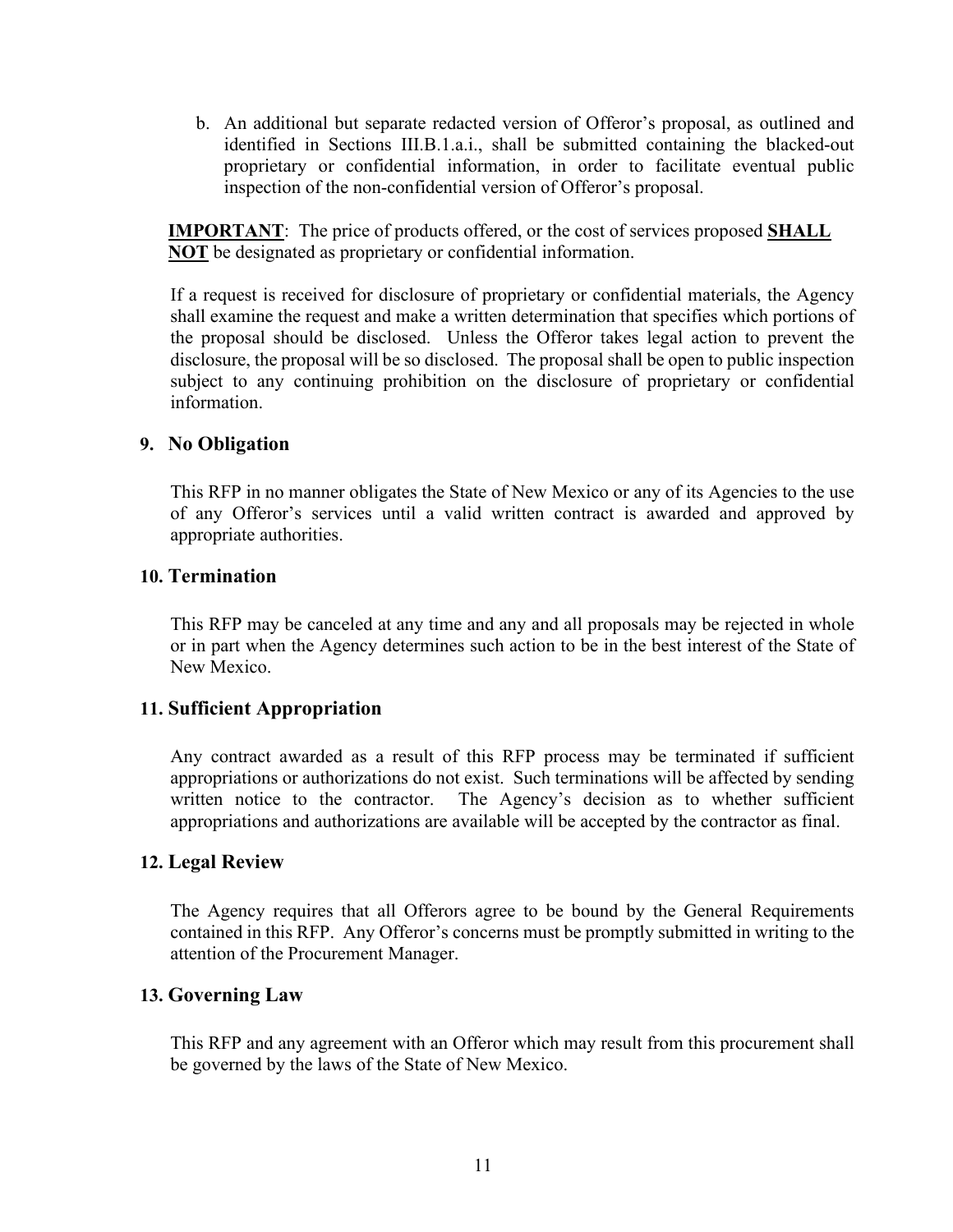#### <span id="page-14-0"></span>**14. Basis for Proposal**

Only information supplied in writing by the Procurement Manager or contained in this RFP shall be used as the basis for the preparation of Offeror proposals.

#### <span id="page-14-1"></span>**15. Contract Terms and Conditions**

The contract between an agency and a contractor will follow the format specified by the New Mexico Office of the State Auditor and contain the terms and conditions set forth in the Sample Contract Appendix C. However, the Agency reserves the right to negotiate provisions in addition to those contained in this RFP (Sample Contract) with any Offeror. The contents of this RFP, as revised and/or supplemented, and the successful Offeror's proposal will be incorporated into and become part of any resultant contract.

The Agency discourages exceptions from the contract terms and conditions as set forth in the RFP Sample Contract. Such exceptions may cause a proposal to be rejected as nonresponsive when, in the sole judgment of the Agency (and its evaluation team), the proposal appears to be conditioned on the exception, or correction of what is deemed to be a deficiency, or an unacceptable exception is proposed which would require a substantial proposal rewrite to correct.

Should an Offeror object to any of the terms and conditions as set forth in the RFP Sample Contract (APPENDIX C) strongly enough to propose alternate terms and conditions in spite of the above, the Offeror must propose **specific** alternative language. The Agency may or may not accept the alternative language. General references to the Offeror's terms and conditions or attempts at complete substitutions of the Sample Contract are not acceptable to the Agency and will result in disqualification of the Offeror's proposal.

Offerors must provide a brief discussion of the purpose and impact, if any, of each proposed change followed by the specific proposed alternate wording.

If an Offeror fails to propose any alternate terms and conditions during the procurement process (the RFP process prior to selection as successful Offeror), no proposed alternate terms and conditions will be considered later during the negotiation process. Failure to propose alternate terms and conditions during the procurement process (the RFP process prior to selection as successful Offeror) is an **explicit agreement** by the Offeror that the contractual terms and conditions contained herein are **accepted** by the Offeror.

#### <span id="page-14-2"></span>**16. Offeror's Terms and Conditions**

Offerors must submit with the proposal a complete set of any additional terms and conditions they expect to have included in a contract negotiated with the Agency. See Section II.C.15 for requirements.

#### <span id="page-14-3"></span>**17. Contract Deviations**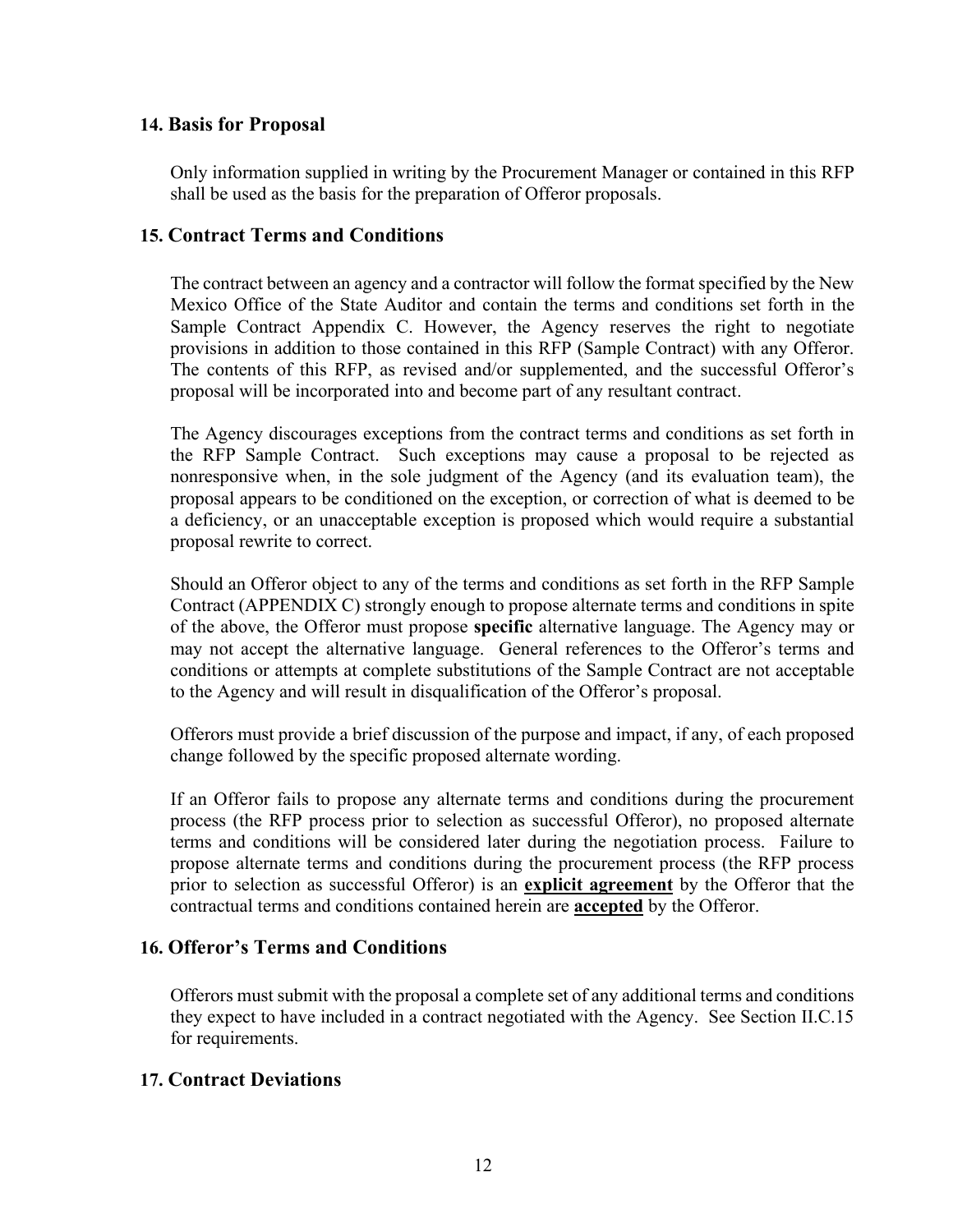Any additional terms and conditions, which may be the subject of negotiation (such terms and conditions having been proposed during the procurement process, that is, the RFP process prior to selection as successful Offeror), will be discussed only between the Agency and the Offeror selected and shall not be deemed an opportunity to amend the Offeror's proposal.

#### <span id="page-15-0"></span>**18. Offeror Qualifications**

The Evaluation Committee may make such investigations as necessary to determine the ability of the potential Offeror to adhere to the requirements specified within this RFP. The Evaluation Committee will reject the proposal of any potential Offeror who is not a Responsible Offeror or fails to submit a Responsive Offer as defined in §13-1-83 and §13- 1-85, NMSA 1978.

#### <span id="page-15-1"></span>**19. Right to Waive Minor Irregularities**

The Evaluation Committee reserves the right to waive minor irregularities, as defined in Section I.F.19. The Evaluation Committee also reserves the right to waive mandatory requirements, provided that **all** of the otherwise responsive proposals failed to meet the same mandatory requirements and the failure to do so does not otherwise materially affect the procurement. This right is at the sole discretion of the Evaluation Committee.

#### <span id="page-15-2"></span>**20. Change in Contractor Representatives**

The Agency reserves the right to require a change in contractor representatives if the assigned representative(s) is (are) not, in the opinion of the Agency, adequately meeting the needs of the Agency.

#### <span id="page-15-3"></span>**21. Notice of Penalties**

The Procurement Code, §§13-1-28 through 13-1-199, NMSA 1978, imposes civil, and misdemeanor and felony criminal penalties for its violation. In addition, the New Mexico criminal statutes impose felony penalties for bribes, gratuities and kickbacks.

#### <span id="page-15-4"></span>**22. Agency Rights**

The Agency in agreement with the Evaluation Committee reserves the right to accept all or a portion of a potential Offeror's proposal.

#### <span id="page-15-5"></span>**23. Right to Publish**

Throughout the duration of this procurement process and contract term, Offerors and contractors must secure from the agency written approval prior to the release of any information that pertains to the potential work or activities covered by this procurement and/or agency contracts deriving from this procurement. Failure to adhere to this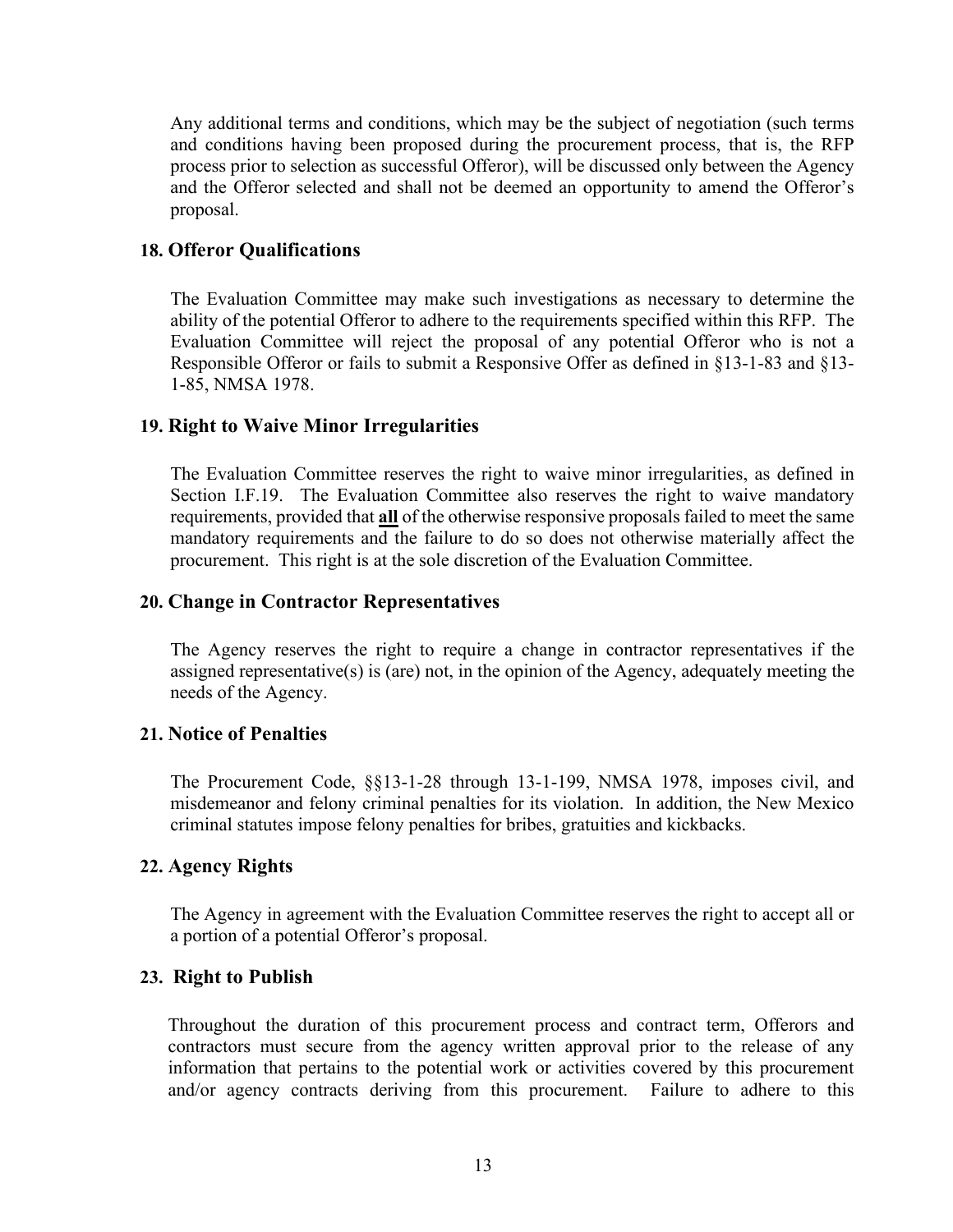requirement may result in disqualification of the Offeror's proposal or removal from the contract.

#### <span id="page-16-0"></span>**24. Ownership of Proposals**

All documents submitted in response to the RFP shall become property of the State of New Mexico.

#### <span id="page-16-1"></span>**25. Confidentiality**

Any confidential information provided to, or developed by, the Contractor in the performance of the contract resulting from this RFP **shall be kept confidential** and shall not be made available to any individual or organization by the Offeror without the prior written approval of the Agency.

The Contractor(s) agrees to protect the confidentiality of all confidential information and not to publish or disclose such information to any third party without the procuring Agency's written permission.

Offeror/Contractor agrees to take all reasonable and commercially accepted measures to ensure the security and confidentiality of such information, including but not limited to password protection of all confidential data stored and transmitted. Agency data shall be protected in flight and at rest by encryption best practices and Contractor agrees such encryption shall be used on every device where the Agency data may be stored or transmitted.

#### <span id="page-16-2"></span>**26. Electronic mail address required**

A large part of the communication regarding this procurement will be conducted by electronic mail (Email). Offeror must have a valid Email address to receive this correspondence. (See also Section II.B.4, Response to Written Questions).

#### <span id="page-16-3"></span>**27. Use of Electronic Versions of this RFP**

This RFP is being made available by electronic means. In the event of conflict between a version of the RFP in the Offeror's possession and the version maintained by the Agency, the Offeror acknowledges that the version maintained by the agency shall govern.

#### <span id="page-16-4"></span>**28. New Mexico Employees Health Coverage**

A. If the Offeror has, or grows to, six (6) or more employees who work, or who are expected to work, an average of at least 20 hours per week over a six (6) month period during the term of the contract, Offeror must agree to have in place, and agree to maintain for the term of the contract, health insurance for those employees if the expected annual value in the aggregate of any and all contracts between Contractor and the State exceed \$250,000 dollars.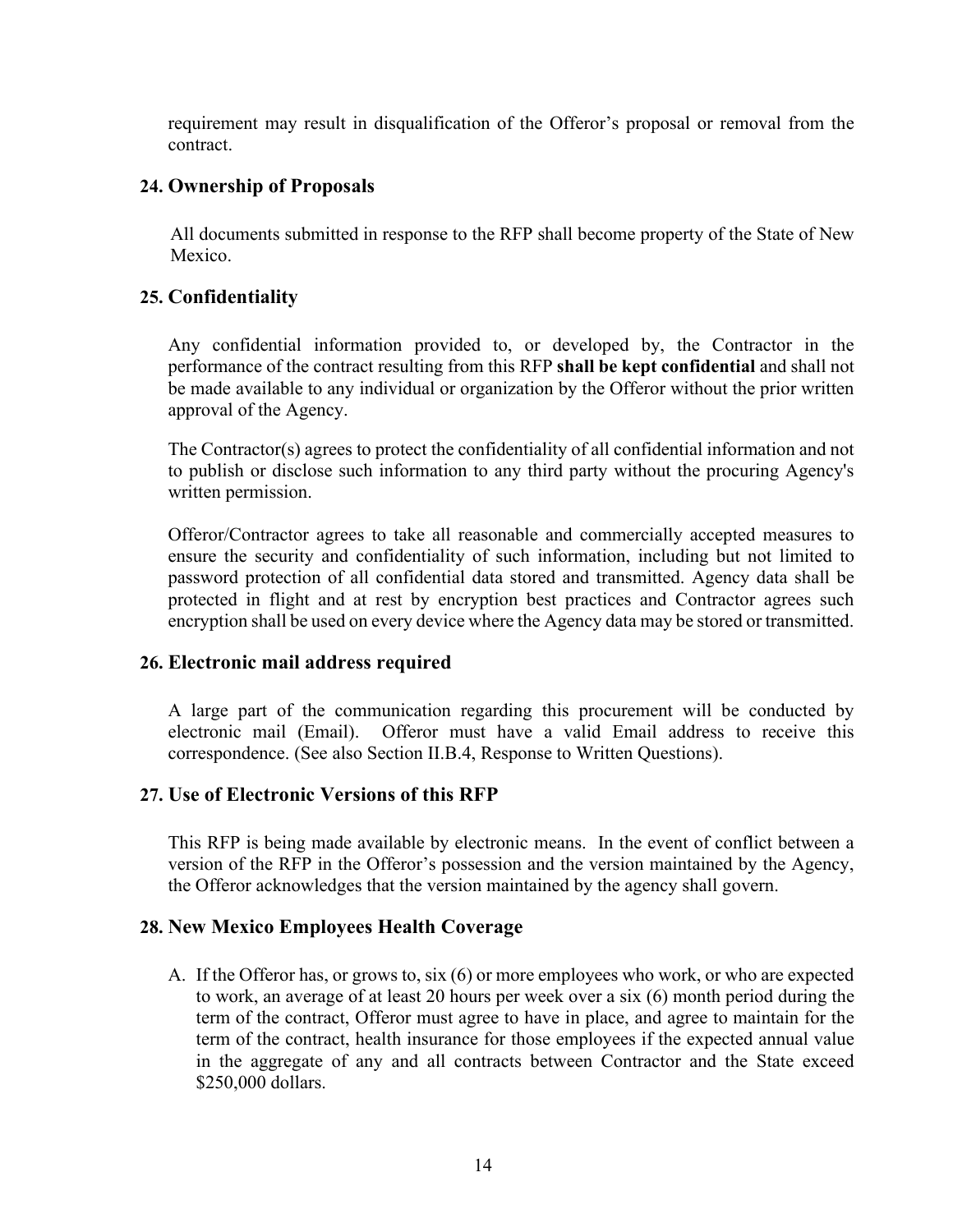- B. Offeror must agree to maintain a record of the number of employees who have (a) accepted health insurance; (b) decline health insurance due to other health insurance coverage already in place; or (c) decline health insurance for other reasons. These records are subject to review and audit by a representative of the state.
- C. Offeror must agree to advise all employees of the availability of State publicly financed health care coverage programs by providing each employee with, as a minimum, the following web site link to additional information [https://bewellnm.com.](https://bewellnm.com/)
- D. For Indefinite Quantity, Indefinite Delivery contracts (price agreements without specific limitations on quantity and providing for an indeterminate number of orders to be placed against it); these requirements shall apply the first day of the second month after the Offeror reports combined sales (from state and, if applicable, from local public bodies if from a state price agreement) of \$250,000.

#### <span id="page-17-0"></span>**29. Campaign Contribution Disclosure Form**

Offeror must complete, sign, and return the Campaign Contribution Disclosure Form, APPENDIX B, as a part of their proposal. This requirement applies regardless whether a covered contribution was made or not made for the positions of Governor and Lieutenant Governor or other identified official. **Failure to complete and return the signed, unaltered form will result in Offeror's disqualification.**

#### <span id="page-17-1"></span>**30. Letter of Transmittal**

Offeror's proposal must be accompanied by an **unaltered** Letter of Transmittal Form (APPENDIX E), which must be **completed** and **signed** by the individual authorized to contractually obligate the company, identified in #2 below. **DO NOT LEAVE ANY OF THE ITEMS ON THE FORM BLANK** (N/A, None, Does not apply, etc. are acceptable responses).

The Letter of Transmittal **MUST:**

- 1. Identify the submitting business entity (its Name, Mailing Address and Phone Number);
- 2. Identify the Name, Title, Telephone, and Email address of the person authorized by the Offeror's organization to (A) contractually obligate the business entity providing the Offer, (B) negotiate a contract on behalf of the organization; and/or (C) provide clarifications or answer questions regarding the Offeror's proposal content *(A response to B and/or C is only required if the responses differs from the individual identified in item A)*;
- 3. Identify sub-contractors, if any, anticipated Subcontractors are to be utilized in the performance of any resultant contract award;
- 4. Describe any relationship with any other entity (such as State Agency, reseller, etc., that is not a sub-contractor identified in #3), if any, which will be used in the performance of this awarded contract; and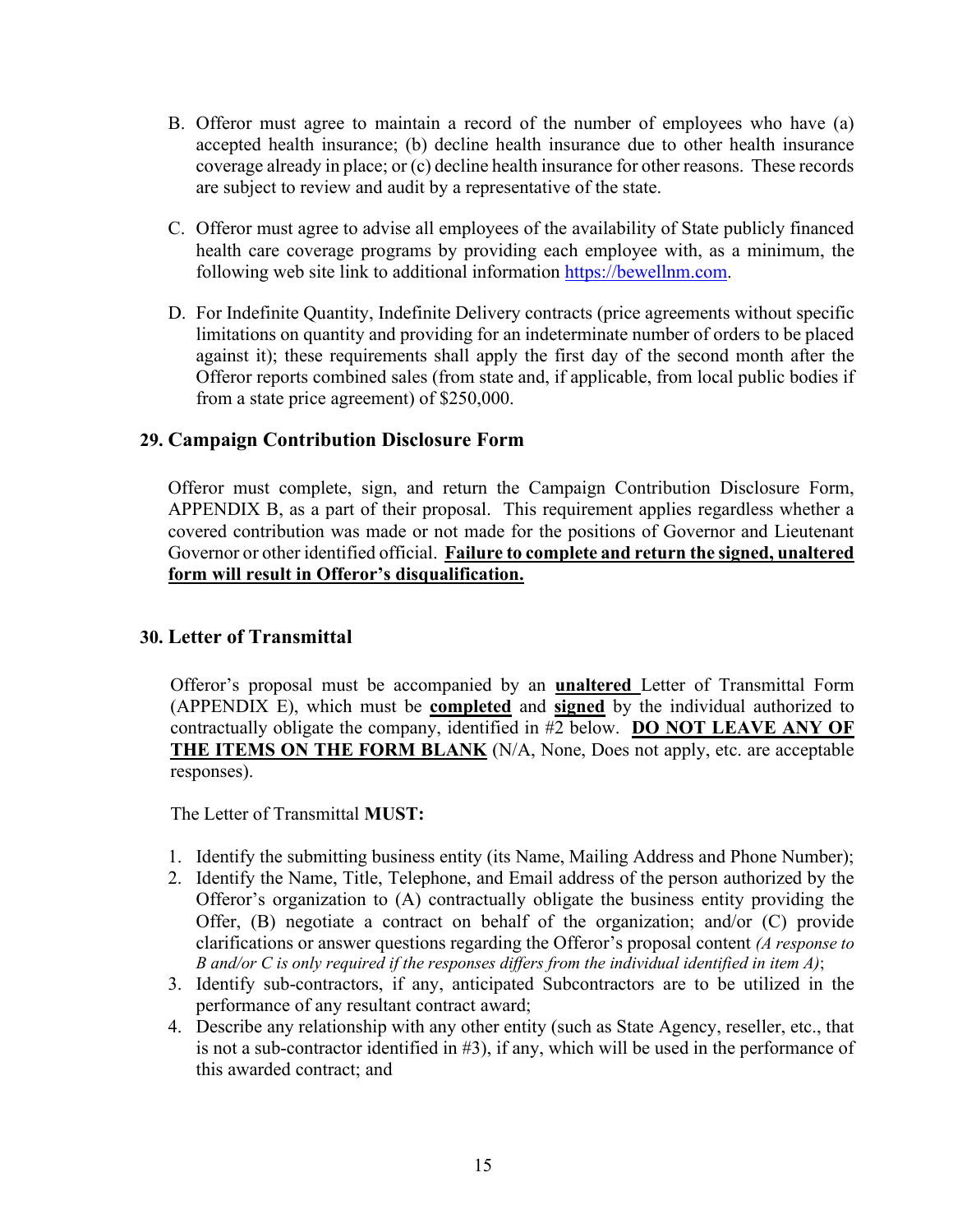5. Be signed and dated by the person identified in #2 above; attesting to the veracity of the information provided, and acknowledging (a) the organization's acceptance of the Conditions Governing the Procurement stated in Section II.C.1, (b) the organizations acceptance of the Section V Evaluation Factors, and (c) receipt of any and all amendments to the RFP.

#### <span id="page-18-0"></span>**31. Disclosure Regarding Responsibility**

- A. Any prospective Contractor and any of its Principals who enter into a contract greater than sixty thousand dollars (\$60,000.00) with any state agency or local public body for professional services, tangible personal property, services or construction agrees to disclose whether the Contractor, or any principal of the Contractor's company:
	- 1. is presently debarred, suspended, proposed for debarment, or declared ineligible for award of contract by any federal entity, state agency or local public body;
	- 2. has within a three-year period preceding this offer, been convicted in a criminal matter or had a civil judgment rendered against them for:
		- a. the commission of fraud or a criminal offense in connection with obtaining, attempting to obtain, or performing a public (federal, state or local) contract or subcontract;
		- b. violation of Federal or state antitrust statutes related to the submission of offers; or
		- c. the commission in any federal or state jurisdiction of embezzlement, theft, forgery, bribery, falsification or destruction of records, making false statements, tax evasion, violation of Federal criminal tax law, or receiving stolen property;
	- 3. is presently indicted for, or otherwise criminally or civilly charged by any (federal state or local) government entity with the commission of any of the offenses enumerated in paragraph A of this disclosure;
	- 4. has, preceding this offer, been notified of any delinquent Federal or state taxes in an amount that exceeds \$3,000.00 of which the liability remains unsatisfied. Taxes are considered delinquent if the following criteria apply.
		- a. The tax liability is finally determined. The liability is finally determined if it has been assessed. A liability is not finally determined if there is a pending administrative or judicial challenge. In the case of a judicial challenge of the liability, the liability is not finally determined until all judicial appeal rights have been exhausted.
		- b. The taxpayer is delinquent in making payment. A taxpayer is delinquent if the taxpayer has failed to pay the tax liability when full payment was due and required. A taxpayer is not delinquent in cases where enforced collection action is precluded.
		- c. Have within a three-year period preceding this offer, had one or more contracts terminated for default by any federal or state agency or local public body.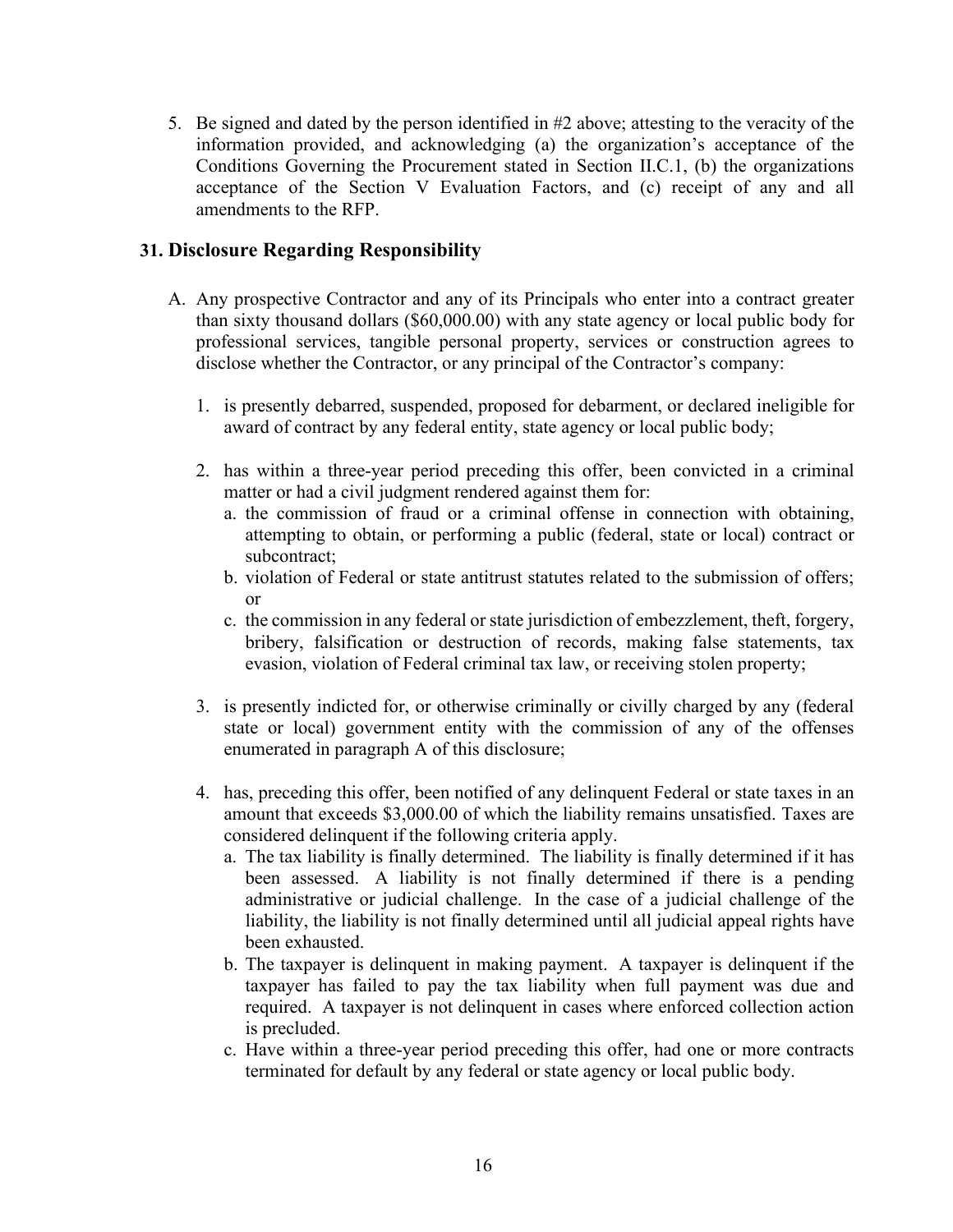- B. Principal, for the purpose of this disclosure, means an officer, director, owner, partner, or a person having primary management or supervisory responsibilities within a business entity or related entities.
- C. The Contractor shall provide immediate written notice to the Agency if, at any time during the term of this Agreement, the Contractor learns that the Contractor's disclosure was at any time erroneous or became erroneous by reason of changed circumstances.
- D. A disclosure that any of the items in this requirement exist will not necessarily result in termination of this Agreement. However, the disclosure will be considered in the determination of the Contractor's responsibility and ability to perform under this Agreement. Failure of the Contractor to furnish a disclosure or provide additional information as requested will render the Offeror nonresponsive.
- E. Nothing contained in the foregoing shall be construed to require establishment of a system of records in order to render, in good faith, the disclosure required by this document. The knowledge and information of a Contractor is not required to exceed that which is the normally possessed by a prudent person in the ordinary course of business dealings.
- F. The disclosure requirement provided is a material representation of fact upon which reliance was placed when making an award and is a continuing material representation of the facts during the term of this Agreement. If during the performance of the contract, the Contractor is indicted for or otherwise criminally or civilly charged by any government entity (federal, state or local) with commission of any offenses named in this document the Contractor must provide immediate written notice to the Agency. If it is later determined that the Contractor knowingly rendered an erroneous disclosure, in addition to other remedies available to the Government, the State Purchasing Agent or Central Purchasing Officer may terminate the involved contract for cause. Still further the State Purchasing Agent or Central Purchasing Officer may suspend or debar the Contractor from eligibility for future solicitations until such time as the matter is resolved to the satisfaction of the State Purchasing Agent or Central Purchasing Officer.

#### <span id="page-19-0"></span>**32. New Mexico Preferences, Not applicable to Federally Funded Projects.**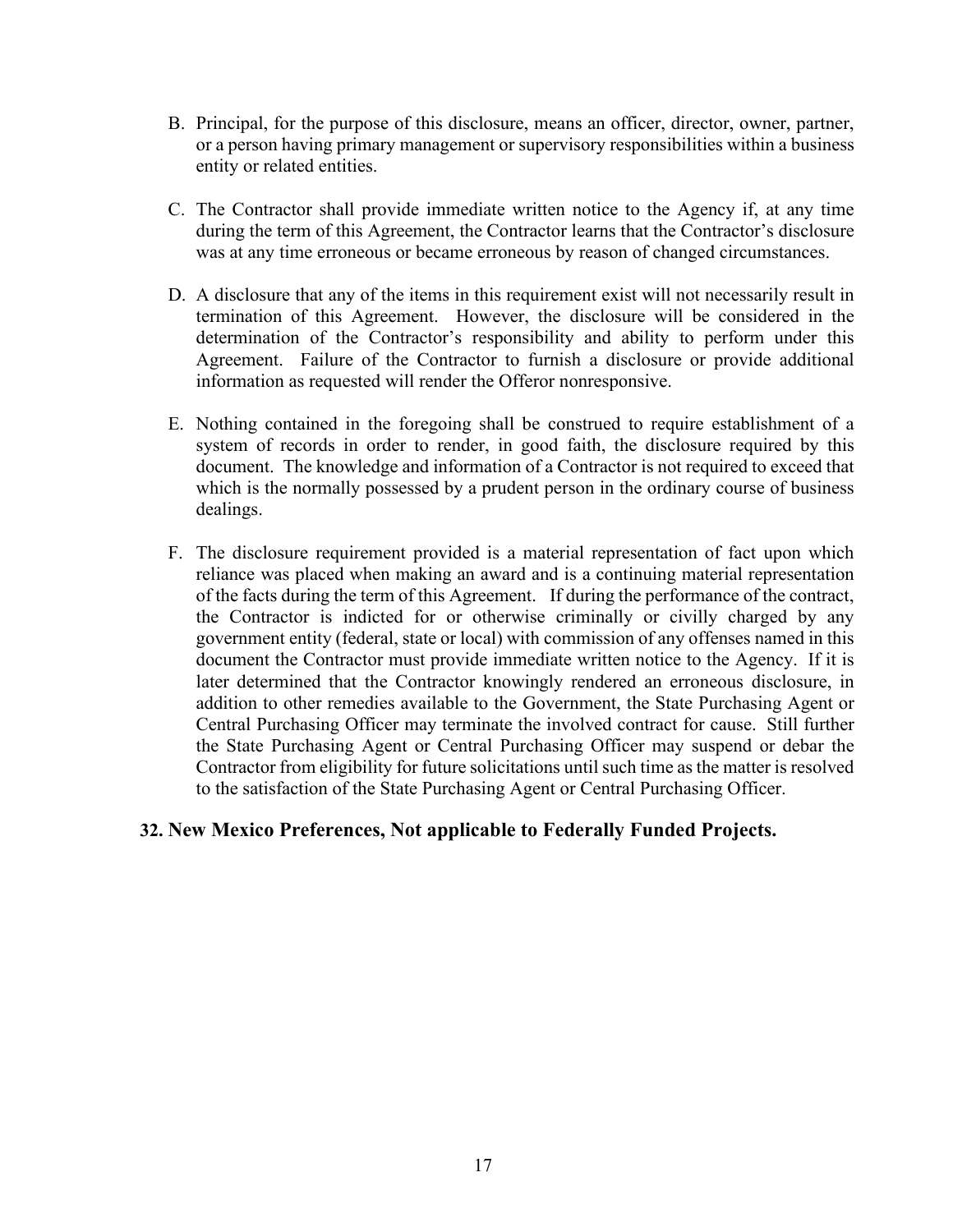# <span id="page-20-0"></span>**III. RESPONSE FORMAT AND ORGANIZATION**

# <span id="page-20-1"></span>**A. NUMBER OF RESPONSES**

Offerors shall submit only one proposal in response to this RFP.

# <span id="page-20-2"></span>**B. NUMBER OF COPIES**

### **1. ELECTRONIC SUBMISSION ONLY Responses: [ececd.rfa@state.nm.us](mailto:ececd.rfa@state.nm.us)**

**Proposals in response to this RFP must be submitted through ECECD's Email – [ececd.rfa@state.nm.us](mailto:ececd.rfa@state.nm.us) ONLY**, the Offeror need only submit one single electronic copy of each portion of its proposal (Technical and Cost) as outlined below. *EXCEPTION: Single electronic files that exceed 20mb may be Emailed as multiple Emails, which must be the least number of Emails necessary to fall under the 20mb limit.* Separate the proposals as described below into separate electronic files for submission.

Proposals must be submitted in the manner outlined below. Technical and Cost portions of Offerors proposal **must** be submitted in separate Emails as indicated below in this section, and **must** be prominently identified as "Technical Proposal," or "Cost Proposal," on the front page of each Email.

- a) **Technical Proposals –** One (1) ELECTRONIC Email must be organized in accordance with **Section III.C.1. Proposal Format**. All information for the Technical Proposal **must be combined into a single file/document for Emailing**. *EXCEPTION: Single electronic files that exceed 20mb may be submitted as multiple Emails, which must be the least number of Emails necessary to fall under the 20mb limit.* The Technical Proposals **SHALL NOT** contain any cost information.
	- i. **Confidential Information**: If Offeror's proposal contains confidential information, as defined in Section I.F.6 and detailed in Section II.C.8, Offeror **must** submit **two (2) separate ELECTRONIC technical files** :
		- One (1) ELECTRONIC version of the requisite proposals identified in Section III.B.1.a above as **unredacted** (def. Section I.F.34) versions for evaluation purposes; and
		- One (1) **redacted** (def. Section I.F.25) ELECTRONIC. for the public file, in order to facilitate eventual public inspection of the non-confidential version of Offeror's proposal. Redacted versions **must** be clearly marked as "REDACTED" or "CONFIDENTIAL" on the first page of the electronic file;
- b) **Cost Proposals –** One (1) ELECTRONIC Email of the proposal containing **ONLY** the Cost Proposal. All information for the cost proposal **must be combined into a single file/document for Emailing**. *EXCEPTION: Single electronic files that exceed 20mb may*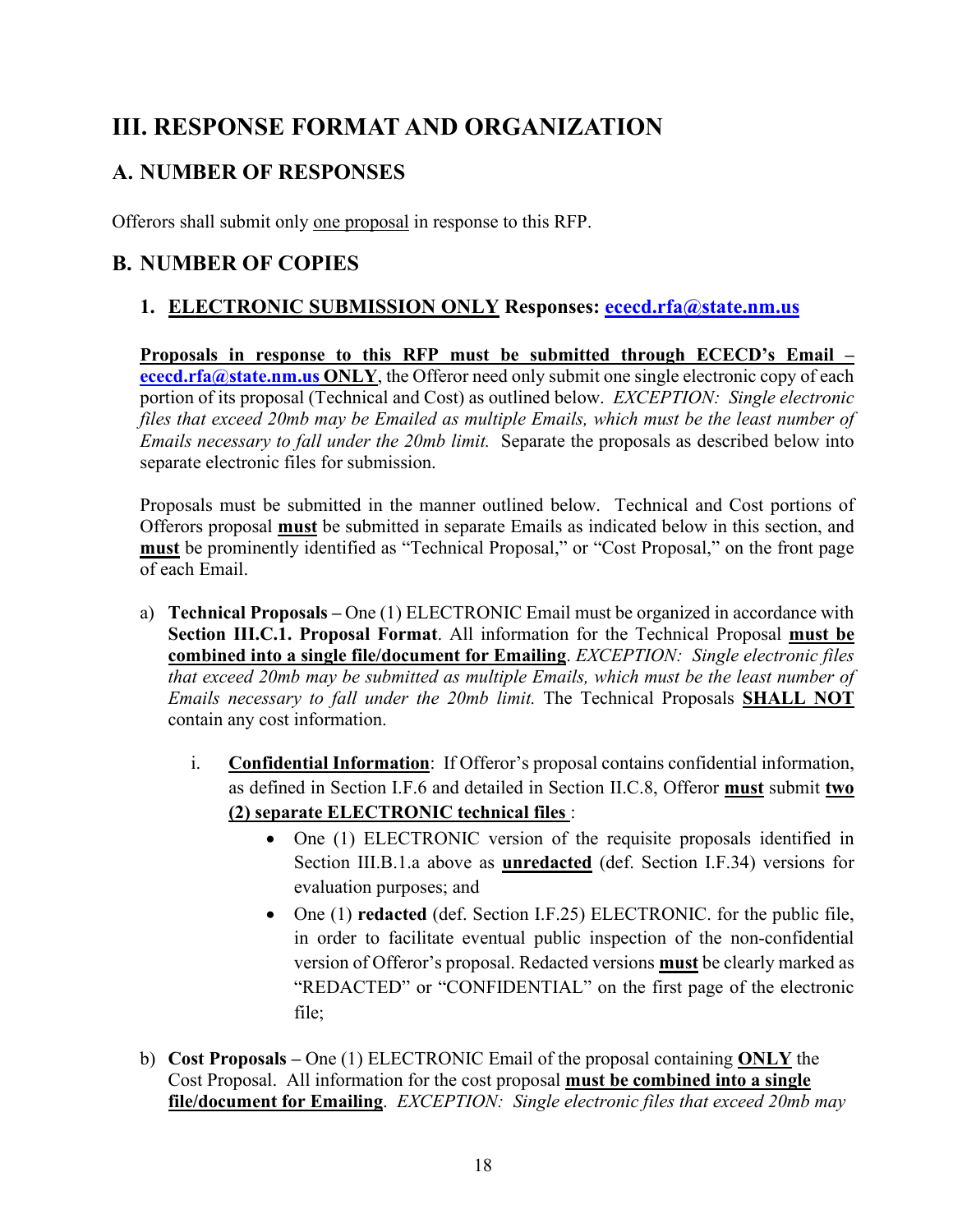*be submitted as multiple Emails, which must be the least number of Emails necessary to fall under the 20mb limit.*

#### **For technical support issues contact the Procurement Manager.**

#### **The ELECTRONIC proposal submission must be emailed to ECECD by the submission deadline in Section II.B.5.**

Any proposal that does not adhere to the requirements of this Section and **Section III.C. Proposal Format and Proposal Content and Organization** may be deemed non-responsive and rejected on that basis.

# <span id="page-21-0"></span>**C. PROPOSAL FORMAT**

All proposals must be submitted as follows:

- Proposal must be typewritten on standard  $8\frac{1}{2} \times 11$  inch paper (larger paper is permissible for charts, spreadsheets, etc.).
- Typeface must be easily readable such as Ariel, Courier, or Times Roman and type size must be 12-point.
- There is a 12-page limitation for the narrative response section to the Mandatory Specifications.

<span id="page-21-1"></span>Organization of files for electronic copy proposals.

### **1. Proposal Content and Organization**

Direct reference to pre-prepared or promotional material may be used if referenced and clearly marked. Promotional material must be minimal. The proposal must be organized and indexed in the following format and must contain, at a minimum, all listed items in the sequence indicated.

#### **Technical Proposal** – **DO NOT INCLUDE ANY COST INFORMATION IN THE TECHNICAL PROPOSAL.**

- A. Signed Letter of Transmittal
- B. Signed Campaign Contribution Form
- C. Table of Contents
- D. Response to Contract Terms and Conditions (from Section II.C.15)
- E. Offeror's Additional Terms and Conditions (from Section II.C.16 )
- F. Response to Specifications **(except Cost information which shall be included ONLY in Cost Proposal)** 
	- 1. Organization Background
	- 2. Management Plan
	- 3. Methodology
	- 4. Recommendations
	- 5. Reporting
	- 6. Cost Projection Analysis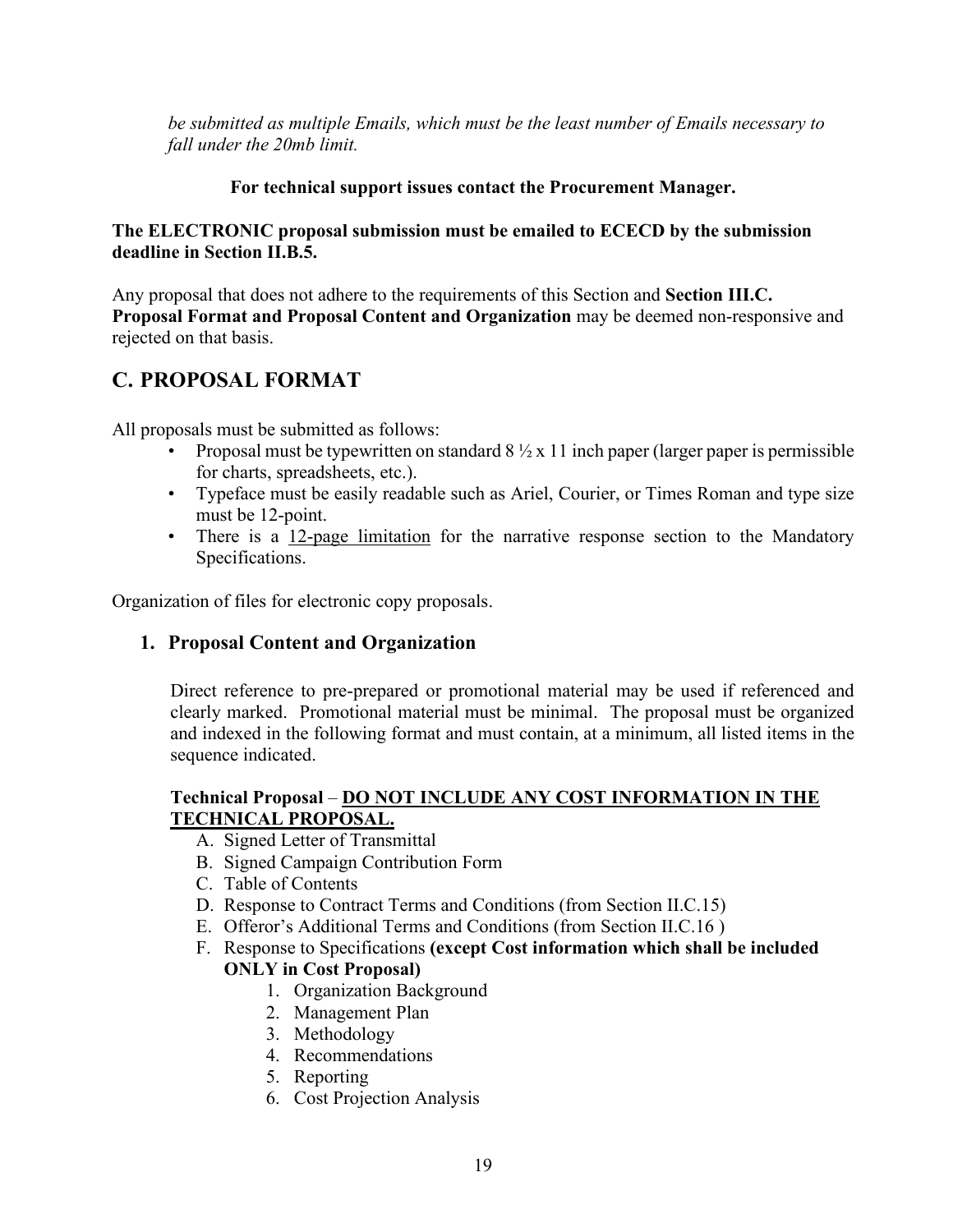- 7. Financial Stability (Financial information considered confidential, as defined in Section I.F.5. and detailed in Section II.C.8, should be placed in the **Confidential Information** file, per Section III.B.1.a.i., as applicable)
- G. Other Supporting Material (if applicable)

#### **Cost Proposal**:

1. Completed Cost Response Form (APPENDIX D)

Within each section of the proposal, Offerors should address the items in the order indicated above. All forms provided in this RFP must be thoroughly completed and included in the appropriate section of the proposal. **Any and all discussion of proposed costs, rates or expenses must occur ONLY in the Cost Proposal.**

A Proposal Summary may be included in Offeror's Technical Proposal, to provide the Evaluation Committee with an overview of the proposal; however, this material will not be used in the evaluation process unless specifically referenced from other portions of the Offeror's proposal. **DO NOT INCLUDE COST INFORMATION IN THE PROPOSAL SUMMARY.**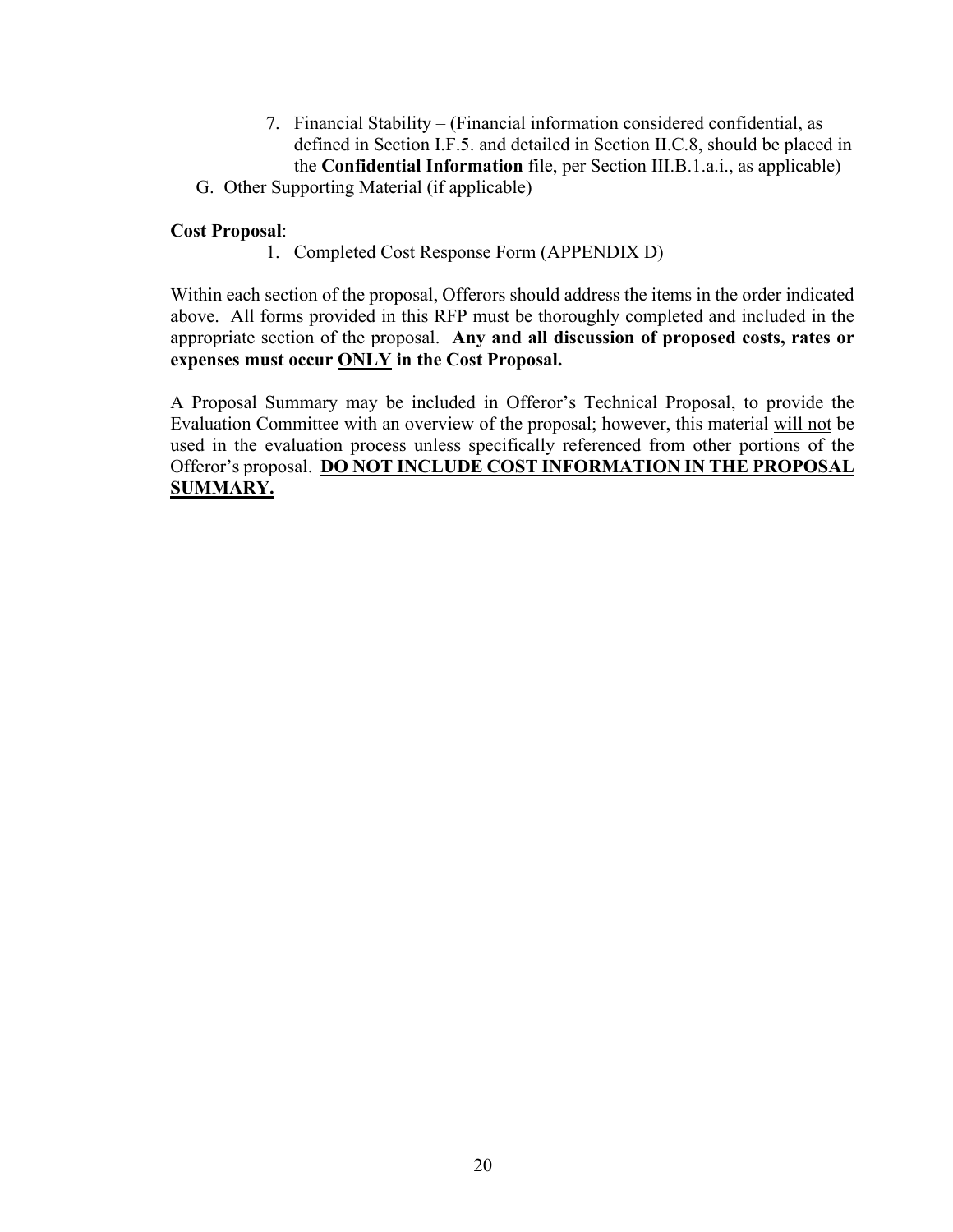# <span id="page-23-0"></span>**IV. SPECIFICATIONS**

## <span id="page-23-1"></span>**A. DETAILED SCOPE OF WORK**

#### **Purpose**

The purpose of this project is to implement a Family Infant Toddler (FIT) Cost Study for provision of services provided to infants and toddlers with and/or at risk for developmental delay(s) or developmental disabilities and their families.

The Family Support and Early Intervention Division (FSEID) at the Early Childhood Education and Care Department (ECECD) provides an array of services and supports to children prenatal to five and their families. All services provided are at no cost to families.

This scope of work is established to determine if FIT providers who provide services to young children with and at risk for developmental delay(s) and/or disabilities and their families are reimbursed at a reasonable standard rate by the State of New Mexico in relation to the market for similar services and the associated costs of service provision and to propose new rates for those services. A consideration for a recommendation of continued rate studies in the future as a rubric to assess inflation and future market rates e.g., rate studies to occur every 2, 3, or 5 years.

#### **Scope of Work**

The Contractor shall perform the following work:

- A. Implement management plan and structure for conducting the cost study to include regular meetings with ECECD staff and stakeholders regarding the design and implementation of the rate study.
- B. Implement the cost study methodology that includes collection of data on:
	- a. Market salaries of each discipline based on national and state data.
	- b. Market rate for the use of independent contractors for specific disciplines such as Physical, Occupational, and Speech Therapists.
	- c. Provider related costs, including but not limited to: taxes; city/county minimum wage; worker's compensation; retirement saving; health care benefits; training; professional development; differential rates for interpretation and translation services; travel/mileage; vacation; holidays; and sick leave.
	- d. Required employee duties that reduce provider's billable or productive time including but not limited to: travel time; documentation to include report writing; reflective supervision.
	- e. External impacts that reduce provider's billable or productive time including but not limited to: appointment cancelations and no-shows
	- f. Administrative costs, including but not limited to: data entry; billing; quality assurance; supervision of staff; and community outreach.
	- g. Other costs including but not limited to: facility; supplies; equipment; translation and interpretation services; and scheduling and billing.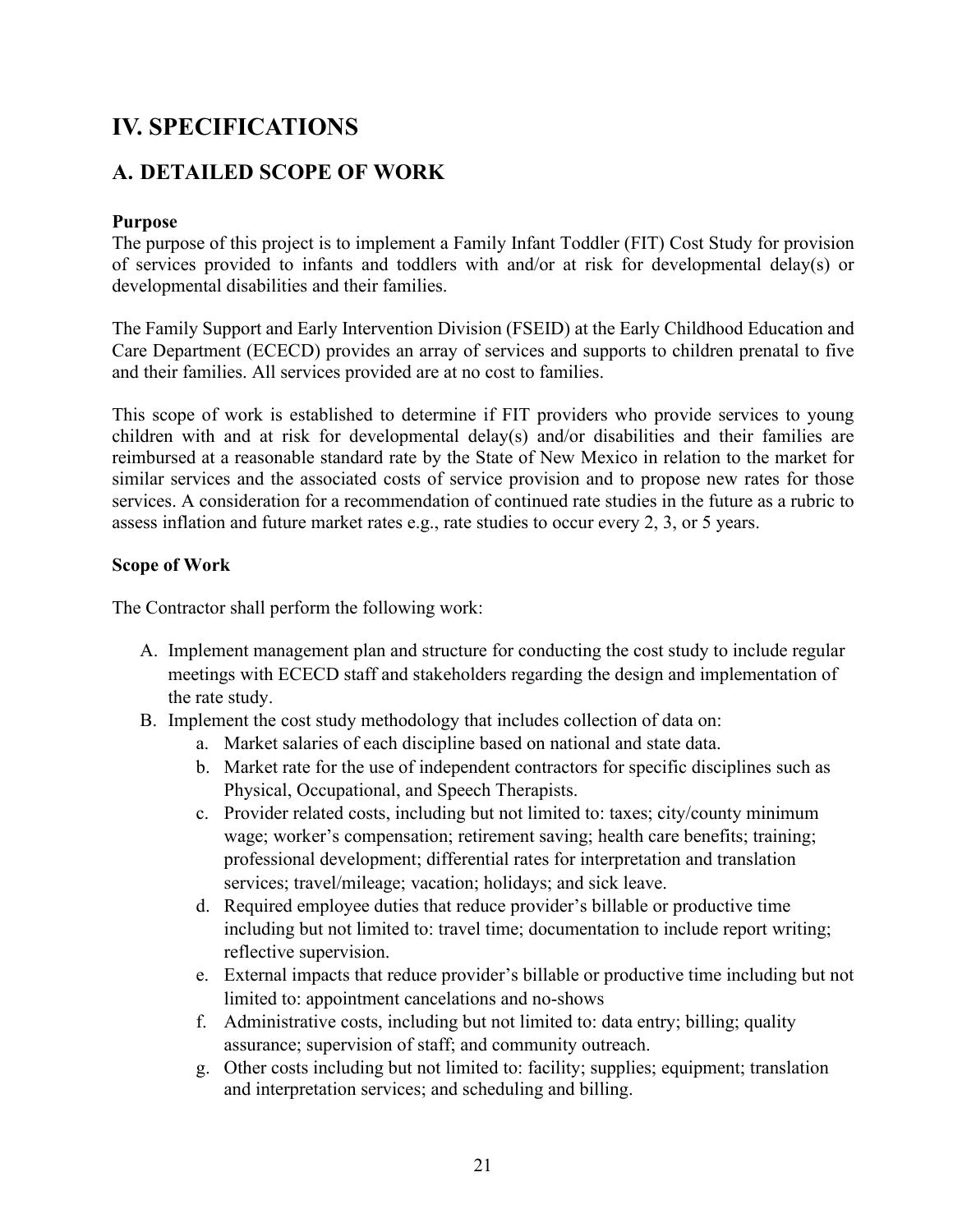- f. Determine the percent of billable/productive time utilizing a time study.
- C. Develop proposed rates for the current six (6) rates based on the data collected.
- D. Develop an alternative rate structure for consideration, including but not limited to:
	- a. differentiated rates by distance travelled to serve families (rural differential);
	- b. differentiated rate by discipline;
	- c. alternative rate structure (e.g. funding Family Service Coordination as a 15- minute unit rate than the current monthly unit or providing an additional unit of Service Coordination each month).
- E. Develop fiscal impact report based on the proposed rates and compare to current fiscal impacts.
- F. Develop methodology to address increased costs/inflation costs, including a future cost projection analysis, in providing services in subsequent years after the cost study.

\*\*\*\*\*\*\*\*\*\*\*\*\*\*\*\*\*\*\* END OF SCOPE OF WORK \*\*\*\*\*\*\*\*\*\*\*\*\*\*\*\*\*\*\*\*\*\*

### <span id="page-24-0"></span>**B. TECHNICAL MANDATORY SPECIFICATIONS**

**The Offeror shall provide a written response to each Mandatory Technical Specification listed below, and the answer must correlate to the specification criteria. Failure to do so can result in a point reduction and/or not meeting the mandatory technical specification criteria and may be deemed non-responsive and can be rejected on that basis or will result in disqualification of their proposal.** 

Offerors shall respond in the form of a thorough narrative to each specification, unless otherwise instructed.

Based on the Agency requirements and the documents appended to this RFP, Offerors must respond to the Technical Mandatory Specifications below.

Proposals will be scored based upon the thoroughness and clarity of their response of the engagements cited, and the perceived validity, depth, breadth, and value of the response to the requirements set forth.

#### **1. Organizational Background**

a. Give a brief history of the organization including, but not limited to, the month and year the firm began offering Cost Study services. Describe the nature of the organization's ownership and specific details with regard to any affiliated companies or joint ventures. Describe the material developments in your organization (change in ownership, personnel, business, etc.) over the past three (3) years. Describe any anticipated change in ownership, personnel, business, etc. that would occur during the term of the contract.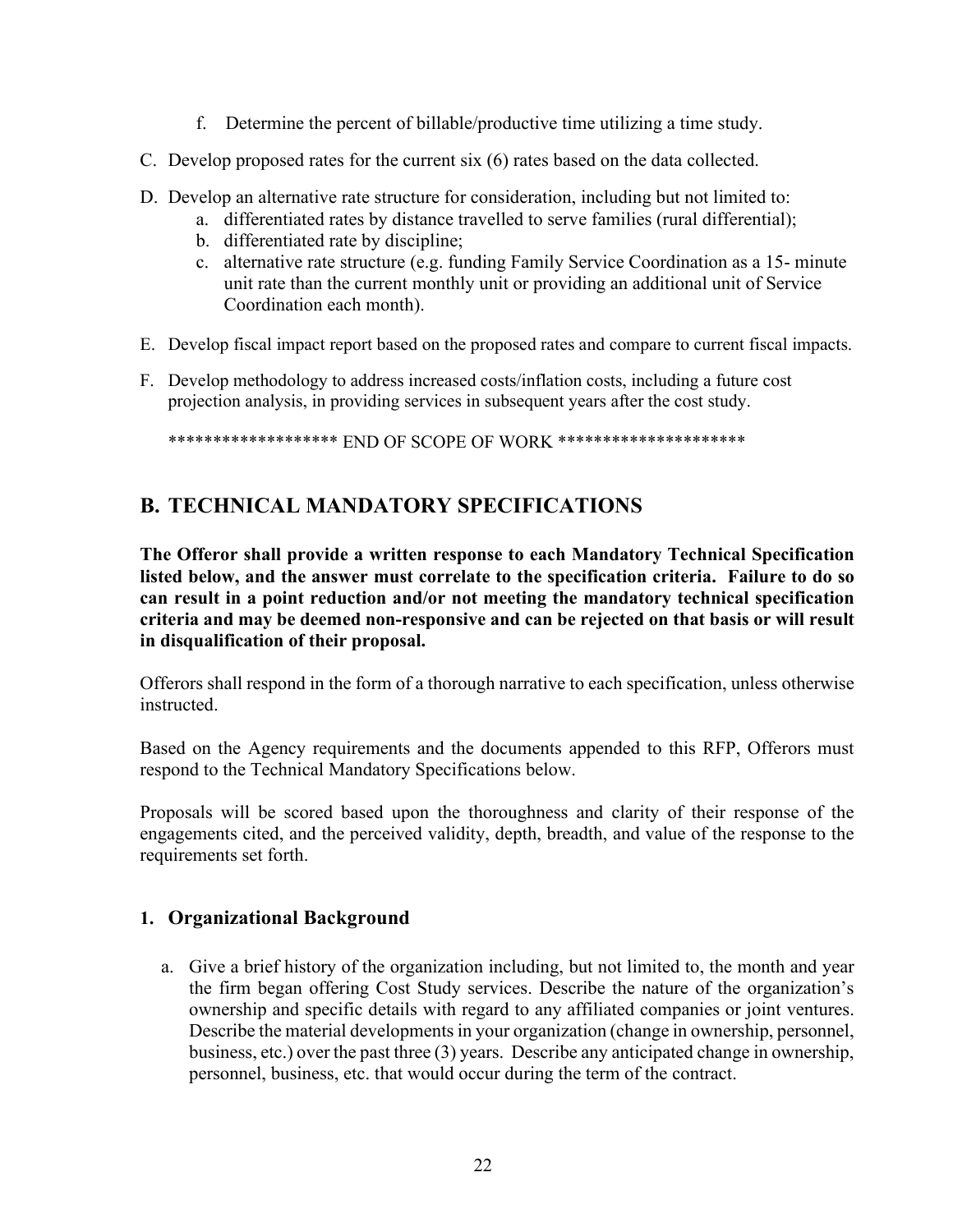- b. List all key professional staff to be assigned to the performance of the contract and the specific responsibilities of each person. Include the following information: person's name; professional certifications held; highest degree attained, indicating school and year; position in the organization; total years with the organization; experience within Cost Study Services.
- c. Describe your organization's backup procedures in the event that key professional(s) assigned to this contract should leave the organization or be transferred to other projects and/or duties.
- d. Describe the financial condition of your firm including any recent material changes.
- e. Describe the levels of professional liability coverage that your organization carries. Is the coverage on a per occurrence basis, or is the dollar amount applied to the organization as a whole? List the insurance carrier(s) providing the coverage(s). **(Attach proof of liability insurance coverage to the proposal.)**
- f. Over the past five (5) years, has your organization, your parent organization or any of its affiliates or any management been involved in any business litigation or regulatory proceedings? If so, provide an explanation and indicate the current status.

#### **2. Management Plan**

a) Propose a management plan and structure for conducting the cost study to include regular meetings with Department staff and stakeholders regarding the design and implementation of the cost study.

#### **3. Methodology**

- a. Propose the cost study methodology that includes collection of data on: Market salaries of each discipline based on national and state data.
- b. Market rate for the use of independent contractors for specific disciplines such as Physical, Occupational, and Speech Therapists.
- c. Provider related costs, including but not limited to: taxes; city/county minimum wage; worker's compensation; retirement saving; health care benefits; training; professional development; differential rates for interpretation and translation services; travel/mileage; vacation; holidays; and sick leave.
- d. Required employee duties that reduce provider's billable or productive time including but not limited to: travel time; documentation to include report writing; reflective supervision.
- e. External impacts that reduce provider's billable or productive time including but not limited to: appointment cancelations and no-shows
- f. Administrative costs, including but not limited to: data entry; billing; quality assurance; supervision of staff; and community outreach.
- g. Other costs including but not limited to: facility; supplies; equipment; translation and interpretation services; and scheduling and billing.
- h. Determine the percent of billable/productive time utilizing a time study.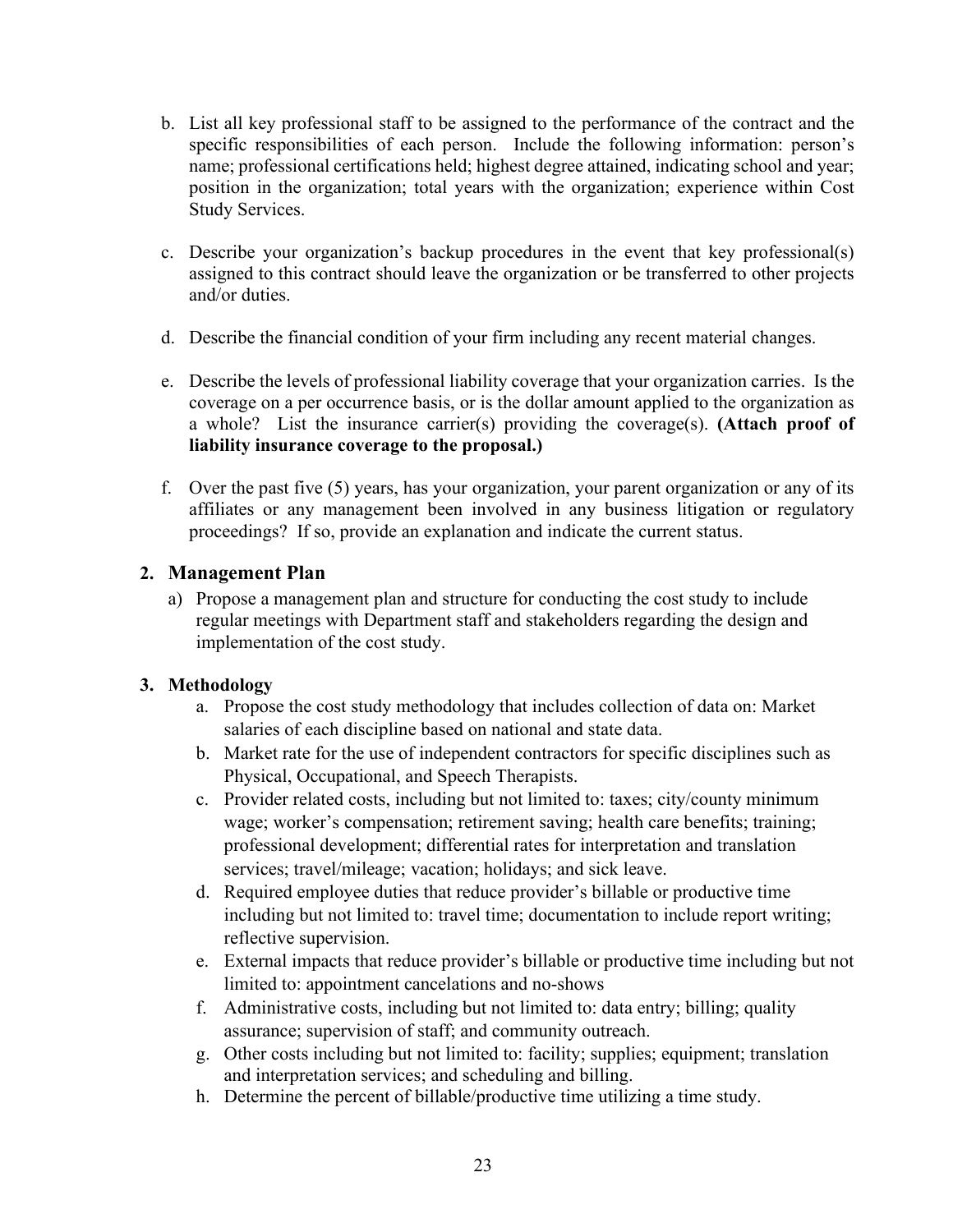#### **4. Recommendations**

Propose a plan for developing recommendations including:

- a. new rates for the current six (6) rates based on the data collected
- b. an alternative rate structure including but not limited to: differentiated rates by distance traveled to serve families (rural differential); differentiated rates by discipline; alternative rate structure (e.g. funding Family Service Coordination as a 15- minute unit rate than the current monthly unit or providing an additional unit of Service Coordination each month).

#### **5. Reporting**

Propose a plan for development of a fiscal impact report based on recommendations described above.

#### **6. Cost Projection Analysis**

Propose a methodology to address increased costs/inflation costs, including a future cost projection analysis, in providing services in subsequent years after the cost study.

### <span id="page-26-0"></span>**C. BUSINESS SPECIFICATIONS**

#### **1. Financial Stability**

Offerors must submit copies of the most recent years independently audited financial statements, as well as financial statements for the preceding three years, if they exist. The submission must include the audit opinion, the balance sheet, and statements of income, retained earnings, cash flows, and the notes to the financial statements. If independently audited financial statements do not exist, Offeror must state the reason and, instead, submit sufficient information (e.g. D & B report).

#### **2. Letter of Transmittal Form**

The Offeror's proposal **must** be accompanied by the Letter of Transmittal Form located in APPENDIX E. The form **must** be completed and must be signed by the person authorized to obligate the company. **Failure to respond to ALL items, as indicated in Section II.C.30 and APPENDIX E, and to return a signed, unaltered form will result in Offeror's disqualification.**

#### **3. Campaign Contribution Disclosure Form**

The Offeror must complete an unaltered Campaign Contribution Disclosure Form and submit a signed copy with the Offeror's proposal. This must be accomplished whether or not an applicable contribution has been made. (See APPENDIX B). **Failure to complete and return the signed, unaltered form will result in Offeror's disqualification.**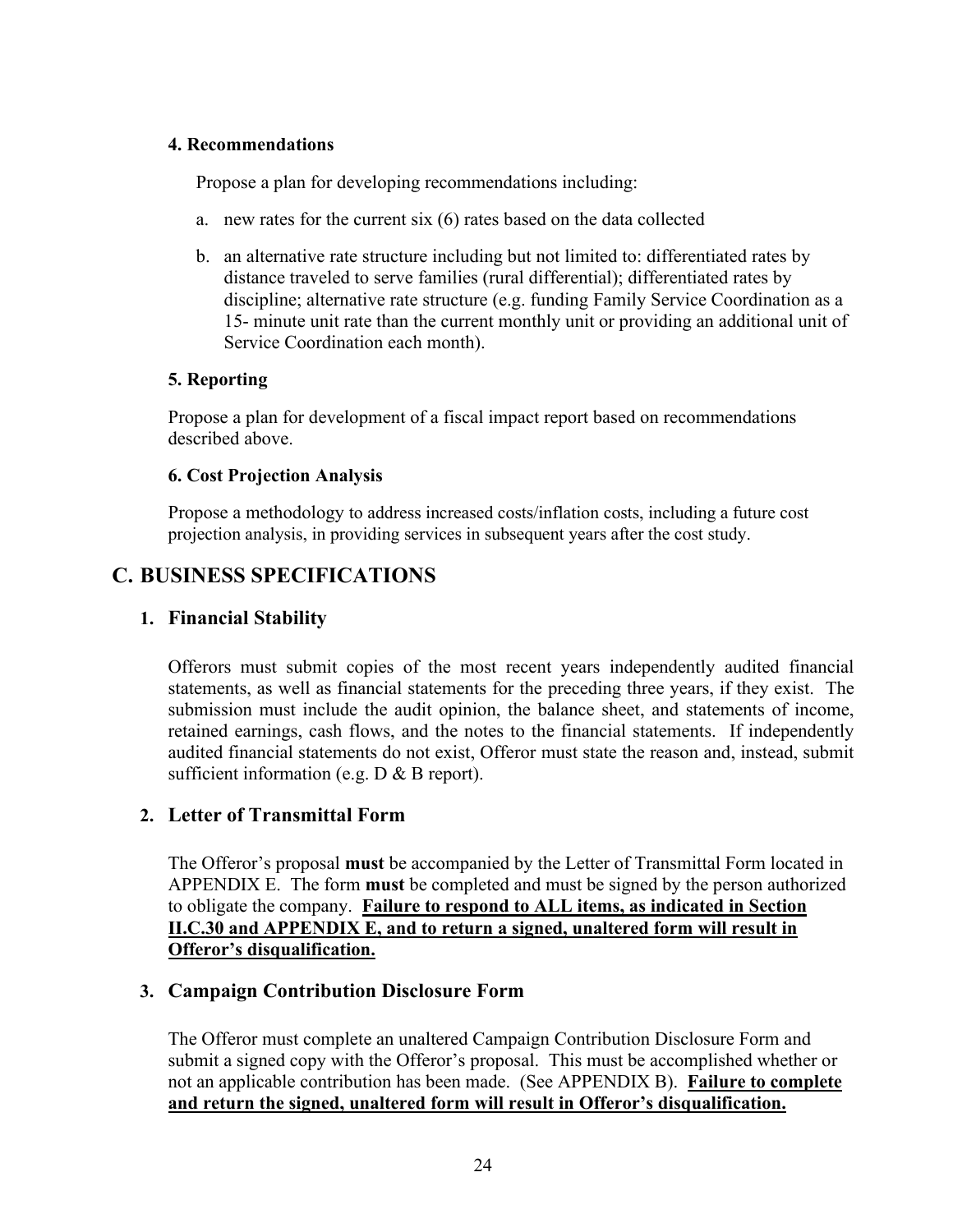### **4. Cost**

Offerors must complete the Cost Response Form in APPENDIX D. All amounts represented in the cost proposal will be considered as "not to exceed" amounts. All charges listed on APPENDIX D must be justified and evidence of need documented in the proposal.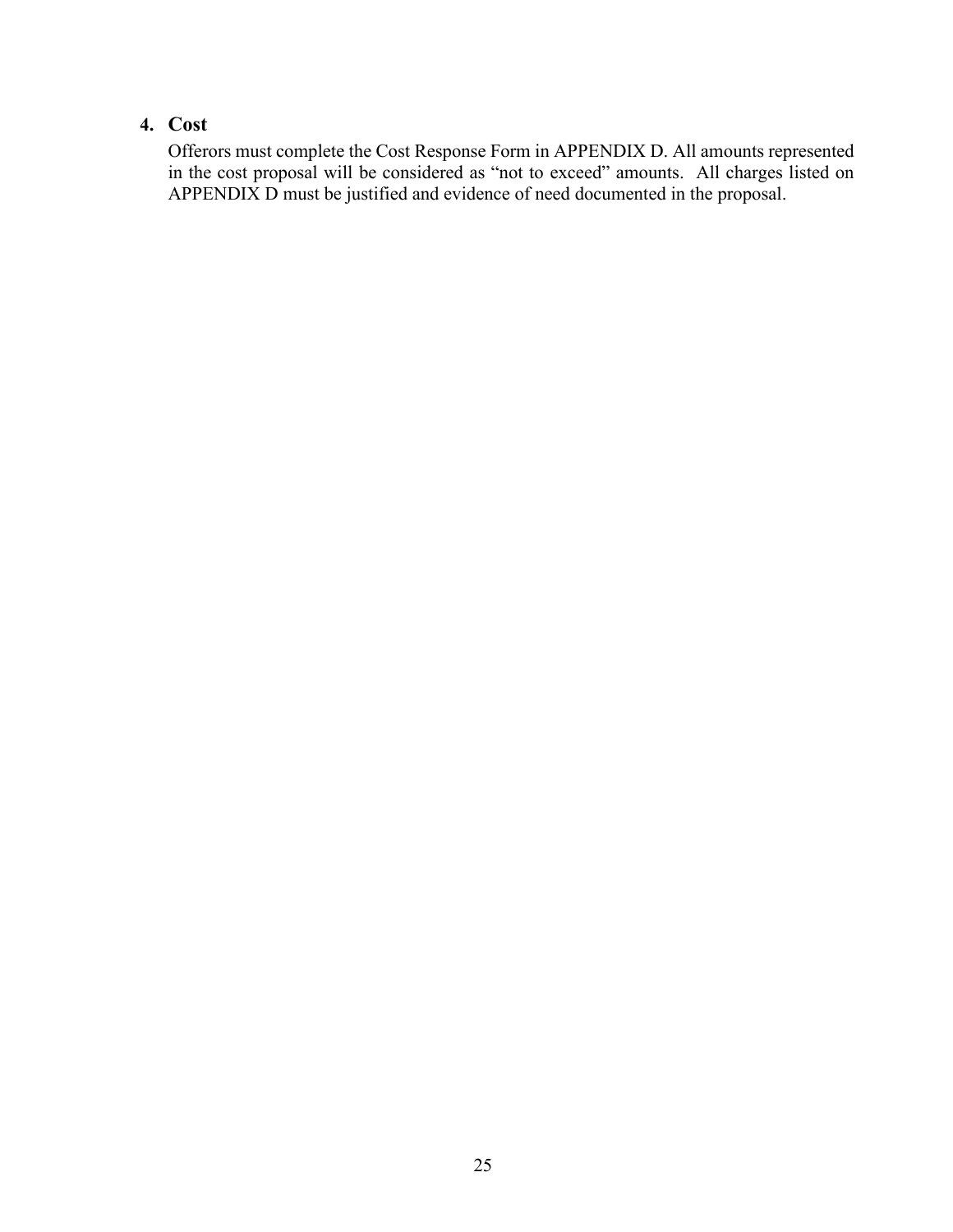# <span id="page-28-0"></span>**V. EVALUATION**

# <span id="page-28-1"></span>**A. EVALUATION POINT SUMMARY**

The following is a summary of evaluation factors with point values assigned to each. These weighted factors will be used in the evaluation of individual potential Offeror proposals by sub-category.

| <b>Factors</b> – <i>correspond to section IV.B and IV.C</i> |                                              | <b>Points Available</b> |
|-------------------------------------------------------------|----------------------------------------------|-------------------------|
| <b>B.</b>                                                   | <b>Technical Specifications</b>              |                         |
| B. 1.                                                       | Organizational Background                    | 100                     |
| B. 2.                                                       | Management Plan                              | 100                     |
| B. 3.                                                       | Methodology                                  | 300                     |
| B. 4.                                                       | Recommendations                              | 200                     |
| B. 5.                                                       | Reporting                                    | 150                     |
|                                                             | B. 6. Cost Projection Analysis               | 100                     |
| $\mathbf{C}$ .                                              | <b>Business Specifications</b>               |                         |
| C.1.                                                        | <b>Financial Stability</b>                   | Pass/Fail               |
| C.2.                                                        | Letter of Transmittal                        | Pass/Fail               |
| C.3.                                                        | Signed Campaign Contribution Disclosure Form | Pass/Fail               |
| C.4.                                                        | Cost                                         | 50                      |
| <b>TOTAL</b>                                                |                                              | 1000 points             |

Table 1: Evaluation Point Summary

# <span id="page-28-2"></span>**B. EVALUATION FACTORS**

#### **1. B.1 Organizational Background**

Points will be awarded based on the thoroughness and clarity of Offeror's response in this Section. Lack of a response will be awarded zero (0) points. Agencies must include evaluation criteria based on Section IV.B.

#### **2. B.2 Management Plan**

Points will be awarded based on the thoroughness and clarity of Offeror's response in this Section. Lack of a response will be awarded zero (0) points. Agencies must include evaluation criteria based on Section IV.B.

#### **3. B.3 Methodology**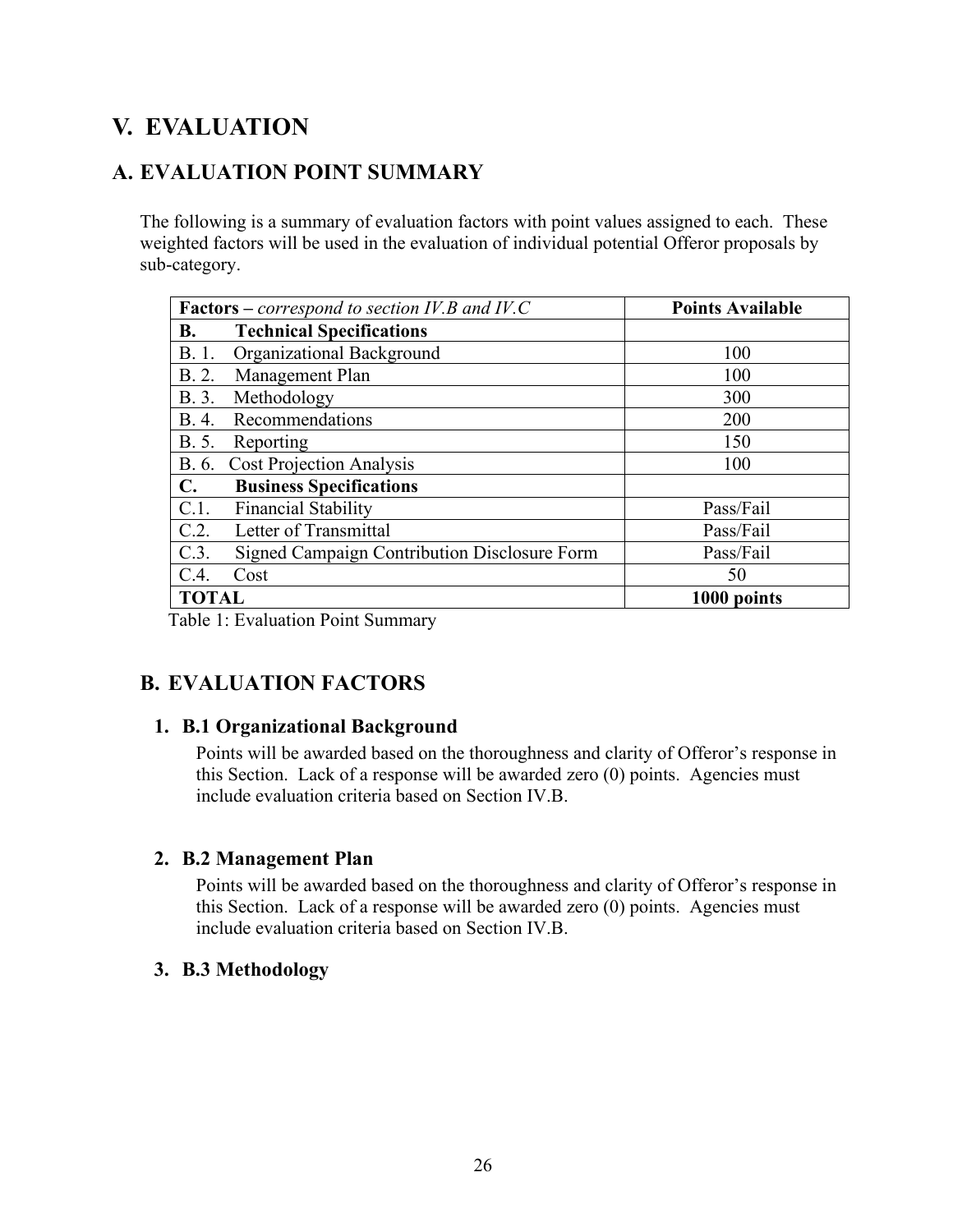Points will be awarded based on the thoroughness and clarity of Offeror's response in this Section. Lack of a response will be awarded zero (0) points. Agencies must include evaluation criteria based on Section IV.B.

#### **4. B.4 Recommendations**

Points will be awarded based on the thoroughness and clarity of Offeror's response in this Section. Lack of a response will be awarded zero (0) points. Agencies must include evaluation criteria based on Section IV.B.

#### **5. B.5 Reporting**

Points will be awarded based on the thoroughness and clarity of Offeror's response in this Section. Lack of a response will be awarded zero (0) points. Agencies must include evaluation criteria based on Section IV.B.

#### **6. B.6. Cost Projection Analysis**

Points will be awarded based on the thoroughness and clarity of Offeror's response in this Section. Lack of a response will be awarded zero (0) points. Agencies must include evaluation criteria based on Section IV.B.

#### **7. C.1 Financial Stability**

#### **Pass/Fail only. No points assigned.**

#### **8. C.2 Letter of Transmittal**

Pass/Fail only. No points assigned.

#### **9. C.3 Campaign Contribution Disclosure Form**

Pass/Fail only. No points assigned.

#### **10.C.4 Cost**

Cost Response (Appendix D) for this RFP is subject to contractual negotiations if necessary for contractual allotments based on availability of funds.

### <span id="page-29-0"></span>**C. EVALUATION PROCESS**

- 1. All Offeror proposals will be reviewed for compliance with the requirements and specifications stated within the RFP. Proposals deemed **non-responsive** will be eliminated from further consideration.
- 2. The Procurement Manager may contact the Offeror for clarification of the response as specified in Section II. B.6.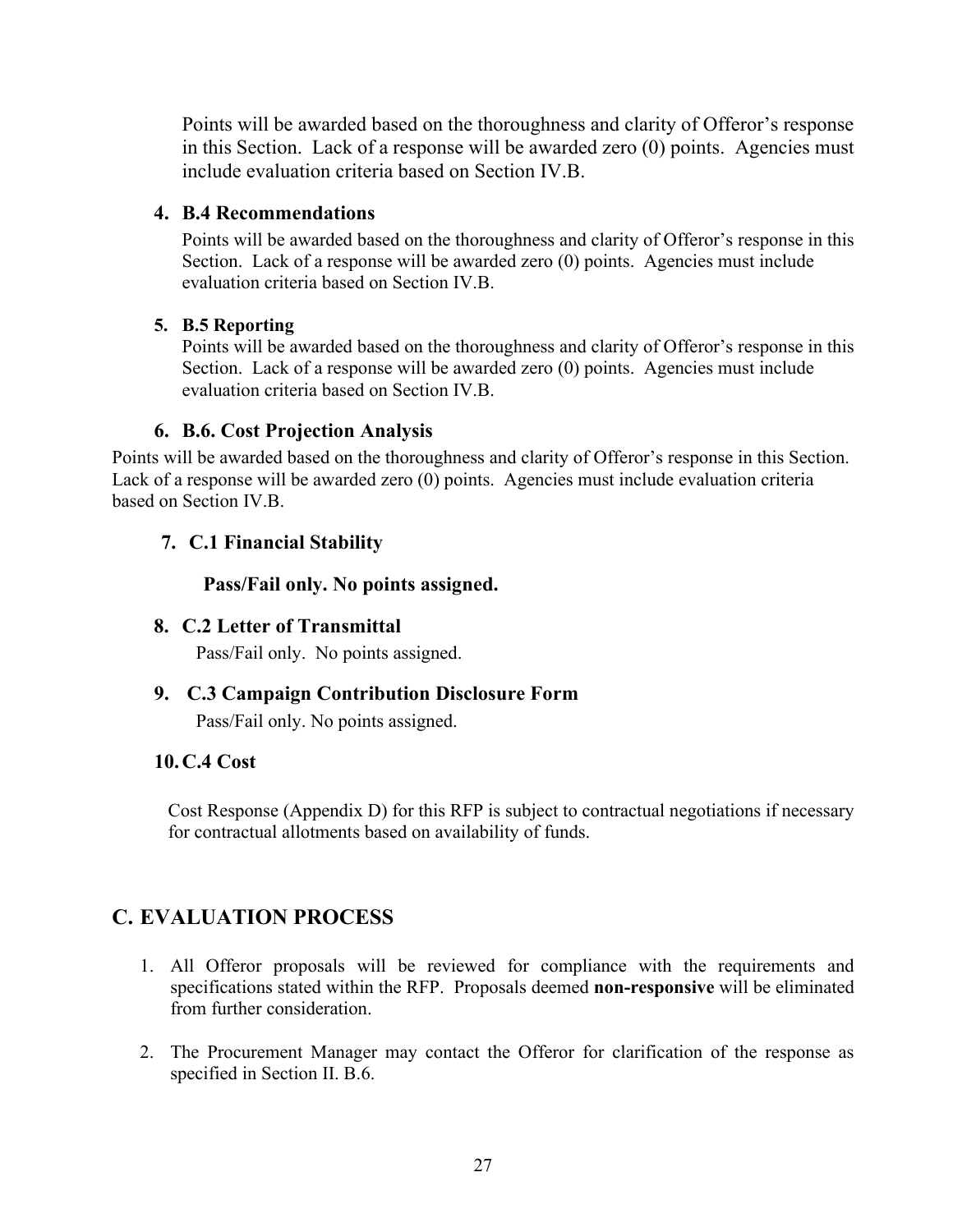3. Responsive proposals will be evaluated on the factors in Section IV, which have been assigned a point value in Section V. The responsible Offerors with the highest scores will be selected as finalist Offerors, based upon the proposals submitted. In accordance with 13- 1-117 NMSA 1978, the responsible Offerors whose proposals are most advantageous to the State taking into consideration the Evaluation Factors in Section V will be recommended for award (as specified in Section II.B.10). Please note, however, that a serious deficiency in the response to any one factor may be grounds for rejection regardless of overall score.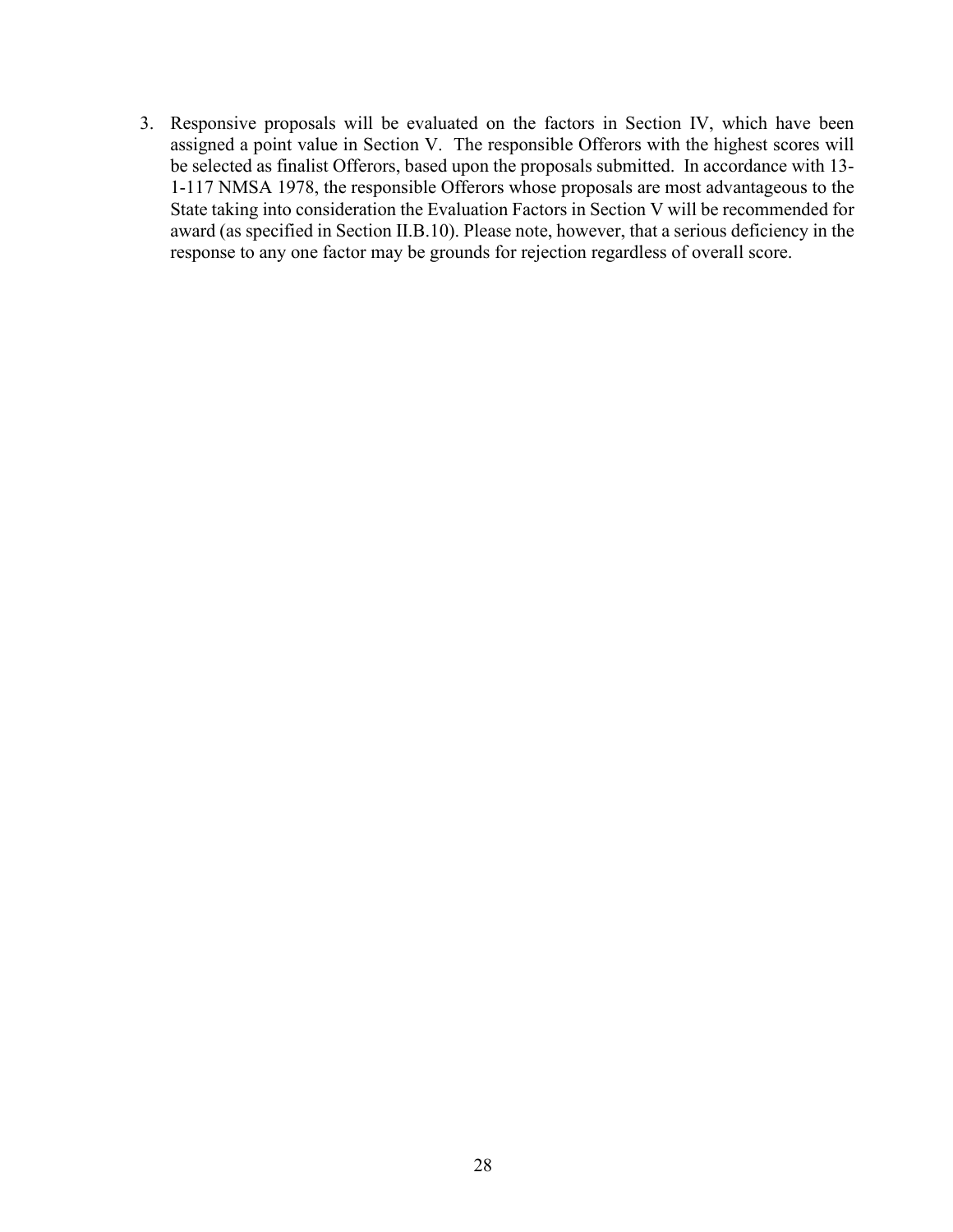# **APPENDIX A**

# <span id="page-31-1"></span><span id="page-31-0"></span>**ACKNOWLEDGEMENT OF RECEIPT FORM**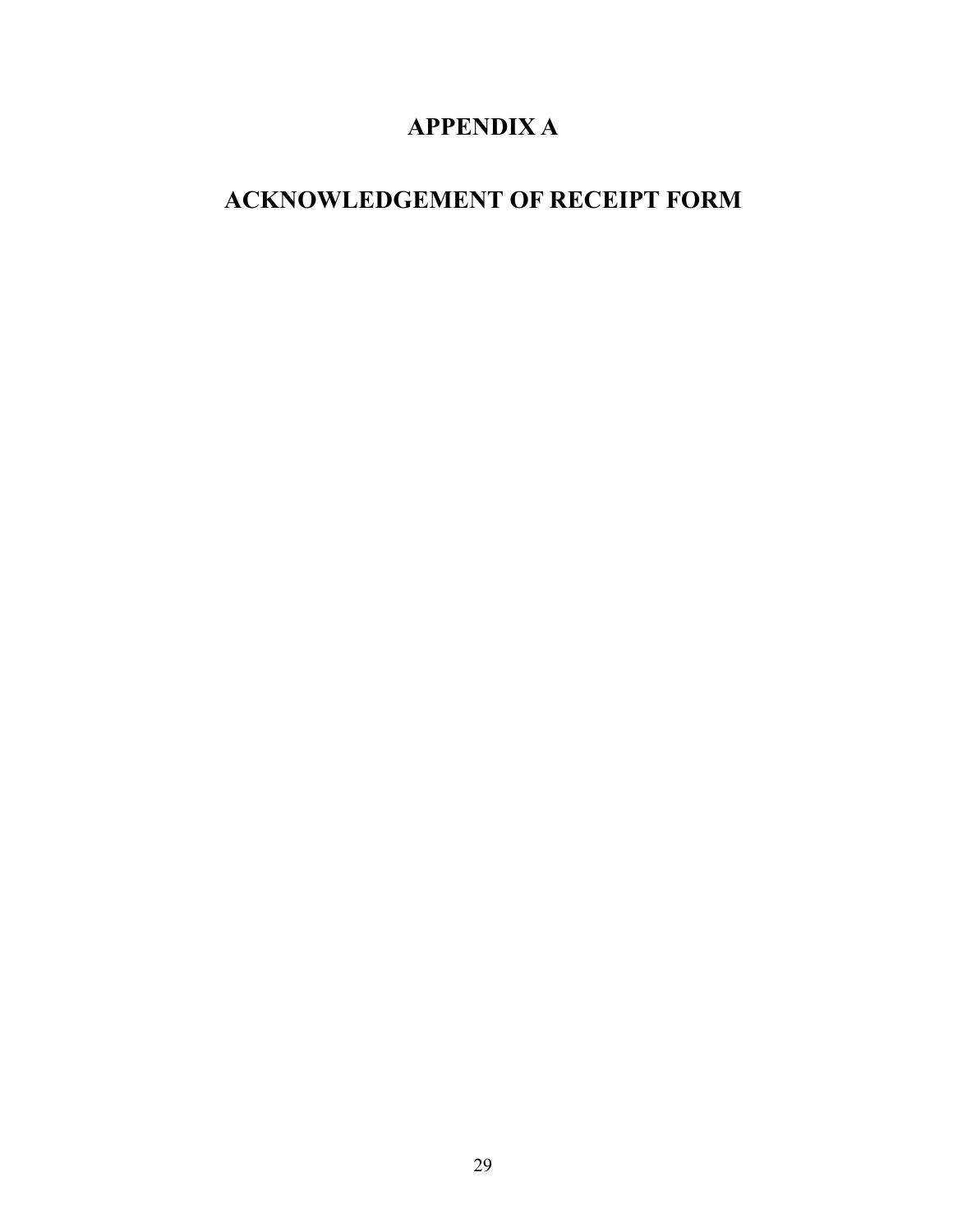# **APPENDIX A**

## **REQUEST FOR PROPOSAL**

#### **COST STUDY SERVICES RFP #: 2022-0006**

# **ACKNOWLEDGEMENT OF RECEIPT FORM**

This Acknowledgement of Receipt Form should be signed and submitted no later than 3:00 pm MST/MDT on 1/30/2022. Only potential Offerors who elect to return this form will receive copies of all submitted questions and the written responses to those questions, as well as any RFP amendments, if any are issued.

In acknowledgement of receipt of this Request for Proposal, the undersigned agrees that he or she has received a complete copy of the RFP, beginning with the title page, and ending with APPENDIX E.

The name and address below will be used for all correspondence related to the Request for Proposal.

| ORGANIZATION:        |                                                                                           |                                                                                          |  |
|----------------------|-------------------------------------------------------------------------------------------|------------------------------------------------------------------------------------------|--|
| <b>CONTACT NAME:</b> |                                                                                           |                                                                                          |  |
| TITLE:               |                                                                                           | PHONE NO.:<br>the control of the control of the control of the control of the control of |  |
| EMAIL:               | the control of the control of the control of the control of the control of the control of |                                                                                          |  |
| <b>ADDRESS:</b>      |                                                                                           |                                                                                          |  |
| CITY:                | STATE:                                                                                    | ZIP CODE:                                                                                |  |

#### **Submit Acknowledgement of Receipt Form to:**

To: Michelle Montoya, Procurement Manager Email: [michellee.montoya@state.nm.us](mailto:michellee.montoya@state.nm.us) Subject Line: Cost Study Services RFP #: 2022-0006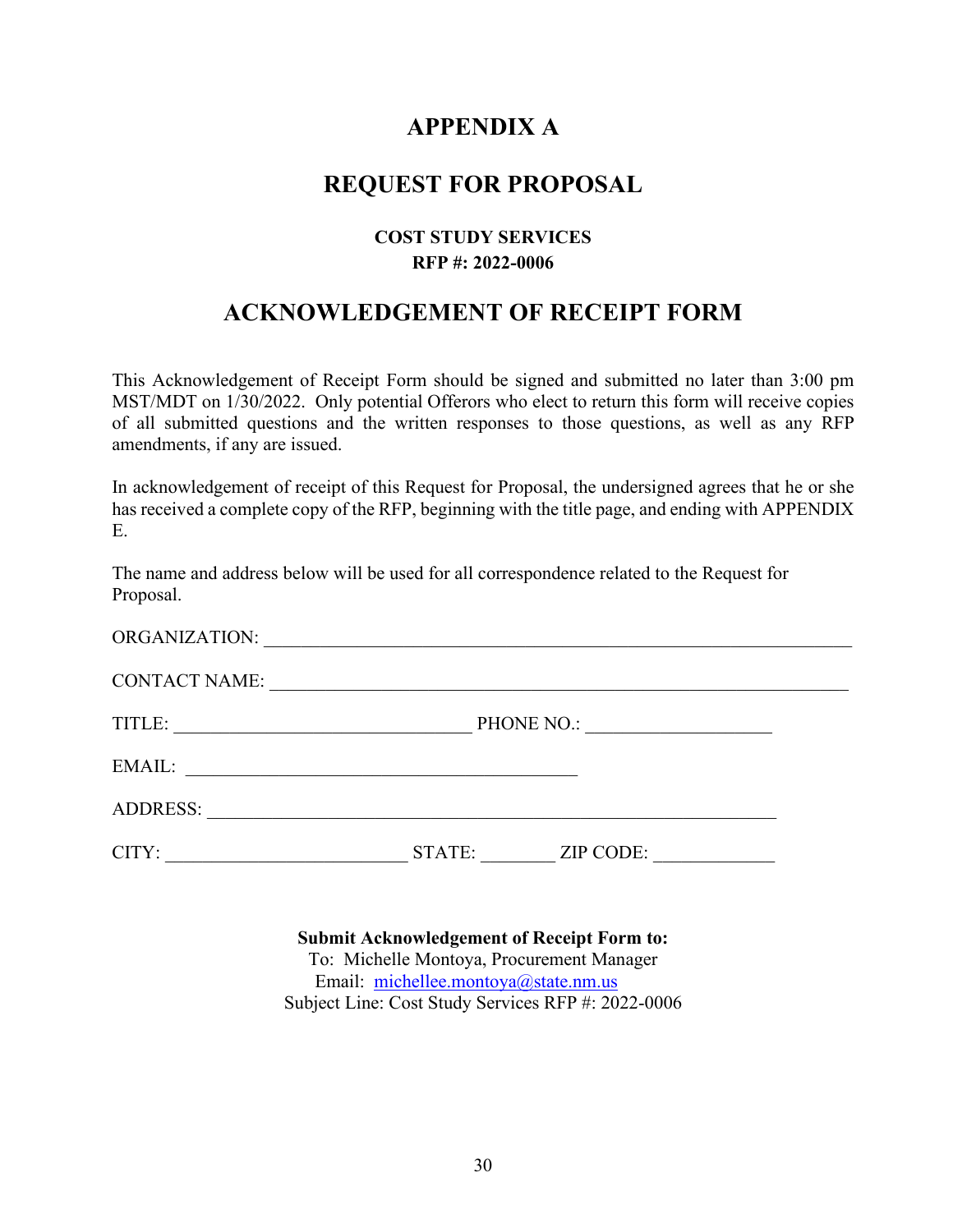# **APPENDIX B**

# <span id="page-33-0"></span>**CAMPAIGN CONTRIBUTION DISCLOSURE FORM**

<span id="page-33-1"></span>Pursuant to the Procurement Code, Sections 13-1-28, et seq., NMSA 1978 and NMSA 1978, § 13- 1-191.1 (2006), as amended by Laws of 2007, Chapter 234, a prospective contractor subject to this section shall disclose all campaign contributions given by the prospective contractor or a family member or representative of the prospective contractor to an applicable public official of the state or a local public body during the two years prior to the date on which a proposal is submitted or, in the case of a sole source or small purchase contract, the two years prior to the date on which the contractor signs the contract, if the aggregate total of contributions given by the prospective contractor or a family member or representative of the prospective contractor to the public official exceeds two hundred fifty dollars (\$250) over the two-year period. A prospective contractor submitting a disclosure statement pursuant to this section who has not contributed to an applicable public official, whose family members have not contributed to an applicable public official or whose representatives have not contributed to an applicable public official shall make a statement that no contribution was made.

A prospective contractor or a family member or representative of the prospective contractor shall not give a campaign contribution or other thing of value to an applicable public official or the applicable public official's employees during the pendency of the procurement process or during the pendency of negotiations for a sole source or small purchase contract.

Furthermore, a solicitation or proposed award for a proposed contract may be canceled pursuant to Section [13-1-181](http://mobile.nmonesource.com/nxt/gateway.dll?f=jumplink$jumplink_x=Advanced$jumplink_vpc=first$jumplink_xsl=querylink.xsl$jumplink_sel=title;path;content-type;home-title;item-bookmark$jumplink_d=%7bnmsa1978%7d$jumplink_q=%5bfield%20folio-destination-name:) NMSA 1978 or a contract that is executed may be ratified or terminated pursuant to Section [13-1-182](http://mobile.nmonesource.com/nxt/gateway.dll?f=jumplink$jumplink_x=Advanced$jumplink_vpc=first$jumplink_xsl=querylink.xsl$jumplink_sel=title;path;content-type;home-title;item-bookmark$jumplink_d=%7bnmsa1978%7d$jumplink_q=%5bfield%20folio-destination-name:) NMSA 1978 if a prospective contractor fails to submit a fully completed disclosure statement pursuant to this section; or a prospective contractor or family member or representative of the prospective contractor gives a campaign contribution or other thing of value to an applicable public official or the applicable public official's employees during the pendency of the procurement process.

The state agency or local public body that procures the services or items of tangible personal property shall indicate on the form the name or names of every applicable public official, if any, for which disclosure is required by a prospective contractor.

THIS FORM MUST BE INCLUDED IN THE REQUEST FOR PROPOSALS AND MUST BE FILED BY ANY PROSPECTIVE CONTRACTOR WHETHER OR NOT THEY, THEIR FAMILY MEMBER, OR THEIR REPRESENTATIVE HAS MADE ANY CONTRIBUTIONS SUBJECT TO DISCLOSURE.

The following definitions apply:

"**Applicable public official**" means a person elected to an office or a person appointed to complete a term of an elected office, who has the authority to award or influence the award of the contract for which the prospective contractor is submitting a competitive sealed proposal or who has the authority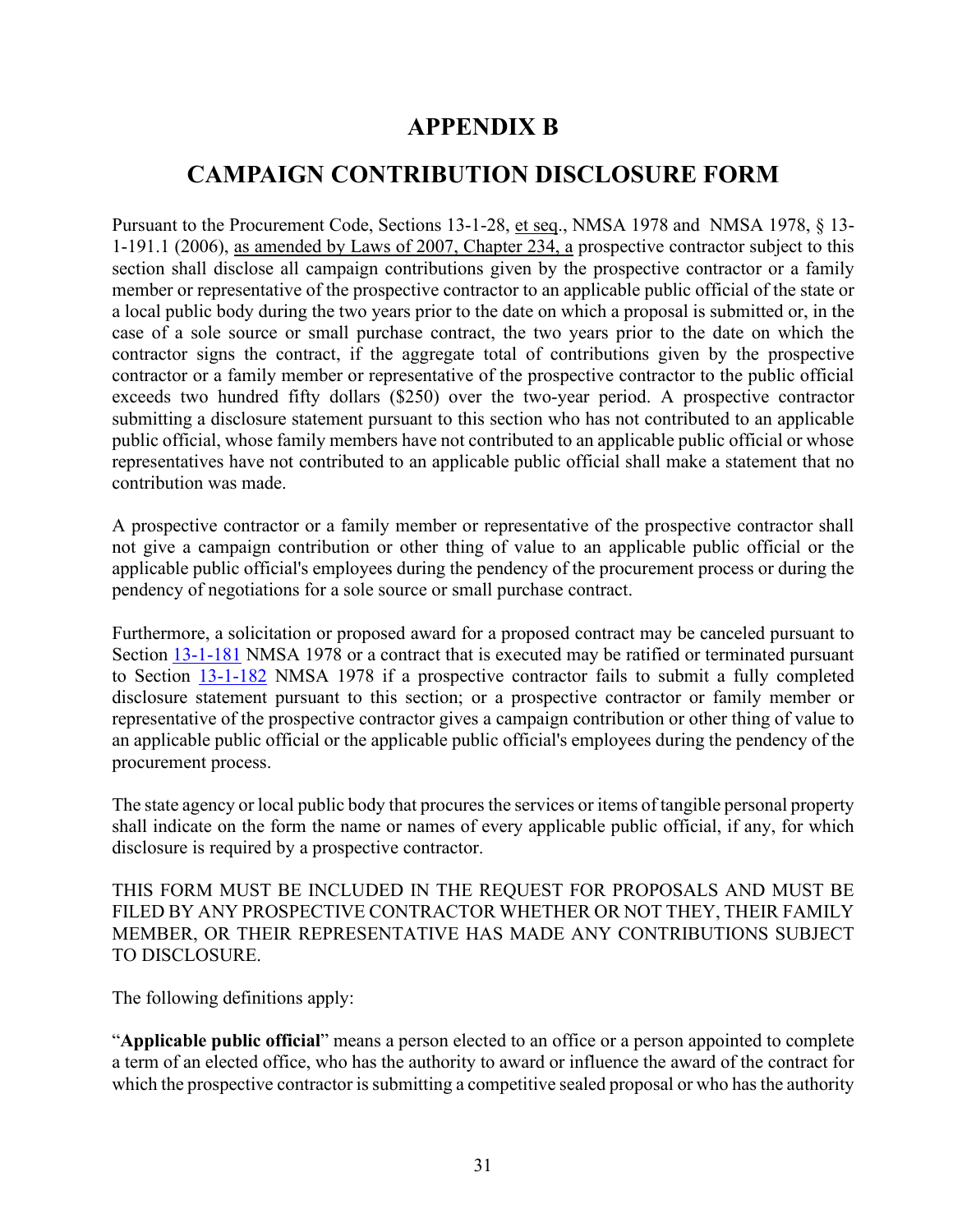to negotiate a sole source or small purchase contract that may be awarded without submission of a sealed competitive proposal.

"**Campaign Contribution**" means a gift, subscription, loan, advance or deposit of money or other thing of value, including the estimated value of an in-kind contribution, that is made to or received by an applicable public official or any person authorized to raise, collect or expend contributions on that official's behalf for the purpose of electing the official to statewide or local office. "Campaign Contribution" includes the payment of a debt incurred in an election campaign, but does not include the value of services provided without compensation or unreimbursed travel or other personal expenses of individuals who volunteer a portion or all of their time on behalf of a candidate or political committee, nor does it include the administrative or solicitation expenses of a political committee that are paid by an organization that sponsors the committee.

"**Family member**" means a spouse, father, mother, child, father-in-law, mother-in-law, daughterin-law or son-in-law of (a) a prospective contractor, if the prospective contractor is a natural person; or (b) an owner of a prospective contractor;

"**Pendency of the procurement proces**s" means the time period commencing with the public notice of the request for proposals and ending with the award of the contract or the cancellation of the request for proposals.

"**Prospective contractor**" means a person or business that is subject to the competitive sealed proposal process set forth in the Procurement Code [Sections [13-1-28](http://mobile.nmonesource.com/nxt/gateway.dll?f=jumplink$jumplink_x=Advanced$jumplink_vpc=first$jumplink_xsl=querylink.xsl$jumplink_sel=title;path;content-type;home-title;item-bookmark$jumplink_d=%7bnmsa1978%7d$jumplink_q=%5bfield%20folio-destination-name:) through [13-1-199](http://mobile.nmonesource.com/nxt/gateway.dll?f=jumplink$jumplink_x=Advanced$jumplink_vpc=first$jumplink_xsl=querylink.xsl$jumplink_sel=title;path;content-type;home-title;item-bookmark$jumplink_d=%7bnmsa1978%7d$jumplink_q=%5bfield%20folio-destination-name:) NMSA 1978] or is not required to submit a competitive sealed proposal because that person or business qualifies for a sole source or small purchase contract.

"**Representative of a prospective contractor**" means an officer or director of a corporation, a member or manager of a limited liability corporation, a partner of a partnership or a trustee of a trust of the prospective contractor.

Name(s) of Applicable Public Official(s) if any:

DISCLOSURE OF CONTRIBUTIONS BY PROSPECTIVE CONTRACTOR:

Contribution Made By:

Relation to Prospective Contractor:

Date Contribution(s) Made:

Amount(s) of Contribution(s)

Nature of Contribution $(s)$ 

 $\mathcal{L}_\mathcal{L}$  , which is a set of the set of the set of the set of the set of the set of the set of the set of the set of the set of the set of the set of the set of the set of the set of the set of the set of the set of

 $\mathcal{L}_\mathcal{L}$  , which is a set of the set of the set of the set of the set of the set of the set of the set of the set of the set of the set of the set of the set of the set of the set of the set of the set of the set of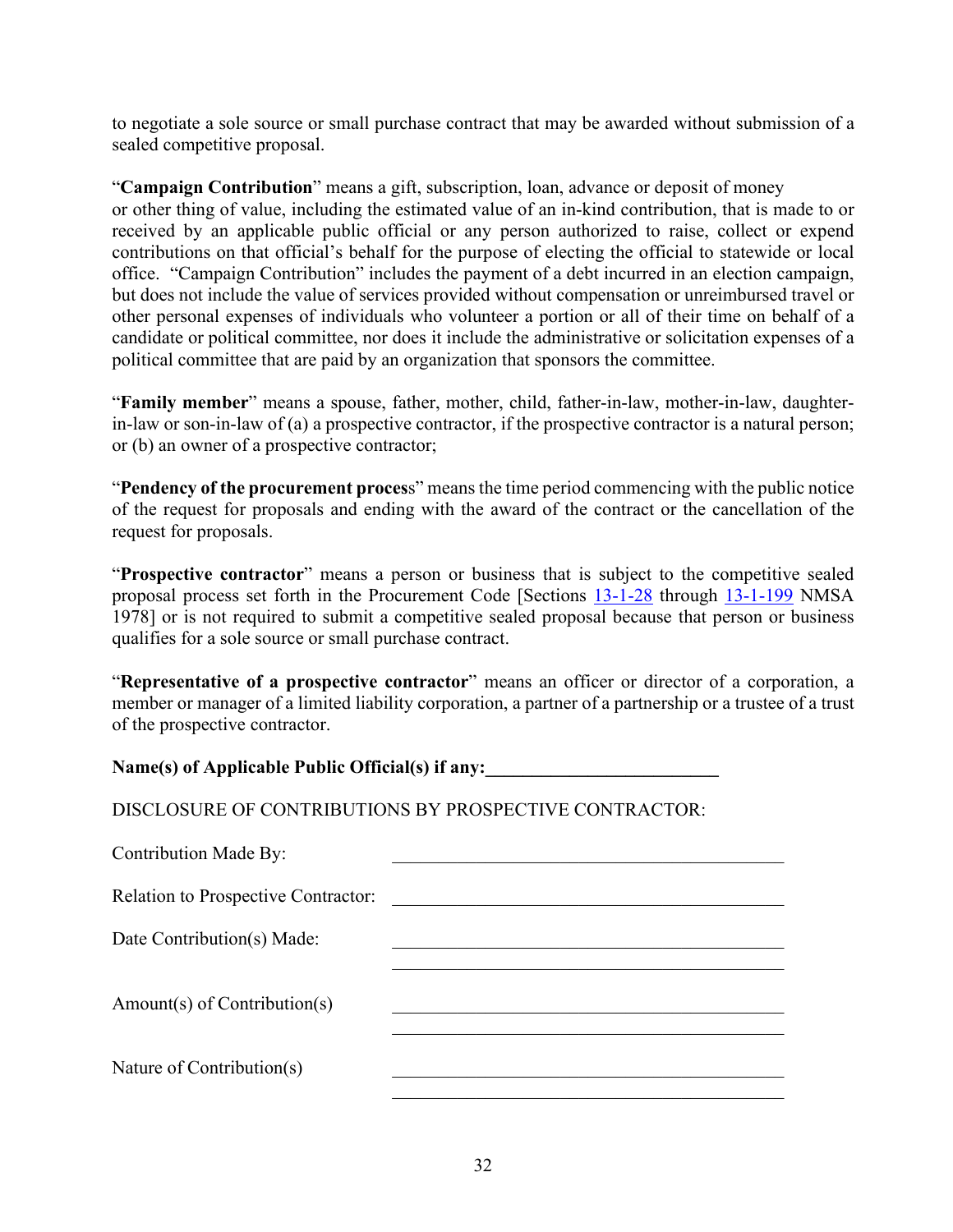| Purpose of Contribution(s)        |      |  |
|-----------------------------------|------|--|
| (Attach extra pages if necessary) |      |  |
| Signature                         | Date |  |
| Title (position)                  |      |  |

**--OR—**

**NO CONTRIBUTIONS IN THE AGGREGATE TOTAL OVER TWO HUNDRED FIFTY DOLLARS (\$250) WERE MADE** to an applicable public official by me, a family member or representative.

 $\mathcal{L}_\text{max}$  , and the contribution of the contribution of  $\mathcal{L}_\text{max}$  , and the contribution of  $\mathcal{L}_\text{max}$ 

Signature Date Date

Title (Position)

 $\mathcal{L}_\text{max}$  , where  $\mathcal{L}_\text{max}$  and  $\mathcal{L}_\text{max}$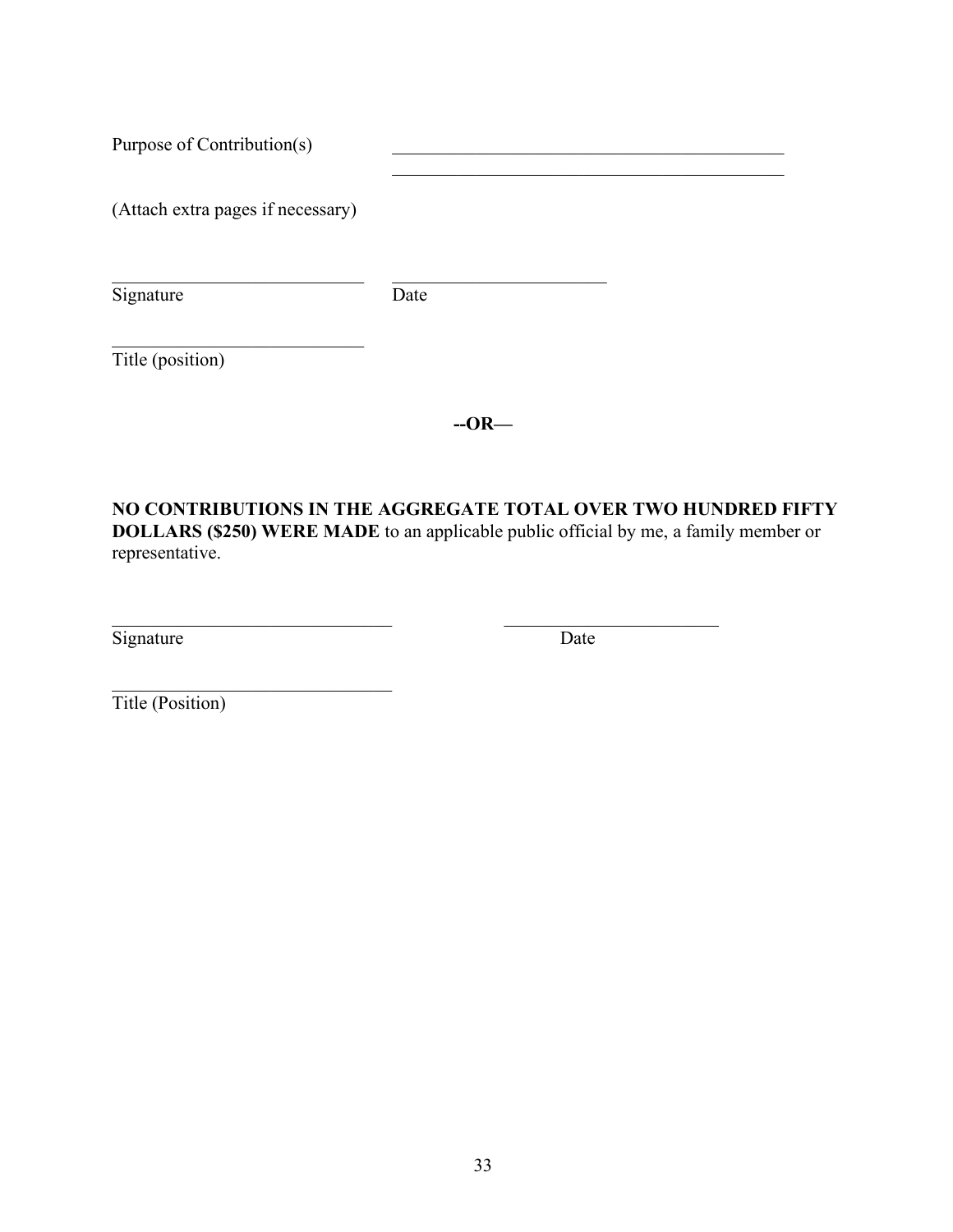# **APPENDIX C**

# <span id="page-36-1"></span><span id="page-36-0"></span>**SAMPLE CONTRACT**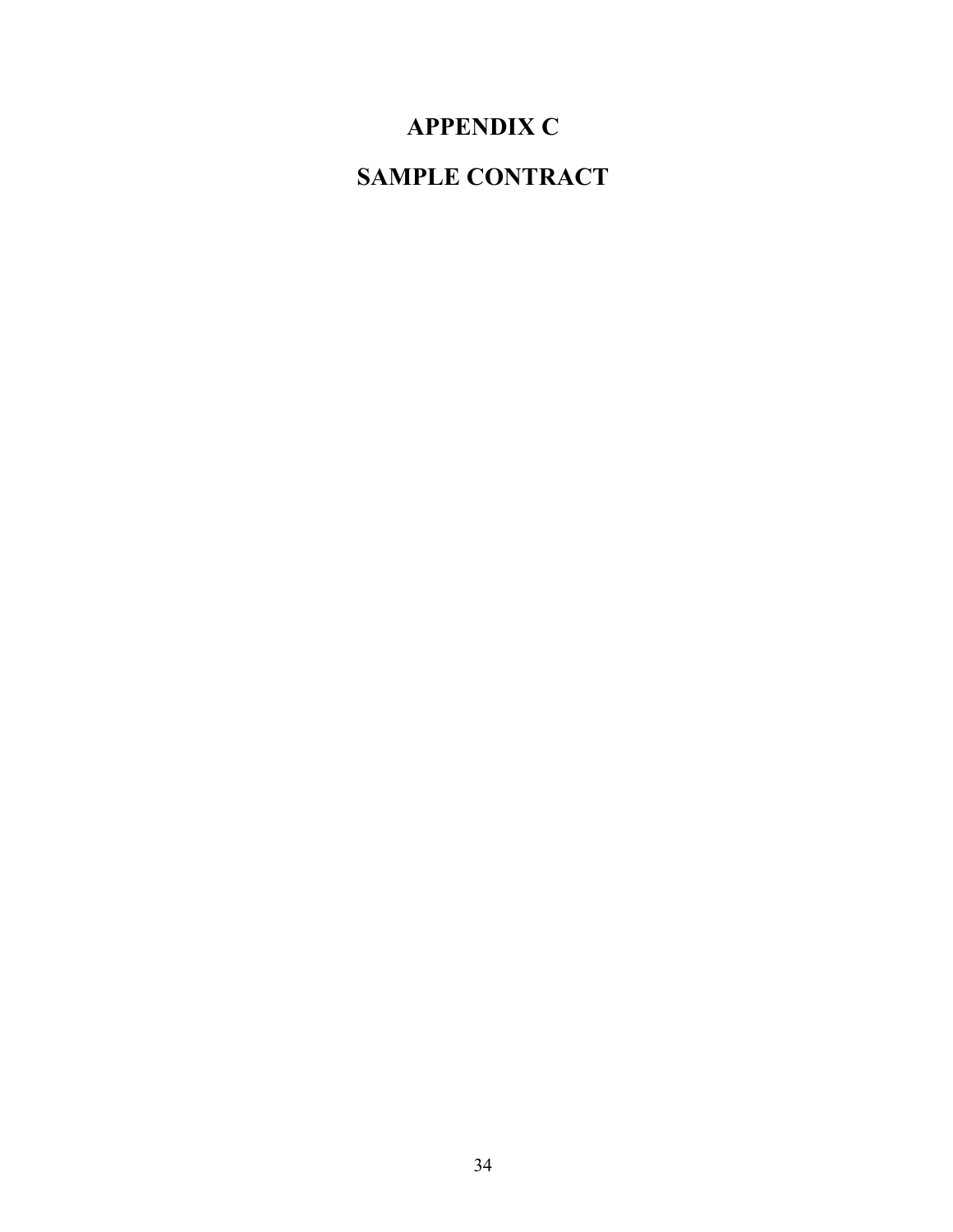# **STATE OF NEW MEXICO**

#### **EARLY CHILDHOOD EDUCATION AND CARE DEPARTMENT**

#### PROFESSIONAL SERVICES CONTRACT

THIS AGREEMENT is made and entered into by and between the State of New Mexico, **EARLY CHILDHOOD EDUCATION AND CARE DEPARTMENT**, hereinafter referred to as the "Agency," and **Contractor Name** hereinafter referred to as the "Contractor," and is effective as of the date set forth below upon which it is executed by the General Services Department/State Purchasing Division (GSD/SPD Contracts Review Bureau).

#### IT IS AGREED BETWEEN THE PARTIES:

#### **1. Scope of Work.**

Contractor shall perform the work outlined in the **Scope of Work** - **Attachment 1.**

#### **2. Compensation***.*

A. The Agency shall pay to the Contractor for services satisfactorily performed as outlined in the budget which is made part of this Agreement as **Attachment 2 – Budget**. The total amount payable to the Contractor under this Agreement, including gross receipts tax and expenses, shall not exceed **(\$XXX.00)**. This amount is a maximum and not a guarantee that the work assigned to be performed by Contractor under this Agreement shall equal the amount stated herein. The parties do not intend for the Contractor to continue to provide services without compensation when the total compensation amount is reached. Contractor is responsible for notifying the Agency when the services provided under this Agreement reach the total compensation amount. In no event will the Contractor be paid for services provided in excess of the total compensation amount without this Agreement being amended in writing prior to those services in excess of the total compensation amount being provided.

B. Payment is subject to availability of funds pursuant to the Appropriations Paragraph set forth below and to any negotiations between the parties from year to year pursuant to Paragraph 1, Scope of Work, and to approval by the GSD/SPD. All invoices MUST BE received by the Agency no later than fifteen (15) days after the termination of the Fiscal Year in which the services were delivered. Invoices received after such date WILL NOT BE PAID.

C. Contractor must submit a detailed statement accounting for all services performed and expenses incurred. If the Agency finds that the services are not acceptable, within thirty days after the date of receipt of written notice from the Contractor that payment is requested, it shall provide the Contractor a letter of exception explaining the defect or objection to the services, and outlining steps the Contractor may take to provide remedial action. Upon certification by the Agency that the services have been received and accepted, payment shall be tendered to the Contractor within thirty days after the date of acceptance. If payment is made by mail, the payment shall be deemed tendered on the date it is postmarked. However, the agency shall not incur late charges, interest, or penalties for failure to make payment within the time specified herein.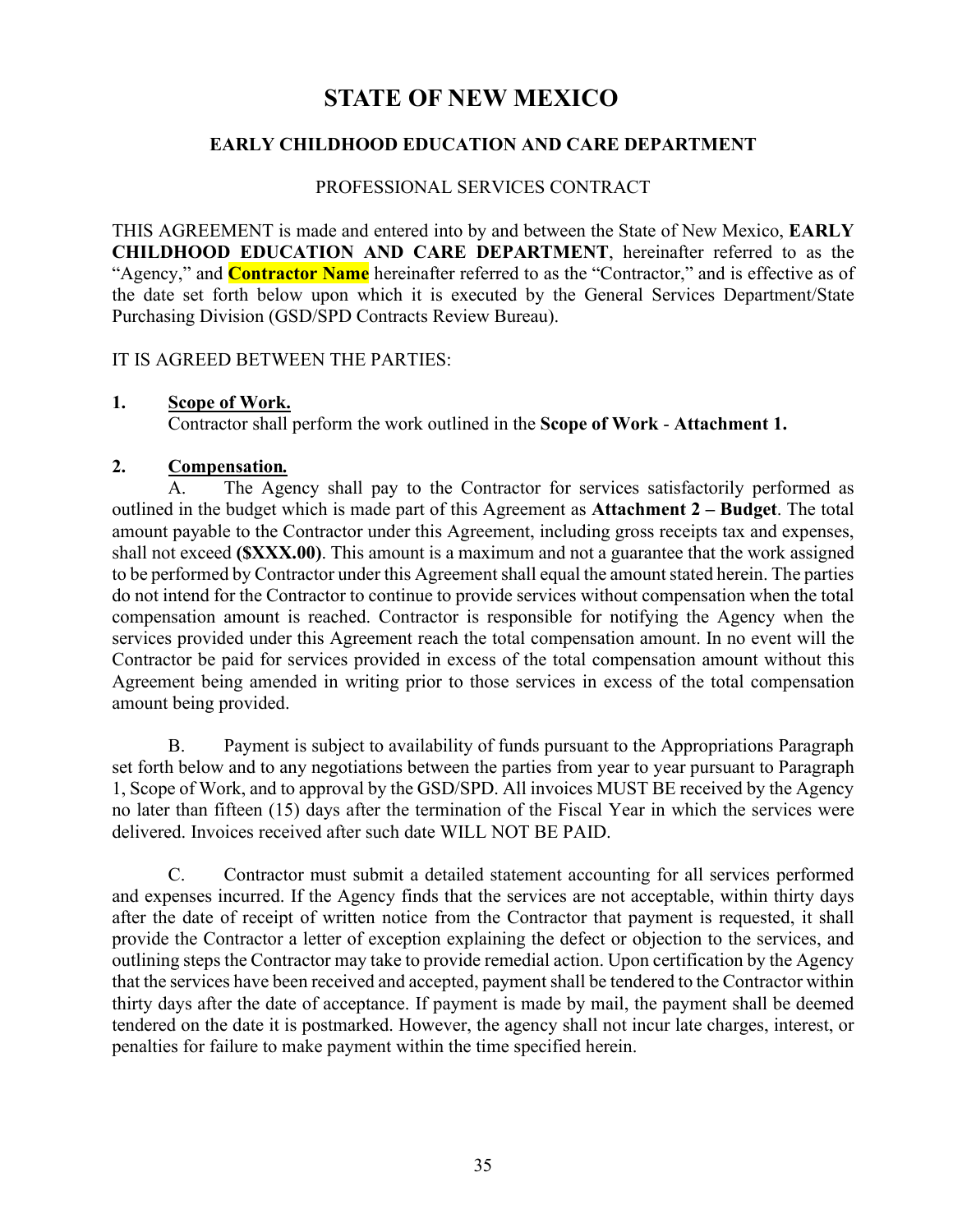#### **3. Term.**

THIS AGREEMENT SHALL NOT BECOME EFFECTIVE UNTIL APPROVED BY THE GSD/SPD Contracts Review Bureau. This Agreement shall terminate on **date** unless terminated pursuant to paragraph 4 (Termination), or paragraph 5 (Appropriations). In accordance with NMSA 1978, § 13-1-150, no contract term for a professional services contract, including extensions and renewals, shall exceed four years, except as set forth in NMSA 1978, § 13-1-150.

#### **4. Termination.**

A. Grounds. The Agency may terminate this Agreement for convenience or cause. The Contractor may only terminate this Agreement based upon the Agency's uncured, material breach of this Agreement.

#### B. Notice; Agency Opportunity to Cure.

1. Except as otherwise provided in Paragraph (4)(B)(3), the Agency shall give Contractor written notice of termination at least thirty (30) days prior to the intended date of termination.

2. Contractor shall give Agency written notice of termination at least thirty (30) days prior to the intended date of termination, which notice shall (i) identify all the Agency's material breaches of this Agreement upon which the termination is based and (ii) state what the Agency must do to cure such material breaches. Contractor's notice of termination shall only be effective (i) if the Agency does not cure all material breaches within the thirty (30) day notice period or (ii) in the case of material breaches that cannot be cured within thirty (30) days, the Agency does not, within the thirty (30) day notice period, notify the Contractor of its intent to cure and begin with due diligence to cure the material breach.

3. Notwithstanding the foregoing, this Agreement may be terminated immediately upon written notice to the Contractor (i) if the Contractor becomes unable to perform the services contracted for, as determined by the Agency; (ii) if, during the term of this Agreement, the Contractor is suspended or debarred by the State Purchasing Agent; or (iii) the Agreement is terminated pursuant to Paragraph 5, "Appropriations", of this Agreement.

C. Liability. Except as otherwise expressly allowed or provided under this Agreement, the Agency's sole liability upon termination shall be to pay for acceptable work performed prior to the Contractor's receipt or issuance of a notice of termination; provided, however, that a notice of termination shall not nullify or otherwise affect either party's liability for pre-termination defaults under or breaches of this Agreement. The Contractor shall submit an invoice for such work within thirty (30) days of receiving or sending the notice of termination. *THIS PROVISION IS NOT EXCLUSIVE AND DOES NOT WAIVE THE AGENCY'S OTHER LEGAL RIGHTS AND REMEDIES CAUSED BY THE CONTRACTOR'S DEFAULT/BREACH OF THIS AGREEMENT.*

D. Termination Management. Immediately upon receipt by either the Agency or the Contractor of notice of termination of this Agreement, the Contractor shall: 1) not incur any further obligations for salaries, services or any other expenditure of funds under this Agreement without written approval of the Agency; 2) comply with all directives issued by the Agency in the notice of termination as to the performance of work under this Agreement; and 3) take such action as the Agency shall direct for the protection, preservation, retention or transfer of all property titled to the Agency and records generated under this Agreement. Any non-expendable personal property or equipment provided to or purchased by the Contractor with contract funds shall become property of the Agency upon termination and shall be submitted to the agency as soon as practicable.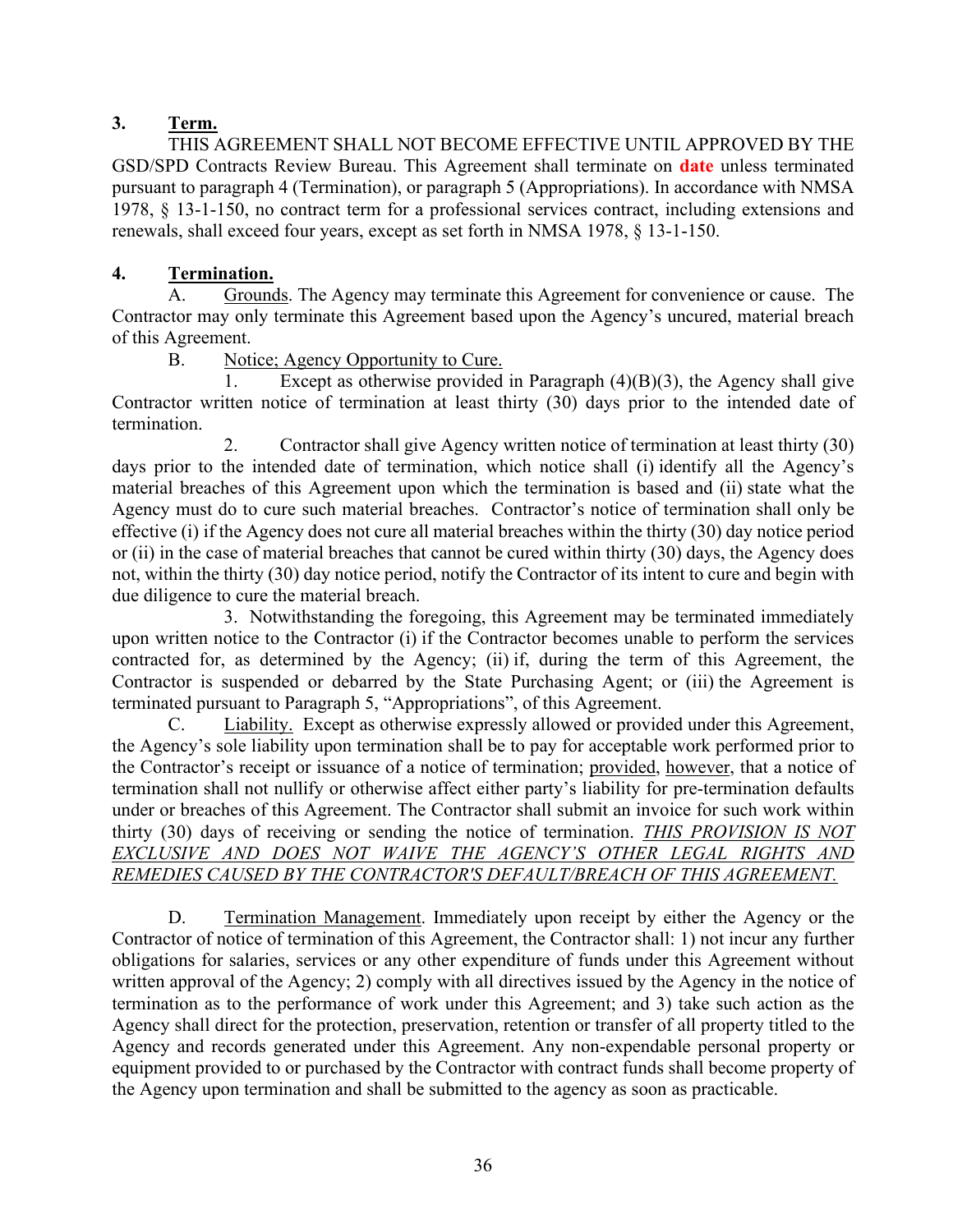#### **5***.* **Appropriations.**

The terms of this Agreement are contingent upon sufficient appropriations and authorization being made by the Legislature of New Mexico for the performance of this Agreement. If sufficient appropriations and authorization are not made by the Legislature, this Agreement shall terminate immediately upon written notice being given by the Agency to the Contractor. The Agency's decision as to whether sufficient appropriations are available shall be accepted by the Contractor and shall be final. If the Agency proposes an amendment to the Agreement to unilaterally reduce funding, the Contractor shall have the option to terminate the Agreement or to agree to the reduced funding, within thirty (30) days of receipt of the proposed amendment.

#### **6. Status of Contractor.**

The Contractor and its agents and employees are independent contractors performing professional services for the Agency and are not employees of the State of New Mexico. The Contractor and its agents and employees shall not accrue leave, retirement, insurance, bonding, use of state vehicles, or any other benefits afforded to employees of the State of New Mexico as a result of this Agreement. The Contractor acknowledges that all sums received hereunder are reportable by the Contractor for tax purposes, including without limitation, self-employment and business income tax. The Contractor agrees not to purport to bind the State of New Mexico unless the Contractor has express written authority to do so, and then only within the strict limits of that authority.

#### **7. Assignment.**

The Contractor shall not assign or transfer any interest in this Agreement or assign any claims for money due or to become due under this Agreement without the prior written approval of the Agency.

#### **8. Subcontracting.**

The Contractor shall not subcontract any portion of the services to be performed under this Agreement without the prior written approval by the Agency Cabinet Secretary or Designee. No such subcontract shall relieve the primary Contractor from any obligations and liabilities under this Agreement, nor shall subcontract obligate direct payment from the Agency. Contractor must notify subcontractors that they are subject to Paragraph 19, Records and Financial Audit of this agreement.

#### **9. Release.**

Final payment of the amounts due under this Agreement shall operate as a release of the Agency, its officers and employees, and the State of New Mexico from all liabilities, claims and obligations whatsoever arising from or under this Agreement.

#### **10. Confidentiality.**

Any confidential information provided to or developed by the Contractor in the performance of this Agreement shall be kept confidential and shall not be made available to any individual or organization by the Contractor without the prior written approval of the Agency.

#### **11. Product of Service -- Copyright.**

All materials developed or acquired by the Contractor under this Agreement shall become the property of the State of New Mexico and shall be delivered to the Agency no later than the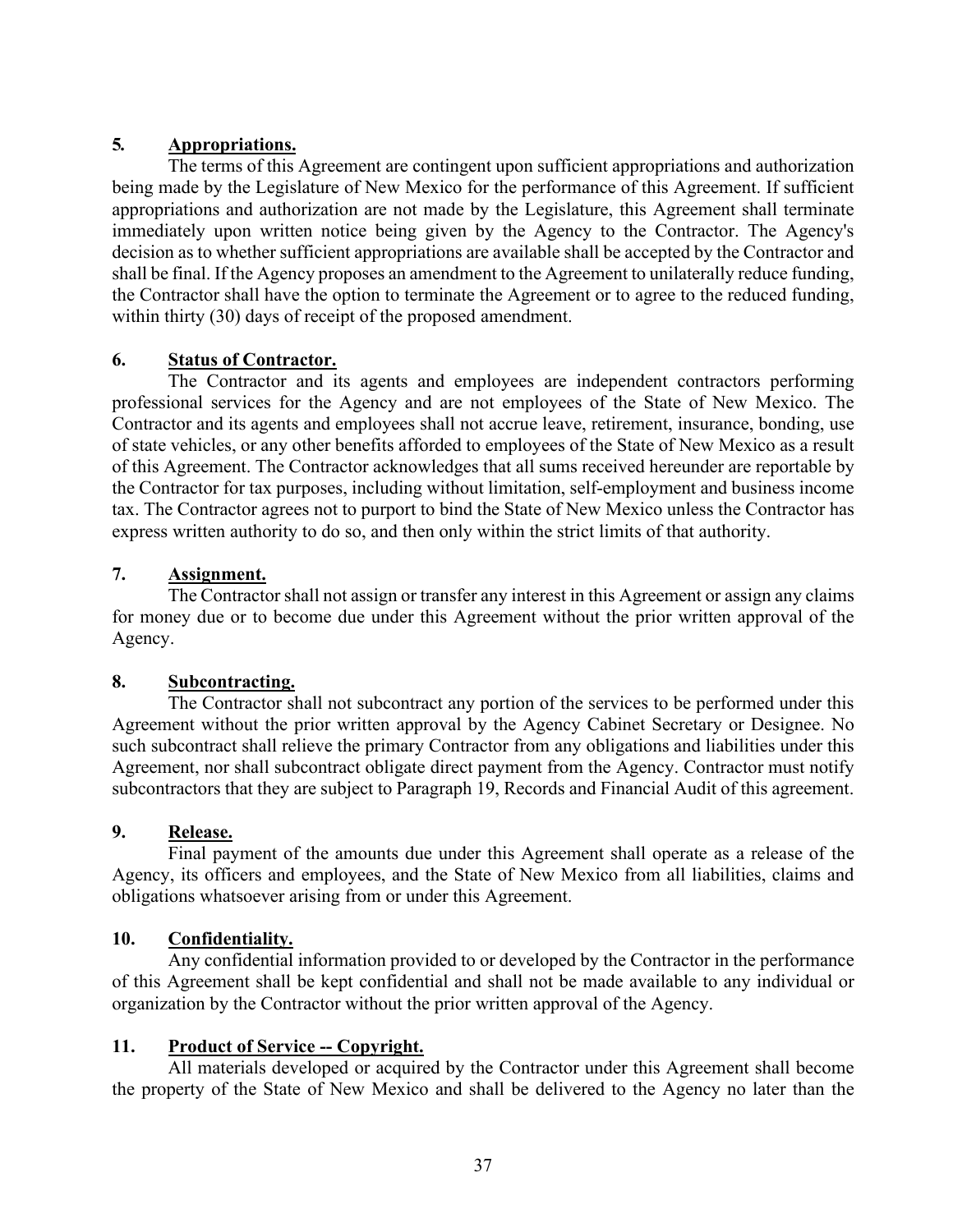termination date of this Agreement. Nothing developed or produced, in whole or in part, by the Contractor under this Agreement shall be the subject of an application for copyright or other claim of ownership by or on behalf of the Contractor.

#### **12. Conflict of Interest; Governmental Conduct Act.**

A. The Contractor represents and warrants that it presently has no interest and, during the term of this Agreement, shall not acquire any interest, direct or indirect, which would conflict in any manner or degree with the performance or services required under the Agreement.

B. The Contractor further represents and warrants that it has complied with, and, during the term of this Agreement, will continue to comply with, and that this Agreement complies with all applicable provisions of the Governmental Conduct Act, Chapter 10, Article 16 NMSA 1978. Without in anyway limiting the generality of the foregoing, the Contractor specifically represents and warrants that:

1) in accordance with NMSA 1978, § 10-16-4.3, the Contractor does not employ, has not employed, and will not employ during the term of this Agreement any Agency employee while such employee was or is employed by the Agency and participating directly or indirectly in the Agency's contracting process;

2) this Agreement complies with NMSA 1978, § 10-16-7(A) because (i) the Contractor is not a public officer or employee of the State; (ii) the Contractor is not a member of the family of a public officer or employee of the State; (iii) the Contractor is not a business in which a public officer or employee or the family of a public officer or employee has a substantial interest; or (iv) if the Contractor is a public officer or employee of the State, a member of the family of a public officer or employee of the State, or a business in which a public officer or employee of the State or the family of a public officer or employee of the State has a substantial interest, public notice was given as required by NMSA 1978, § 10-16- 7(A) and this Agreement was awarded pursuant to a competitive process;

3) in accordance with NMSA 1978, § 10-16-8(A), (i) the Contractor is not, and has not been represented by, a person who has been a public officer or employee of the State within the preceding year and whose official act directly resulted in this Agreement and (ii) the Contractor is not, and has not been assisted in any way regarding this transaction by, a former public officer or employee of the State whose official act, while in State employment, directly resulted in the Agency's making this Agreement;

4) this Agreement complies with NMSA 1978, § 10-16-9(A)because (i) the Contractor is not a legislator; (ii) the Contractor is not a member of a legislator's family; (iii) the Contractor is not a business in which a legislator or a legislator's family has a substantial interest; or (iv) if the Contractor is a legislator, a member of a legislator's family, or a business in which a legislator or a legislator's family has a substantial interest, disclosure has been made as required by NMSA 1978,  $\S$  10-16-7(A), this Agreement is not a sole source or small purchase contract, and this Agreement was awarded in accordance with the provisions of the Procurement Code;

5) in accordance with NMSA 1978, § 10-16-13, the Contractor has not directly participated in the preparation of specifications, qualifications or evaluation criteria for this Agreement or any procurement related to this Agreement; and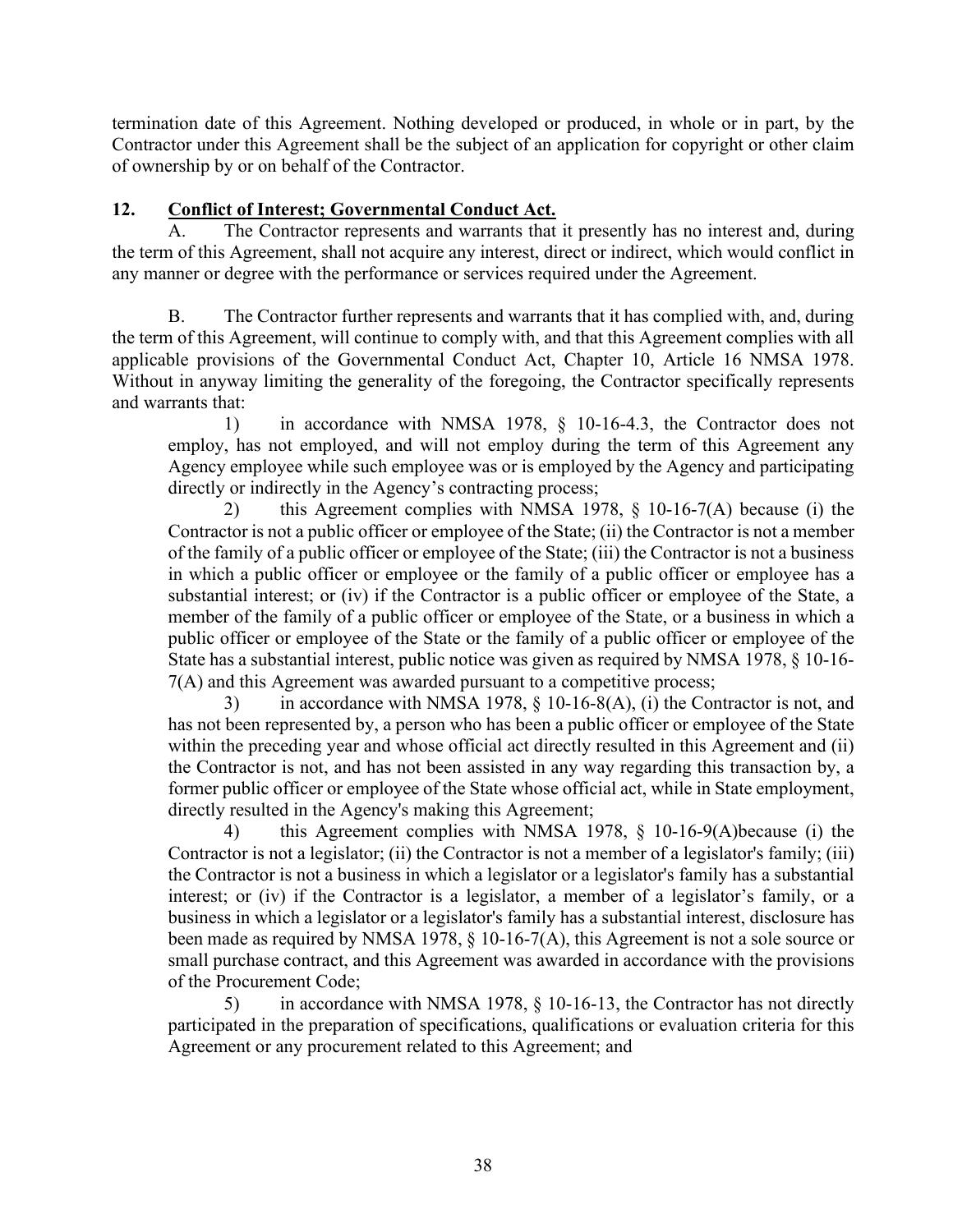6) in accordance with NMSA 1978,  $\S$  10-16-3 and  $\S$  10-16-13.3, the Contractor has not contributed, and during the term of this Agreement shall not contribute, anything of value to a public officer or employee of the Agency.

C. Contractor's representations and warranties in Paragraphs A and B of this Article 12 are material representations of fact upon which the Agency relied when this Agreement was entered into by the parties. Contractor shall provide immediate written notice to the Agency if, at any time during the term of this Agreement, Contractor learns that Contractor's representations and warranties in Paragraphs A and B of this Article 12 were erroneous on the effective date of this Agreement or have become erroneous by reason of new or changed circumstances. If it is later determined that Contractor's representations and warranties in Paragraphs A and B of this Article 12 were erroneous on the effective date of this Agreement or have become erroneous by reason of new or changed circumstances, in addition to other remedies available to the Agency and notwithstanding anything in the Agreement to the contrary, the Agency may immediately terminate the Agreement.

D. All terms defined in the Governmental Conduct Act have the same meaning in this Article 12(B).

#### **13. Amendment.**

A. This Agreement shall not be altered, changed or amended except by instrument in writing executed by the parties hereto and all other required signatories.

B. If the Agency proposes an amendment to the Agreement to unilaterally reduce funding due to budget or other considerations, the Contractor shall, within thirty (30) days of receipt of the proposed Amendment, have the option to terminate the Agreement, pursuant to the termination provisions as set forth in Article 4 herein, or to agree to the reduced funding.

#### **14. Merger.**

This Agreement incorporates all the Agreements, covenants and understandings between the parties hereto concerning the subject matter hereof, and all such covenants, Agreements and understandings have been merged into this written Agreement. No prior Agreement or understanding, oral or otherwise, of the parties or their agents shall be valid or enforceable unless embodied in this Agreement.

#### **15. Penalties for violation of law.**

The Procurement Code, NMSA 1978 §§ 13-1-28 through 13-1-199, imposes civil and criminal penalties for its violation. In addition, the New Mexico criminal statutes impose felony penalties for illegal bribes, gratuities and kickbacks.

#### **16. Equal Opportunity Compliance.**

The Contractor agrees to abide by all federal and state laws and rules and regulations, and executive orders of the Governor of the State of New Mexico, pertaining to equal employment opportunity. In accordance with all such laws of the State of New Mexico, the Contractor assures that no person in the United States shall, on the grounds of race, religion, color, national origin, ancestry, sex, age, physical or mental handicap, or serious medical condition, spousal affiliation, sexual orientation or gender identity, be excluded from employment with or participation in, be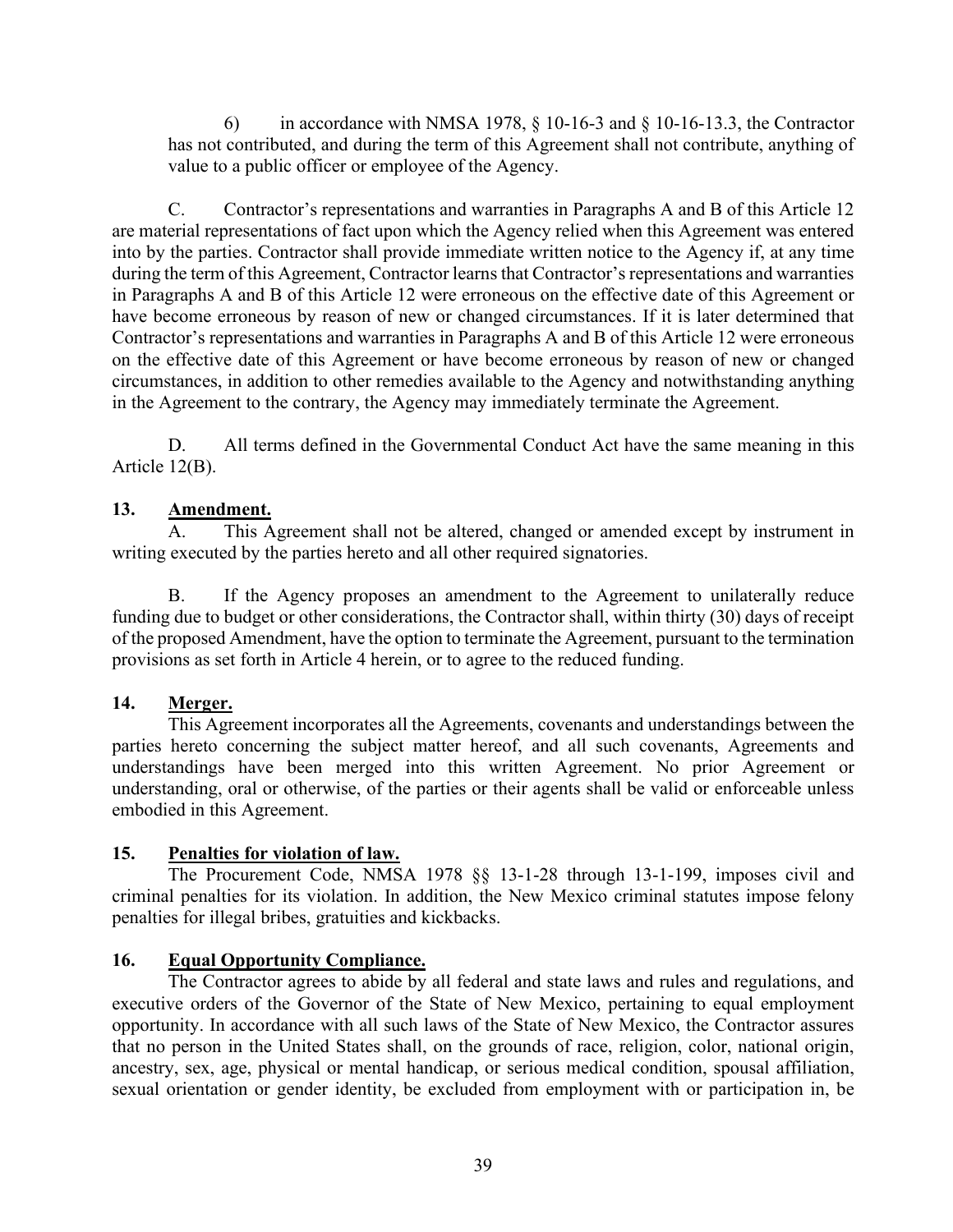denied the benefits of, or be otherwise subjected to discrimination under any program or activity performed under this Agreement. If Contractor is found not to be in compliance with these requirements during the life of this Agreement, Contractor agrees to take appropriate steps to correct these deficiencies.

#### **17. Applicable Law.**

The laws of the State of New Mexico shall govern this Agreement, without giving effect to its choice of law provisions. Venue shall be proper only in a New Mexico court of competent jurisdiction in accordance with NMSA 1978, § 38-3-1 (G). By execution of this Agreement, Contractor acknowledges and agrees to the jurisdiction of the courts of the State of New Mexico over any and all lawsuits arising under or out of any term of this Agreement.

#### **18. Workers Compensation.**

The Contractor agrees to comply with state laws and rules applicable to workers compensation benefits for its employees. If the Contractor fails to comply with the Workers Compensation Act and applicable rules when required to do so, this Agreement may be terminated by the Agency.

#### **19***.* **Records and Financial Audit.**

The Contractor shall maintain detailed time and expenditure records that indicate the date; time, nature and cost of services rendered during the Agreement's term and effect and retain them for a period of three (3) years from the date of final payment under this Agreement. The records shall be subject to inspection by the Agency, the General Services Department/State Purchasing Division and the State Auditor. The Agency shall have the right to audit billings both before and after payment. Payment under this Agreement shall not foreclose the right of the Agency to recover excessive or illegal payments.

#### **20. Indemnification.**

The Contractor shall defend, indemnify and hold harmless the Agency and the State of New Mexico from all actions, proceeding, claims, demands, costs, damages, attorneys' fees and all other liabilities and expenses of any kind from any source which may arise out of the performance of this Agreement, caused by the negligent act or failure to act of the Contractor, its officers, employees, servants, subcontractors or agents, or if caused by the actions of any client of the Contractor resulting in injury or damage to persons or property during the time when the Contractor or any officer, agent, employee, servant or subcontractor thereof has or is performing services pursuant to this Agreement. In the event that any action, suit or proceeding related to the services performed by the Contractor or any officer, agent, employee, servant or subcontractor under this Agreement is brought against the Contractor, the Contractor shall, as soon as practicable but no later than two (2) days after it receives notice thereof, notify the legal counsel of the Agency and the Risk Management Division of the New Mexico General Services Department by certified mail.

#### **21. New Mexico Employees Health Coverage.**

A. If Contractor has, or grows to, six (6) or more employees who work, or who are expected to work, an average of at least 20 hours per week over a six (6) month period during the term of the contract, Contractor certifies, by signing this agreement, to have in place, and agree to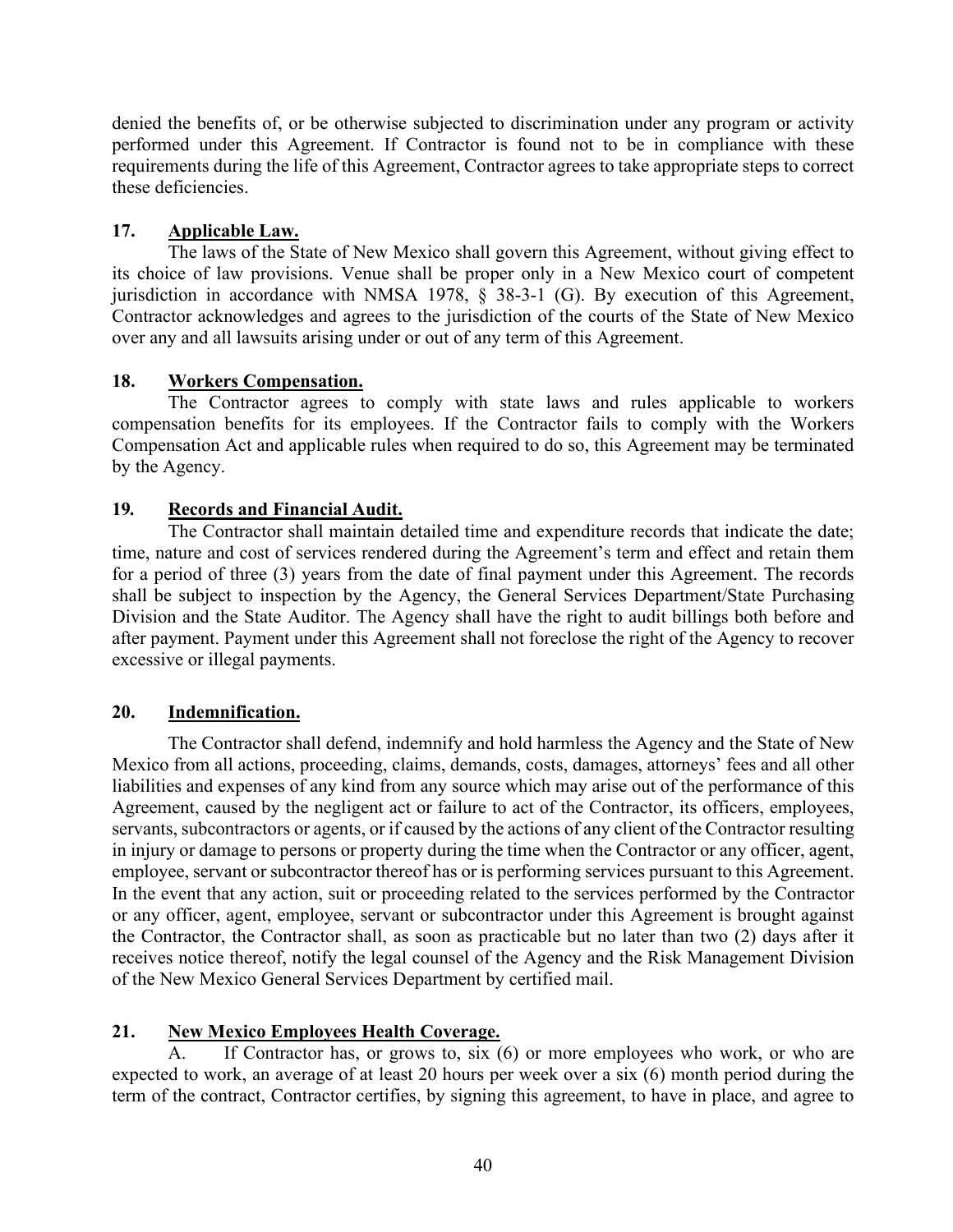maintain for the term of the contract, health insurance for those employees and offer that health insurance to those employees if the expected annual value in the aggregate of any and all contracts between Contractor and the State exceed \$250,000 dollars.

B. Contractor agrees to maintain a record of the number of employees who have (a) accepted health insurance; (b) declined health insurance due to other health insurance coverage already in place; or (c) declined health insurance for other reasons. These records are subject to review and audit by a representative of the state.

C. Contractor agrees to advise all employees of the availability of State publicly financed health care coverage.

#### **22. Invalid Term or Condition.**

If any term or condition of this Agreement shall be held invalid or unenforceable, the remainder of this Agreement shall not be affected and shall be valid and enforceable.

#### **23. Enforcement of Agreement.**

A party's failure to require strict performance of any provision of this Agreement shall not waive or diminish that party's right thereafter to demand strict compliance with that or any other provision. No waiver by a party of any of its rights under this Agreement shall be effective unless express and in writing, and no effective waiver by a party of any of its rights shall be effective to waive any other rights.

#### **24. Notices.**

Any notice required to be given to either party by this Agreement shall be in writing and shall be delivered in person, by courier service or by U.S. mail, either first class or certified, return receipt requested, postage prepaid, as follows:

To the Agency: State of New Mexico Early Childhood Education and Care Department Administrative Services Division PERA Building, Room 205 1120 Paseo De Peralta Santa Fe, NM 87501

To the Contractor: CONTRACTOR INFO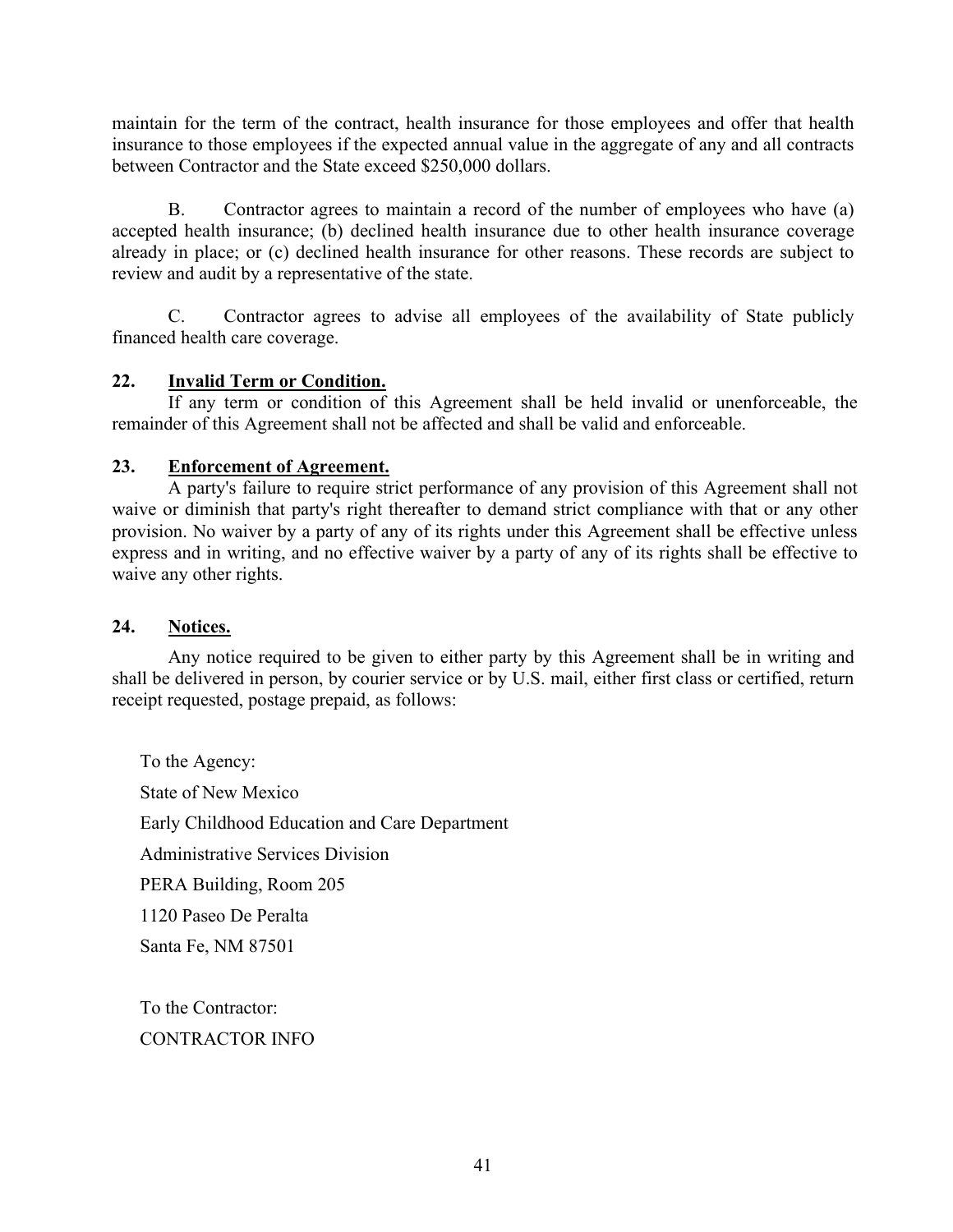#### **25. Authority.**

If Contractor is other than a natural person, the individual(s) signing this Agreement on behalf of Contractor represents and warrants that he or she has the power and authority to bind Contractor, and that no further action, resolution, or approval from Contractor is necessary to enter into a binding contract.

#### **26. Background Checks.**

Agency contractors that have or could have primary custody of children for at least twenty hours per week are required under NMSA 1978, § 32A-15-1, *et seq*.; NMSA 1978 § 9-29-8(H); NMAC 8.8.3, *et. seq*. and other applicable regulations to have background checks completed on all operators, employees, staff members, volunteers or student interns. All Information Technology (IT) contractors are also required to undergo a background check. The contractor must comply with the fingerprint based criminal background investigation process, as per current ECECD policy. The applicant for the background check is required to pay all related fees. National as well as state abuse and neglect background checks on required individuals will be conducted in accordance with NMAC 8.8.3 and all other applicable state and federal regulations and standards. An eligibility letter must be in the IT contractor, contractor operator, employee, staff member, volunteer or student intern's personnel file prior to that individual having access to data or having any direct contact with children participating in programs delivered by the Agency or any contractor with the Agency.

#### **27. Health Insurance Portability and Accountability Act of 1996.**

The Contractor agrees to comply with the Health Insurance Portability and Accountability Act of 1996, and the terms in **Attachment 3, Business Associate Agreement,** which is attached and incorporated by reference.

#### **28. Suspension and Debarment Form**

The Contractor agrees to comply with the guidelines set forth in the Suspension and Debarment Form in **Attachment 4, Suspension and Debarment Form**.

#### **29. Federal Award Identification**

Federal award information provided to Contractor based on Uniform Grant Guidance requirements, Title 2 Subtitle A Chapter 2 Part 200 Subpart D Section 200.331. This information relates to sub-recipients of Federal award at the time of award in **Attachment 5, Federal Award Identification form.**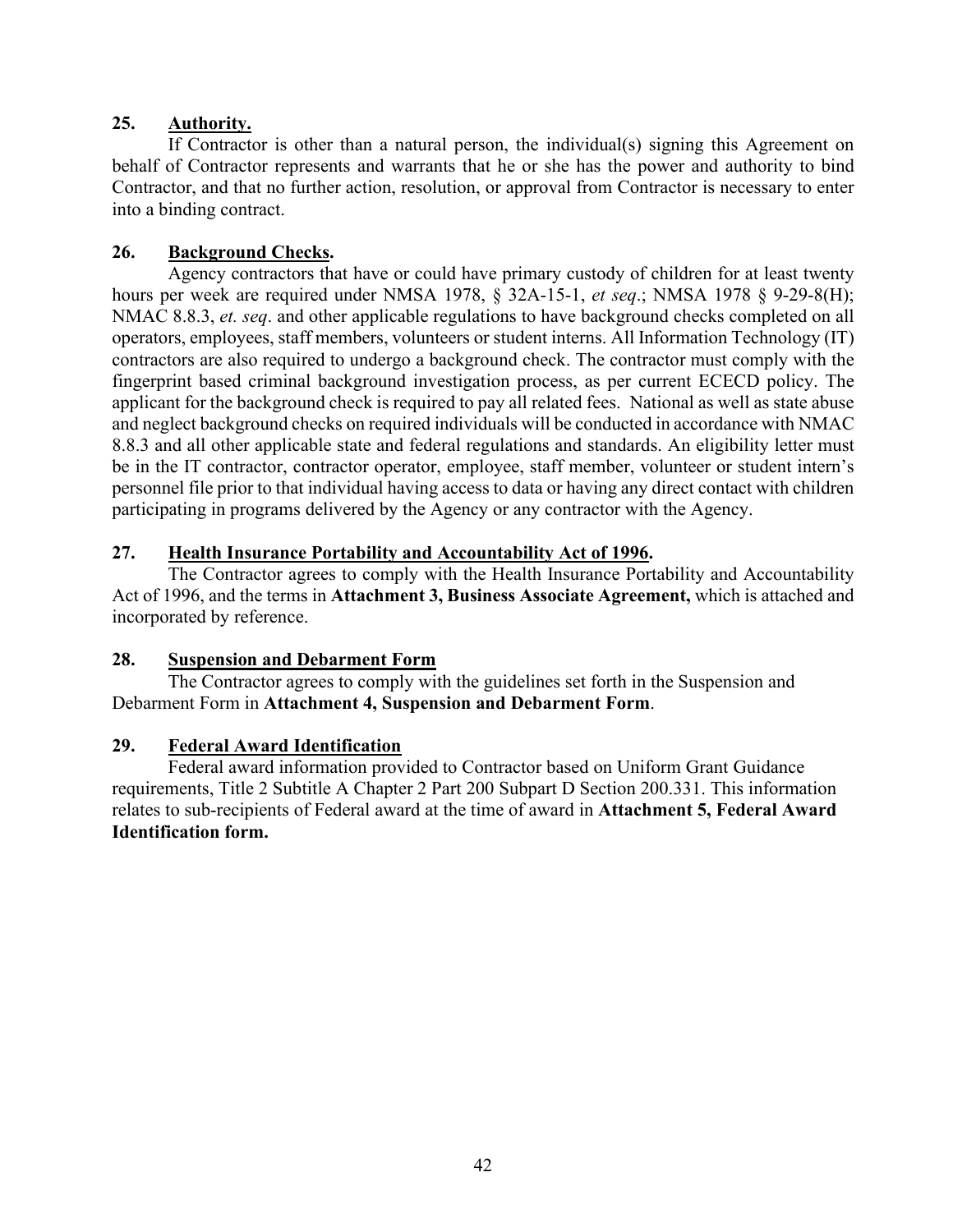**IN WITNESS WHEREOF, the parties have executed this Agreement as of the date of signature by the GSD/SPD Contracts Review Bureau below.**

| Agency, Secretary of Designee                         | Date: |
|-------------------------------------------------------|-------|
| Agency's Legal Counsel - Certifying legal sufficiency | Date: |
| Agency's Chief Financial Officer, or designee         | Date: |
| Contractor,                                           | Date: |

The records of the Taxation and Revenue Department reflect that the Contractor is registered with the Taxation and Revenue Department of the State of New Mexico to pay gross receipts and compensating taxes.

ID Number: **XXX**

By:  $\Box$ 

Taxation and Revenue Department

This Agreement has been approved by the GSD/SPD Contracts Review Bureau:

By: Letting the contract of the contract of the contract of the contract of the contract of the contract of the contract of the contract of the contract of the contract of the contract of the contract of the contract of th

GSD/SPD Contracts Review Bureau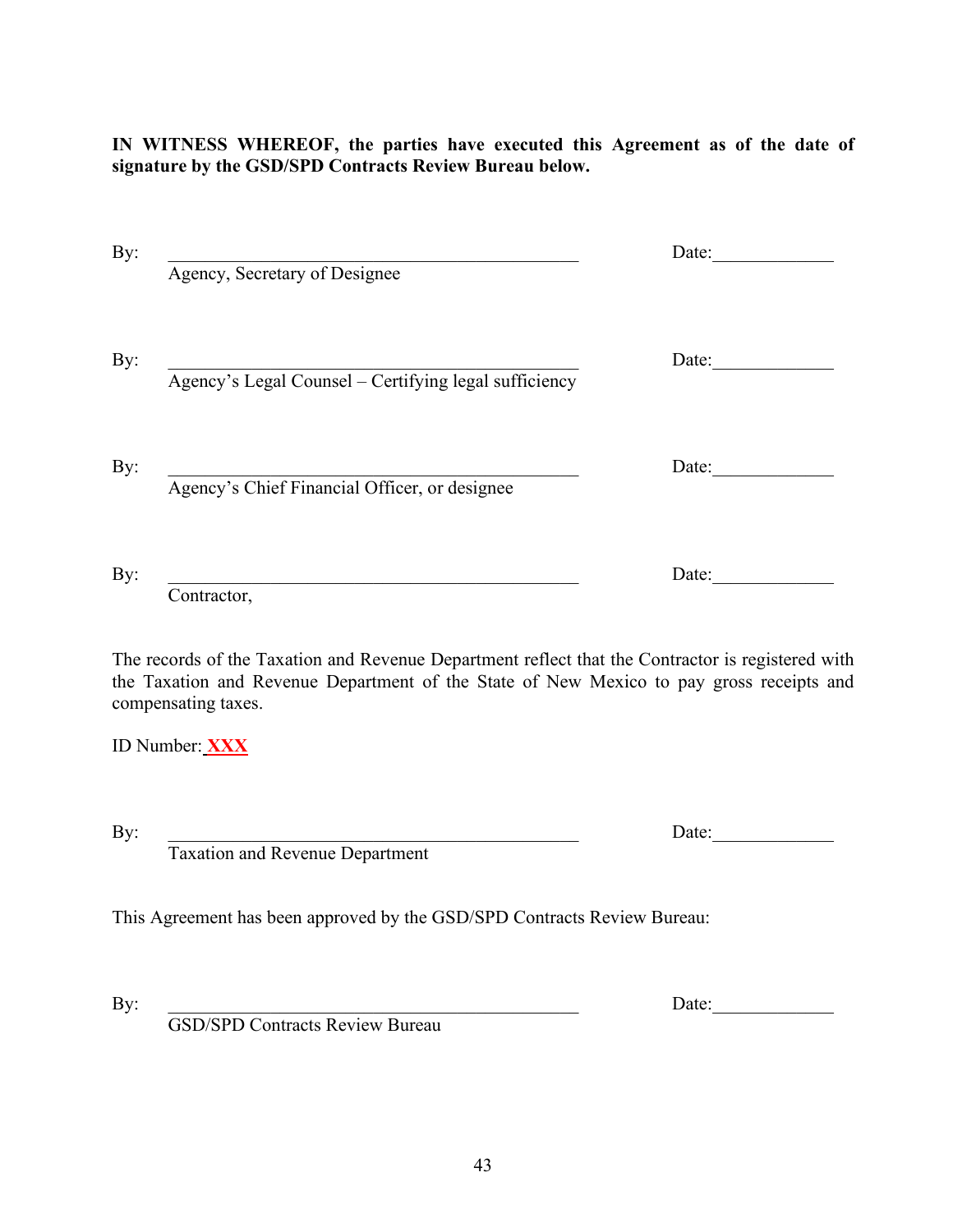### **Attachment 1 – Scope of Work**

**<<SOW will be inserted from RFP**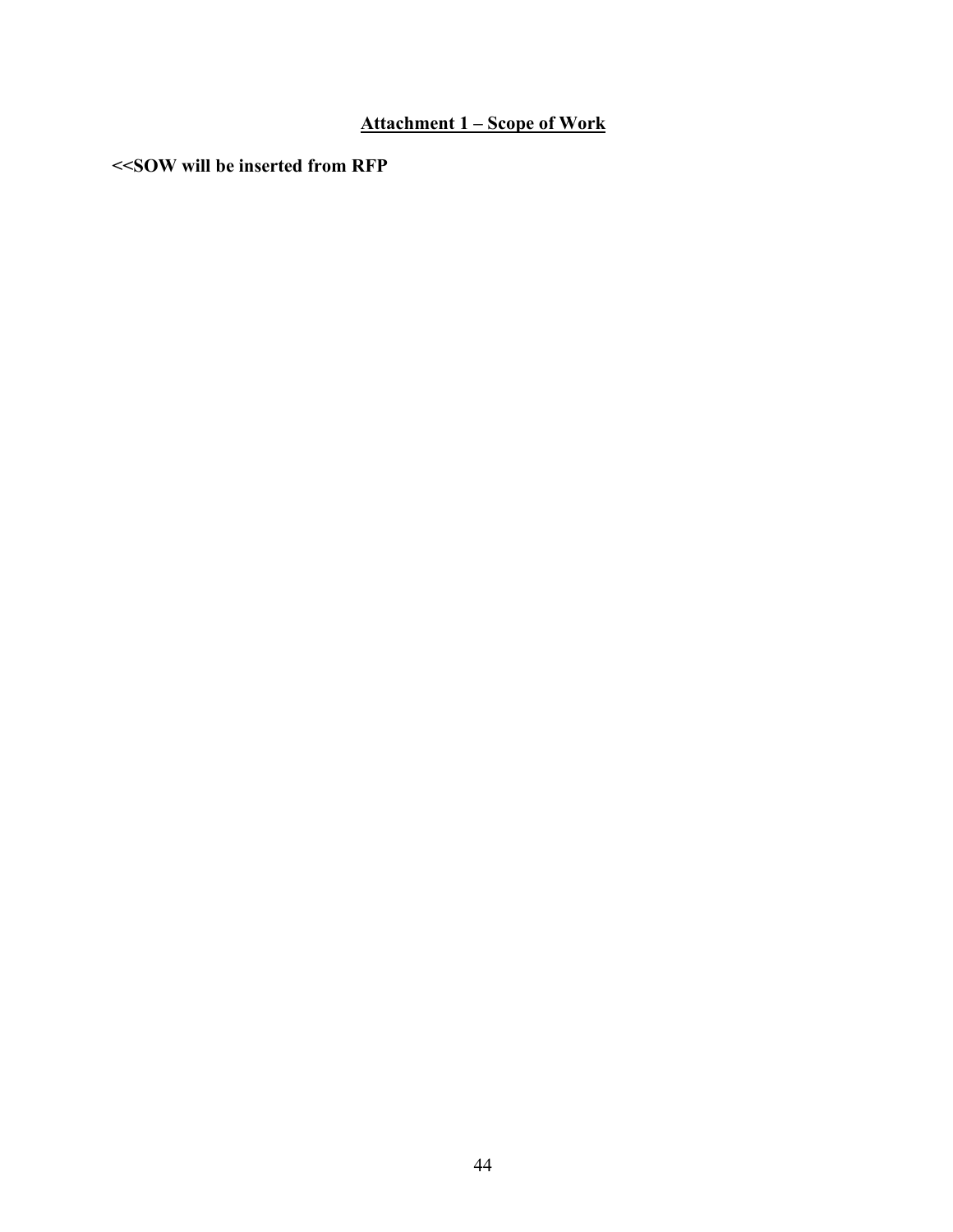#### **Attachment 2 – Budget**

The Agency shall compensate the Contractor for the services rendered on a monthly basis in accordance to each Activity as outlined above in the Attachment 1-Scope of Work.

Scope of Work must be completed by September 30, 2022. Contractor shall submit all reports/recommendations and final billing to the designated ECECD Program Manager no later than October 15, 2022.

The total amount of this Agreement shall not exceed **\$XXX** includes gross receipt tax

Per diem and mileage, and other miscellaneous expenses, will be paid in accordance with the Department of Finance and Administration (DFA) Rule 2.42.2 NMAC.

#### **Federal Funding Information**:

Grant Name: Individuals with Disabilities Education Act / American Rescue Plan Act of 2021 Grant Number: H181X210125 CFDA No. 84.181X

The Contractor has been determined to be a "contractor" and not subject to subrecipient requirements of this federal grant as per CFR Part 200-Uniform Administrative Requirements, Cost Principles, and Audit Requirements for Federal Awards.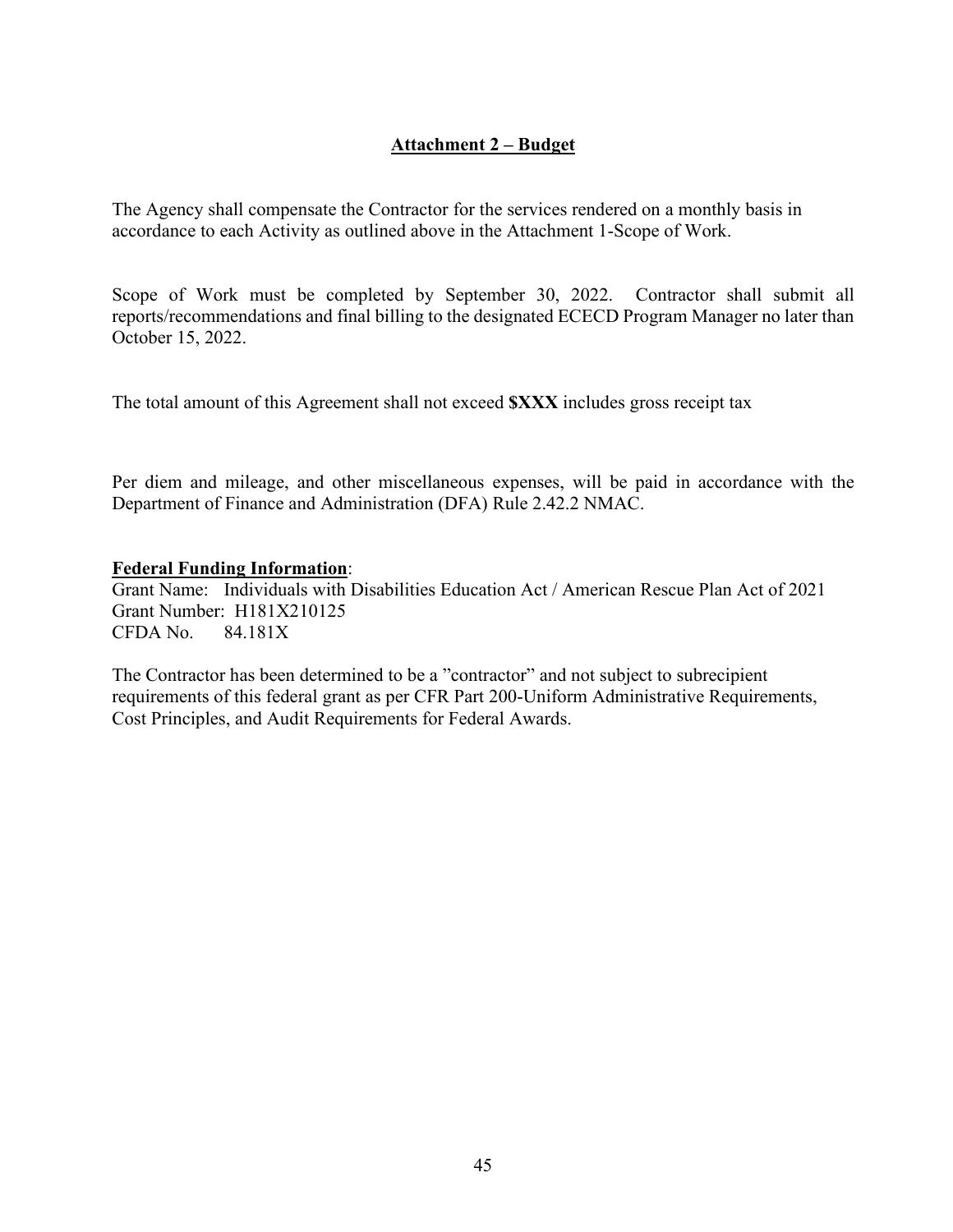#### **Attachment 3 – Business Associate Agreement**

This is a business associate agreement in compliance with 45 CFR Section  $160.504(e)(2)$  of the HIPAA privacy rule. Contractor understands that it may be considered a business associate of the Agency under the HIPAA Privacy and Security Rules. Accordingly, the parties agree:

- The disclosures the Agency will make to Contractor of any information that identifies an individual and includes information about the individual's health (protected health information), whether in electronic or physical form, shall be limited to the minimum reasonably necessary for Contractor's delivery of services described in the Scope of Work to which the parties have agreed to in the Contract.
- Any disclosures by Contractor of any individual's protected health information inconsistent with this agreement are strictly prohibited and shall be cause for termination of the Contract. Contractor shall take all reasonable steps to avoid such disclosures, including but not limited to implementation of all practical administrative, physical and technical safeguards.
- After the expiration of this Contract, whether because a party has cancelled it, it is fully executed or for any other cause, Contractor shall return all documents containing any individual's protected health information to the Agency. Contractor also agrees that it shall take reasonable affirmative precautions to avoid any unauthorized disclosures of protected health information to third parties.
- Contractor understands that it is responsible for reporting unauthorized disclosures, including but not limited to electronic security violations, to the Agency's privacy office or the federal Office of Civil Rights. Contractor also understands it is responsible for reporting any other disclosure for purposes other than treatment, payment or operations to the Agency's privacy office.
- Contractor agrees to bind their agents and subcontractors to the terms of this agreement.
- Contractor understands an individual has the right to inspect and request changes to the protected health information the parties use or create and that an appropriate privacy officer and/or the federal Office of Civil Rights has the authority to inspect the parties' procedures for management of the individual's protected health information.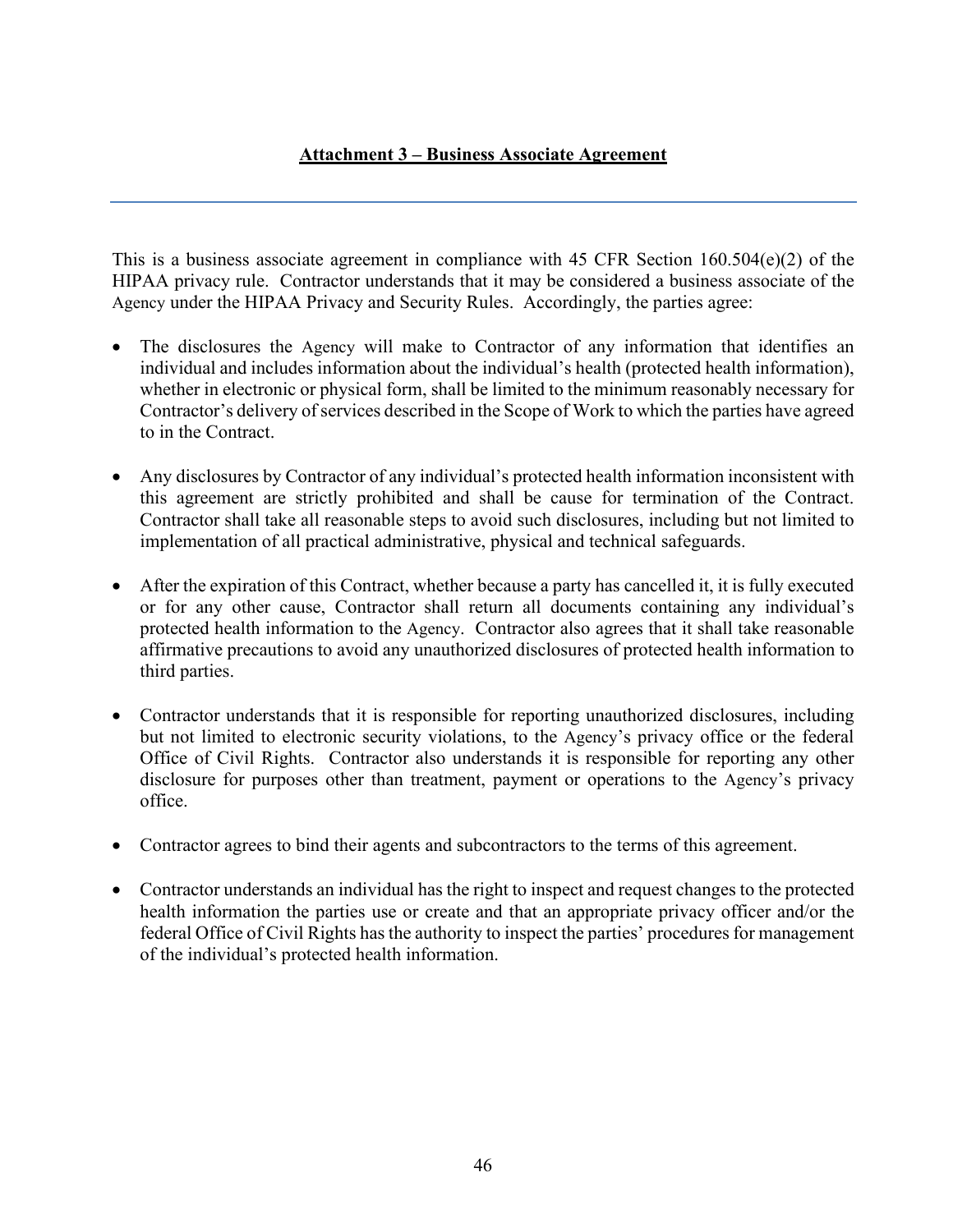#### **Attachment 4**

#### **Early Childhood Education and Care Department**

#### **Suspension and Debarment Form**

- A. Consistent with either 7 C.F.R. Part 3017, 2 C.F.R. 108 or 45 C.F.R. Part 76, as applicable, and as a separate and independent requirement of this contract with the Early Childhood Education and Care Department [ECECD], known throughout this contract as "Agency", the Contractor certifies by signing this form, that it and its principals, to the best of its knowledge and belief: (1) are not debarred, suspended, proposed for debarment, or declared ineligible for the award of contracts by any Federal department or agency; (2) have not, within a three-year period preceding the effective date of this contract, been convicted of or had a civil judgment rendered against them for: commission of fraud or a criminal offense in connection with obtaining, attempting to obtain, or performing a public (Federal, state, or local) contract or subcontract; violation of Federal or state antitrust statutes relating to the submission of offers; or commission of embezzlement, theft, forgery, bribery, falsification or destruction of records, making false statements, tax evasion, or receiving stolen property; (3) have not been indicted for, or otherwise criminally or civilly charged by a governmental entity (Federal, State or local) with, commission of any of the offenses enumerated above in this Paragraph A; (4) have not, within a three-year period preceding the effective date of this contract, had one or more public agreements or transactions (Federal, State or local) terminated for cause or default; and (5) have not been excluded from participation from Medicare, Medicaid or other federal health care programs pursuant to Title XI of the Social Security Act, 42 U.S.C. § 1320a-7.
- B. The Contractor's certification in Paragraph A, above, is a material representation of fact upon which the Agency relied when this contract was entered into by the parties. The Contractor's certification in Paragraph A, above, shall be a continuing term or condition of this contract. As such at all times during the performance of this contract, the Contractor must be capable of making the certification required in Paragraph A, above, as if on the date of making such new certification the Contractor was then executing this contract for the first time. Accordingly, the following requirements shall be read so as to apply to the original certification of the Contractor in Paragraph A, above, or to any new certification the Contractor is required to be capable of making as stated in the preceding sentence:
	- (1) The Contractor shall provide immediate written notice to the Agency' s Program Manager if, at any time during the term of this contract, the Contractor learns that its certification in Paragraph A, above, was erroneous on the effective date of this contract or has become erroneous by reason of new or changed circumstances.
	- (2) If it is later determined that the Contractor's certification in Paragraph A, above, was erroneous on the effective date of this contract or has become erroneous by reason of new or changed circumstances, in addition to other remedies available to the Agency, the Agency may terminate the contract.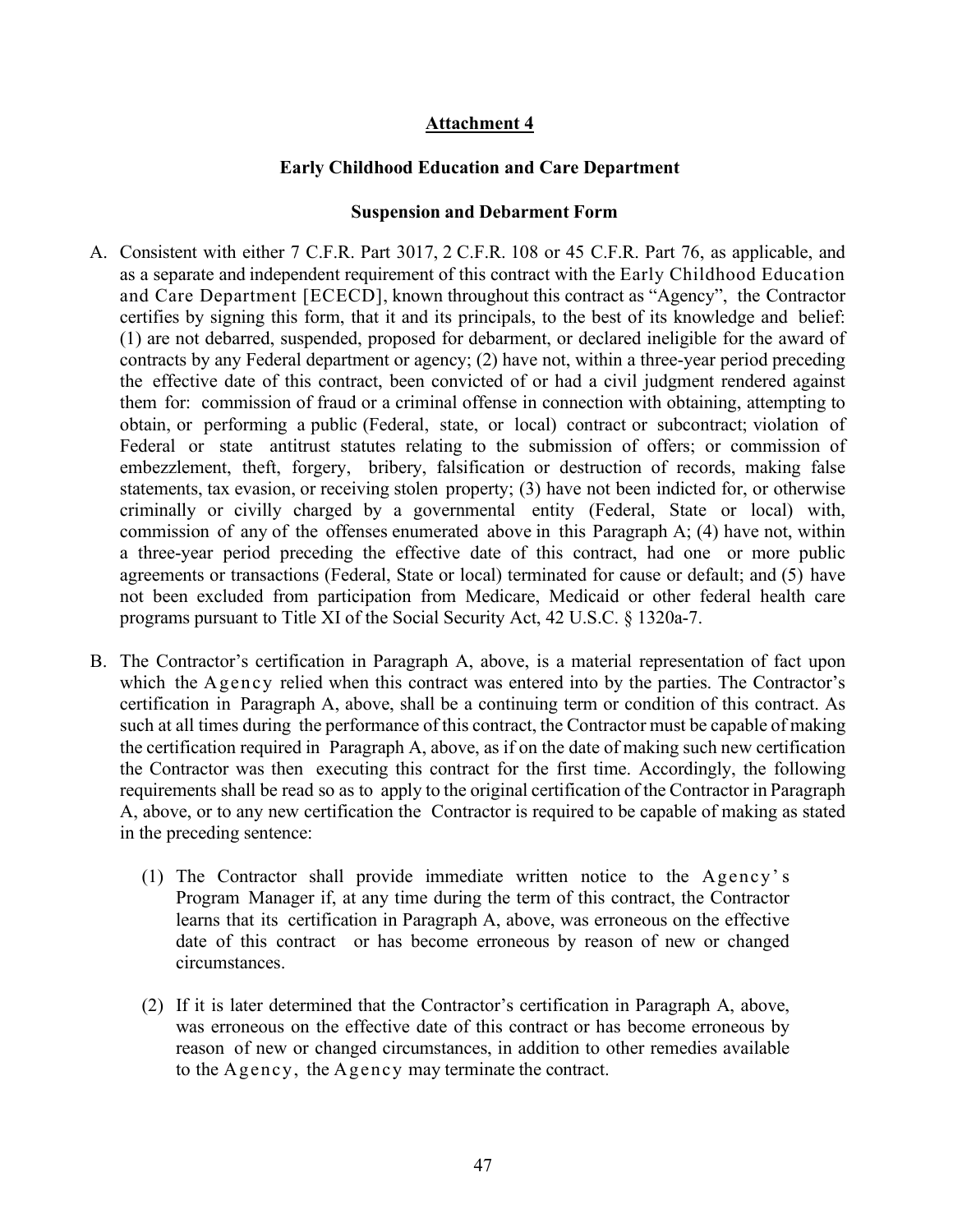C. As required by statute, regulation or requirement of this contract, and as contained in Paragraph A, above, the Contractor shall require each proposed first-tier subcontractor whose subcontract will equal or exceed \$25,000, to disclose to the Contractor, in writing, whether as of the time of award of the subcontract, the subcontractor, or its principals, is or is not debarred, suspended, or proposed for debarment by any Federal department or agency. The Contractor shall make such disclosures available to the Agency when it requests subcontractor approval from the Agency. If the subcontractor, or its principals, is debarred, suspended, or proposed for debarment by any Federal, state or local department or agency, the Agency may refuse to approve the use of the subcontractor.

**Contractor** 

By: \_\_\_\_\_\_\_\_\_\_\_\_\_\_\_\_\_\_\_\_\_\_\_\_\_\_\_\_\_\_\_\_\_\_\_\_ Date: \_\_\_\_\_\_\_\_\_\_\_\_\_\_\_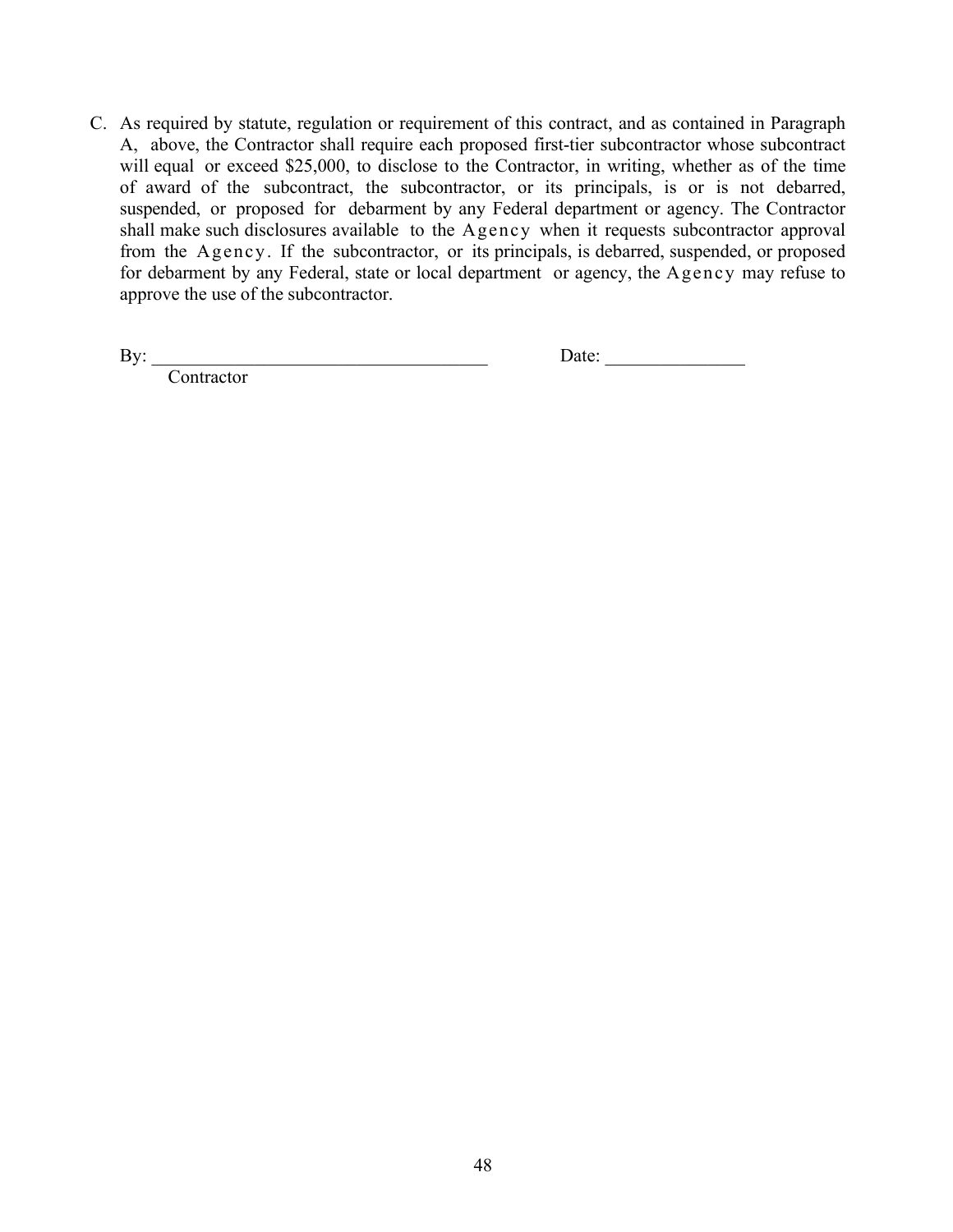#### **Attachment 5**

#### **Early Childhood Education and Care Department**

#### **Federal Award Identification**

As required by UGG Title 2: Grants and Agreements Subpart D §200.331 the following information is being provided:

(i) Sub-recipient name:

(ii) Sub-recipient's Data Universal Numbering System (DUNS) unique number:

(iii) Federal Award Identification Number (FAIN):

(iv) Federal Award Date (§200.39):

(v) Sub-award Period of Performance Start and End Date:

(vi) Amount of Federal Funds Obligated by this action:

(vii) Total Amount of Federal Funds Obligated to the sub-recipient:

(viii) Total Amount of the Federal Award committed to the sub-recipient by the pass-through entity:

(ix) Federal award project description, as required to be responsive to the Federal Funding Accountability and Transparency Act (FFATA):

(x) Name of Federal awarding agency, pass-through entity, and contact information for awarding official of the Pass-through entity:

(xi) Catalog of Federal Domestic Assistance (CFDA):

(xii) Identification of whether the award is Research and Development (R&D):  $\Box$  Yes  $\Box$  No

(xiii) Indirect cost rate for the Federal award (including if the de minimis rate is charged per §200.414 Indirect (F&A) costs):

(xiv) Requirements imposed by pass-through entity specific to Federal award requirements: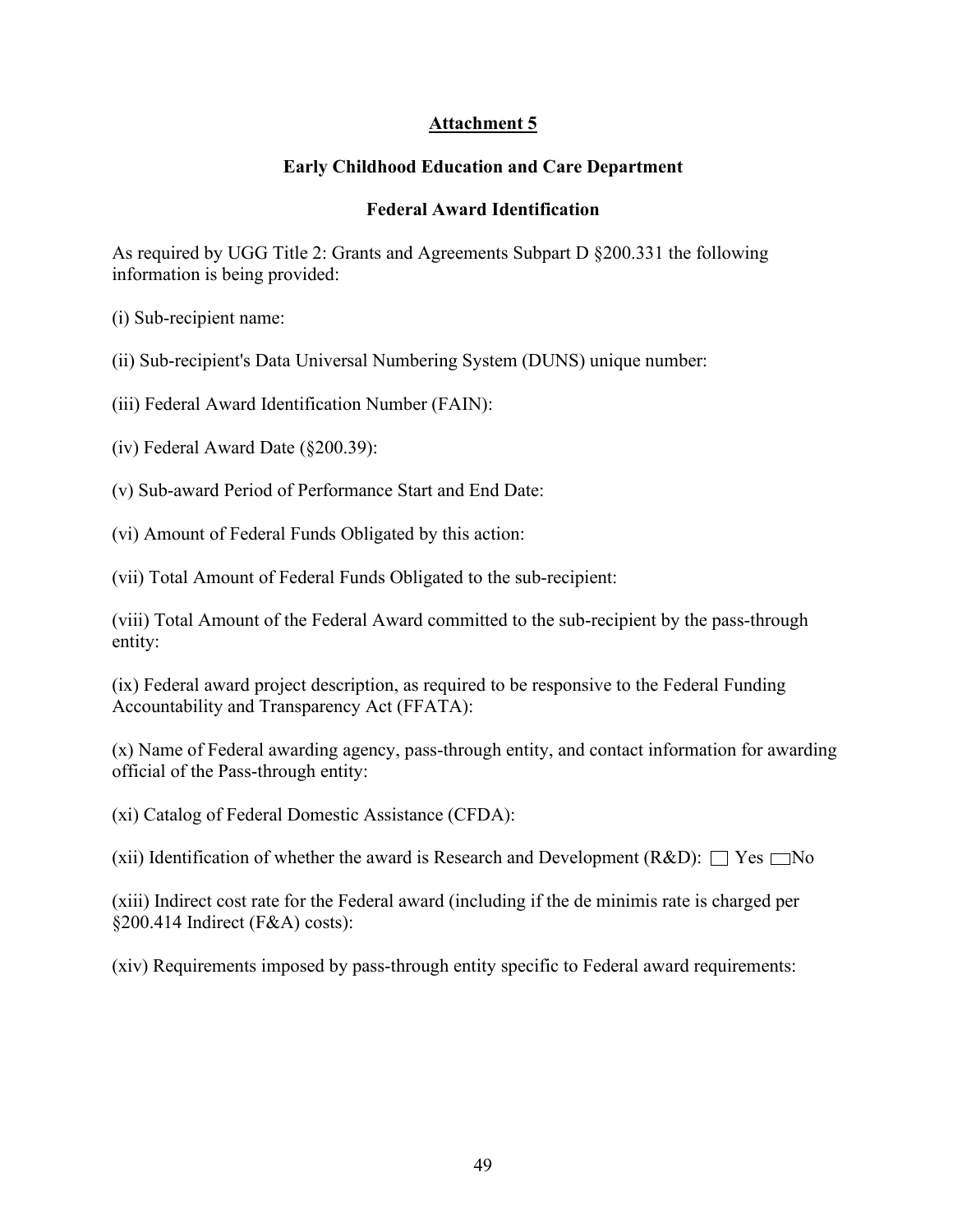# **APPENDIX D**

# **COST RESPONSE FORM**

#### **RFP 2022-0006 – Cost Study**

#### <span id="page-52-1"></span><span id="page-52-0"></span>**ORGANIZATION NAME:**

The cost response shall include all charges whatsoever that the Contractor intends to charge ECECD for providing the services specified in the Scope of Work, including New Mexico gross receipts taxes.

ECECD shall not pay for any other services that are not defined in the table below.

| <b>Mandatory Specifications</b>                                     | <b>Monthly Cost (unless</b> |
|---------------------------------------------------------------------|-----------------------------|
|                                                                     | otherwise indicated below)  |
| Implement management plan and structure for conducting the cost     | \$                          |
| study to include regular meetings with the Department staff and     |                             |
| stakeholders regarding the design and implementation of the cost    |                             |
| study.                                                              |                             |
| Implement the cost study methodology that includes collection of    | $\mathbf S$                 |
| data.                                                               |                             |
| Develop proposed rates for the current six $(6)$ rates based on the | $\mathcal{S}$               |
| data collected                                                      |                             |
| Develop alternative rate structure for consideration including but  | $\mathcal{S}$               |
| not limited to: differentiated rates by distance travelled to serve |                             |
| families (rural differential); differentiated rates by discipline;  |                             |
| alternative rates structure (e.g. funding Family Service            |                             |
| Coordination as a 15 minute unit rate instead of the current        |                             |
| monthly unit or providing an additional unit of Service             |                             |
| Coordination each month).                                           |                             |
| Develop fiscal impact report based on the proposed rates and        | $\mathcal{S}$               |
| compare to current fiscal impacts.                                  |                             |
| Develop methodology to address increased costs/inflation costs      | $\mathbb{S}$                |
| including a future cost projection analysis, in providing services  |                             |
| in subsequent years after the cost study.                           |                             |
| <b>Total Cost</b>                                                   |                             |

| Signature |  |  |
|-----------|--|--|
| Name      |  |  |
|           |  |  |

Title

Date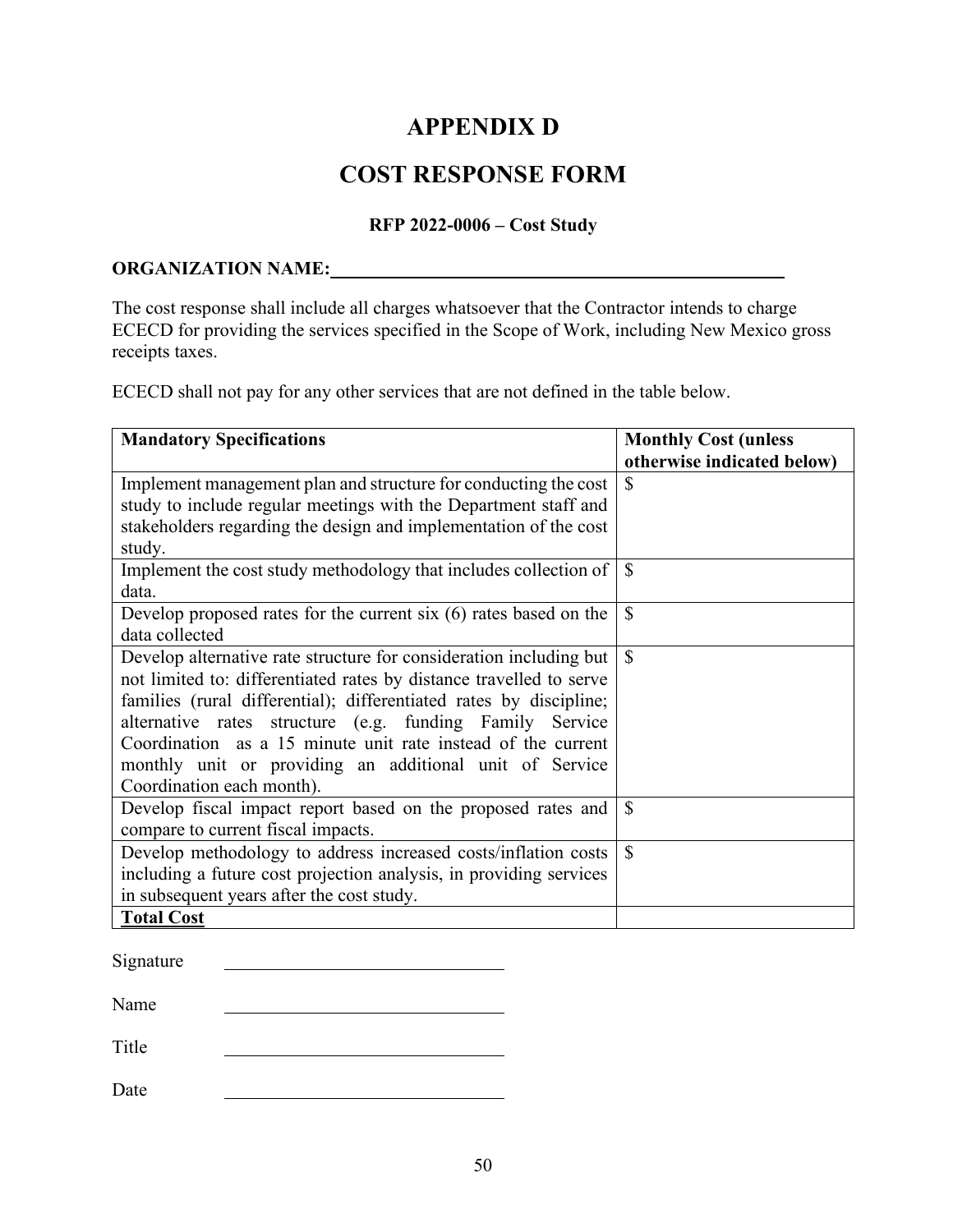# **APPENDIX E**

# <span id="page-53-1"></span><span id="page-53-0"></span>**LETTER OF TRANSMITTAL FORM**